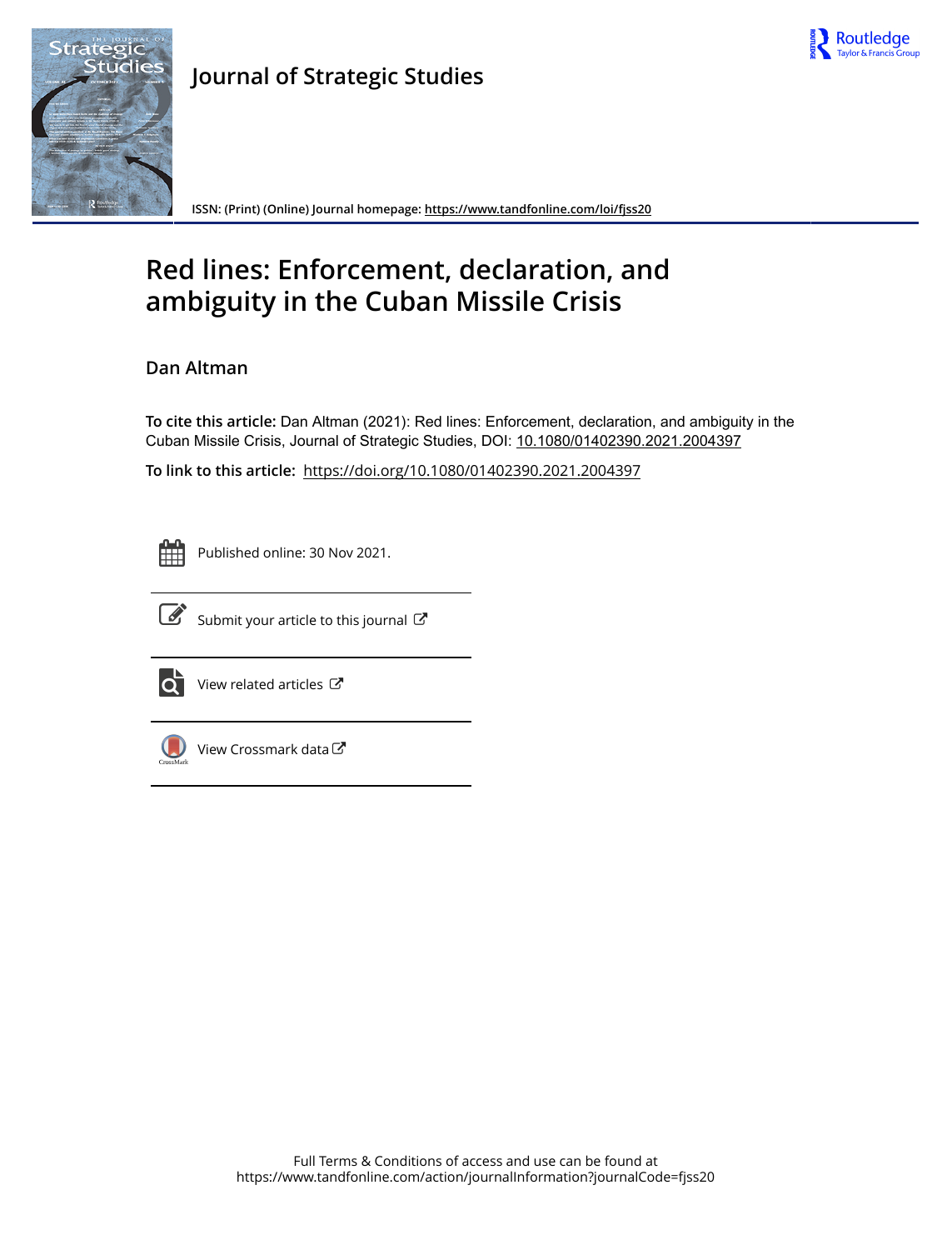#### **ARTICLE**



Check for updates

# **Red lines: Enforcement, declaration, and ambiguity in the Cuban Missile Crisis**

#### Dan Altman

Political Science Department, Georgia State University, Atlanta, GA, USA

#### **ABSTRACT**

Using declassified materials to examine the eleven red lines of the Cuban Missile Crisis, this study qualifies and amends two popular beliefs about them: failing to punish violations damages credibility and deterrence requires declaring unambiguous red lines. I argue, first, that violations of red lines create fleeting 'windows of credibility' wherein violators fear retaliation. If declarers move quickly, they can convert non-enforcement into a bargaining chip, exchanging it for concessions while avoiding escalation. Second, rather than wholly embrace clarity or ambiguity, declarers frequently optimize by combining clear demands with ambiguity about the consequences of crossing those lines.

**KEYWORDS** Red lines; deterrence; coercion; crisis; credibility; Cuban Missile Crisis

Publicly declaring red lines offers an essential means of conveying credible threats to adversaries, in part because doing so risks a leader's international reputation and domestic standing. Unfortunately, two oversimplified lessons permeate current thinking about red lines. In 2012, U.S. President Barack Obama declared a red line against the use of chemical weapons in Syria. After the Assad regime massacred an estimated 1,400 with sarin gas in August 2013, he considered bombing regime targets to enforce his red line.<sup>[1](#page-1-0)</sup> Denied support from Parliament in London and Congress in Washington, he ultimately opted against strikes. His critics alleged that this loss of credibility emboldened U.S. adversaries. That President Obama erred in declaring the Syria red line and failing to enforce it has crystalised as received wisdom. To the extent that controversy endures, it concerns whether the mistake was making the statement or failing to follow through on it.

© 2021 Informa UK Limited, trading as Taylor & Francis Group

**CONTACT** Dan Altman **Q** daltman@gsu.edu **Q** Political Science Department, Georgia State University, Atlanta, GA, USA <sup>1</sup>

<span id="page-1-0"></span><sup>&</sup>lt;sup>1</sup>White House, 'Government Assessment of the Syrian Government's Use of Chemical Weapons on August 21, 2013, Press Release, 30 August 2013; Wyn Bowen, Jeffrey W. Knopf, and Matthew Moran, 'The Obama Administration and Syrian Chemical Weapons: Deterrence, Compellence, and the Limits of the "Resolve plus Bombs" Formula', *Security Studies* 29/5 (2020), 797–831.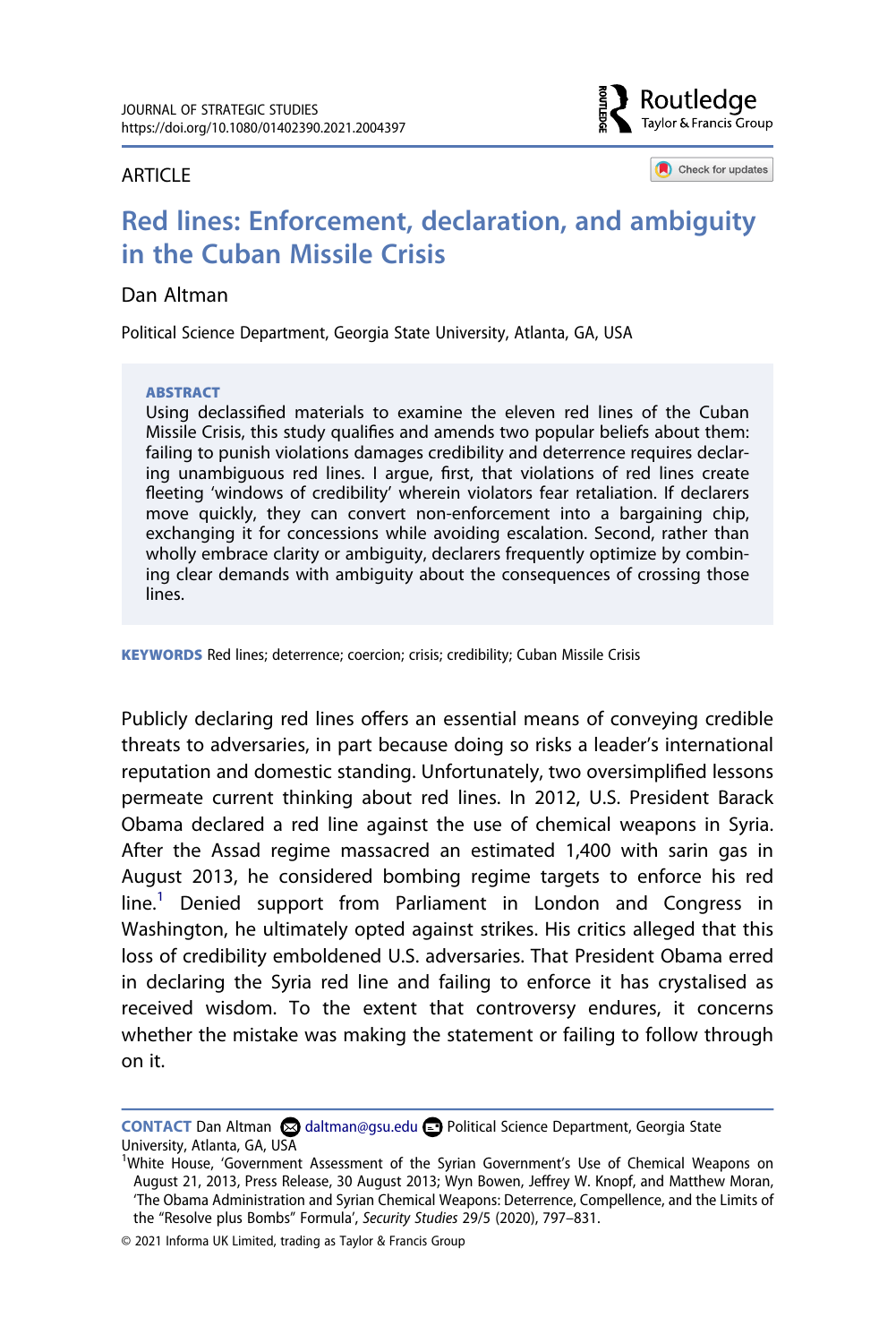$2 \quad \Leftrightarrow \quad D.$  ALTMAN

Although the Syrian case seemingly exposes the folly of declaring red lines, two older precedents continue to encourage policymakers to do just that.<sup>2</sup> In 1990, U.S. Ambassador April Glaspie told Iraqi President Saddam Hussein that the United States had 'no opinion' on Iraq's differences with Kuwait. Iraq occupied Kuwait soon afterward. In 1950, U.S. Secretary of State Dean Acheson gave a speech detailing the U.S. 'defensive perimeter' in Asia – delimiting a line that excluded South Korea. North Korea invaded soon afterward. Several months later, China failed to make sufficiently clear its red line against a U.S. occupation of North Korea, paving the way for war between the United States and China. These narratives have increasingly come into question. $3$  Regardless, they contribute to the popular belief that credibility requires declaring clear red lines.<sup>4</sup>

Superficially at odds over the wisdom of declaring red lines, the two lessons are compatible. Syria instructs policymakers that they must punish any violations of their red lines or else lose credibility. The Korean and Gulf Wars teach policymakers that they must clearly and publicly declare their red lines in order to deter aggression, especially when they are truly willing to fight to oppose it. The synthesis of these propositions is that leaders should declare clear red lines against actions that will truly provoke retaliation. They should then follow through on (enforce) those threats after violations while avoiding bluffs that are likely to be called.

This study examines three hypotheses drawn from this conventional wisdom and advances arguments to amend each of them. Although these arguments do not reject the hypotheses outright, they each present an important and prevalent reason why events deviate from expectations. Collectively they caution against rotely applying the conventional wisdom to policy decisions and contribute to a more nuanced understanding of red lines.

First, the *enforcement hypothesis* postulates that when an adversary violates a red line, leaders must aggressively enforce it to sustain the credibility of that red line. However, when an adversary crosses a red line, declarers enter a fleeting window of time in which they retain credibility because their adversaries fear imminent retaliation. By parlaying a willingness to forgo

<span id="page-2-0"></span> $<sup>2</sup>$ Many other cases contributed to popularizing both lessons. For instance, in the Munich Crisis, Britain</sup> and France are widely thought to have damaged their credibility by having committed to defend Czechoslovakia and only to abandon it in Prague's hour of need. <sup>3</sup>

<span id="page-2-1"></span><sup>&</sup>lt;sup>3</sup>Bruce Cumings, *The Origins of the Korean War, Volume II (Princeton: Princeton University Press, 1990);* James I. Matray, 'Dean Acheson's Press Club Speech Reexamined', *Journal of Conflict Studies* 22/1 (2002); Thomas J. Christensen, 'Threats, Assurances, and the Last Chance for Peace: The Lessons of Mao's Korean War Telegrams', *International Security* 17/1 (1992), 122–54; Hal Brands and David Palkki, '"Conspiring Bastards": Saddam Hussein's Strategic View of the United States', *Diplomatic History* 36/3 (2012), 625–59. Richard N. Haass, *War of Necessity, War of Choice: A Memoir of Two Iraq Wars* (New York: Simon and Schuster, 2009).

<span id="page-2-2"></span>E.g., R. W. Apple, Jr. 'Allow Miscalculation, Open the Way to War', *New York Times*, 24 April 1994; Jim Hoagl, ' . . . And the Tale of a Transcript', *Washington Post*, 17 September 1990; Mark Helprin, 'Hollow Talk in the South China Sea', *Wall Street Journal*, 15 August 2010.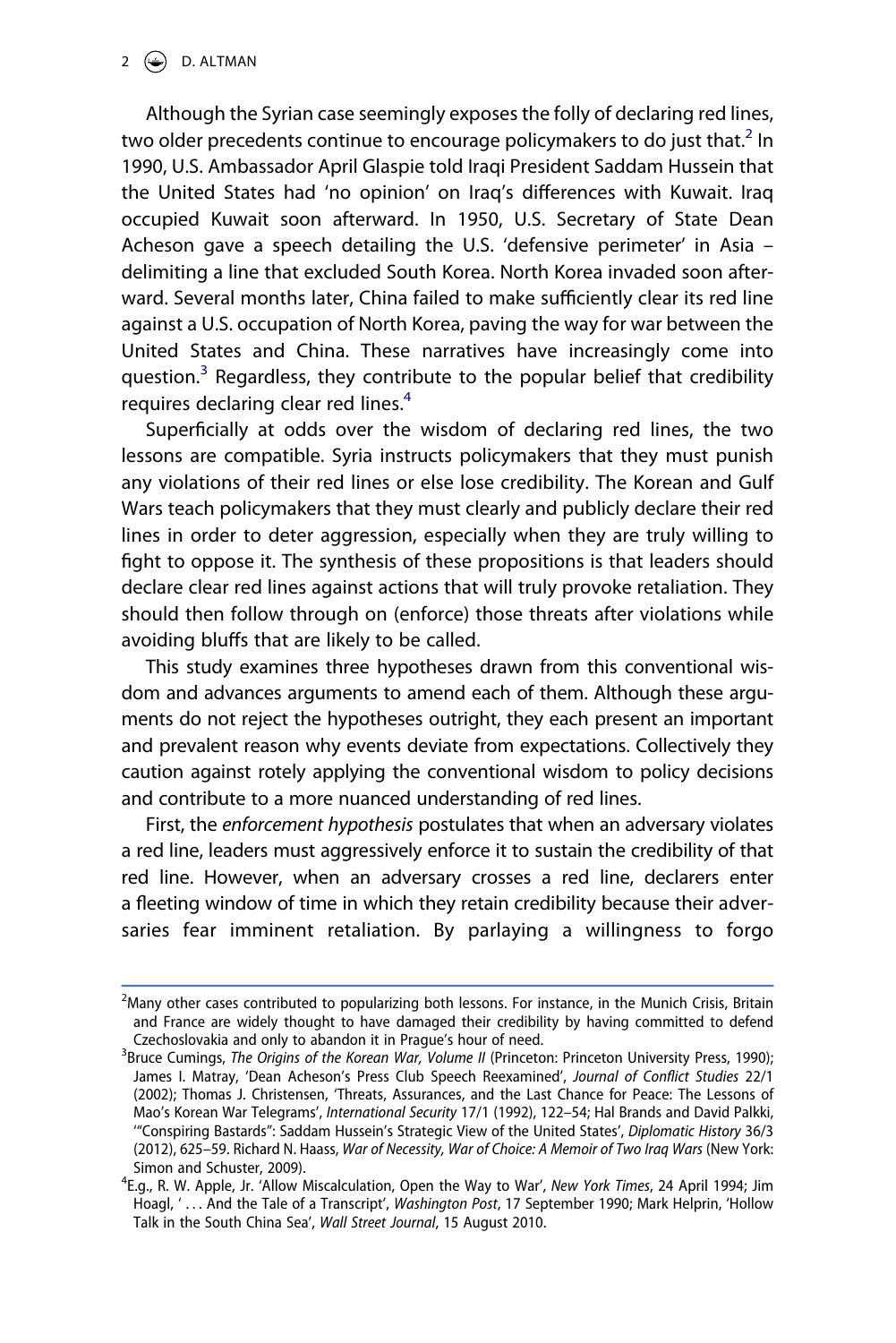retaliation as a bargaining chip, opportunistic declarers can take advantage of these 'windows of credibility' after violations to convert credible threats to retaliate into concessions – and sometimes to forge deals that end crises. Recognizing these opportunities has important implications for crisis management, because they provide leaders an alternative avenue to pursue after red line violations besides prompt retaliation or acquiescence.

Second, the *declaration hypothesis* holds that leaders must declare red lines for those red lines to be credible. However, I follow Thomas Schelling in arguing that declaration is generally superfluous when the red line is set on a saliency that makes it obvious to observers. Prominent saliencies include crossing borders, using force, and nuclear use.<sup>5</sup> Red lines against these actions are often credible without declaration.

Third, the *unambiguity hypothesis* expects that leaders avoid ambiguous red lines because they undermine credibility. This reflects one side of a decadesrunning muddle of policy advice about deterrence that alternatively praises clarity or lauds ambiguity. This study explains why leaders generally formulate threats that are clear about their red lines (i.e., their demands) but ambiguous about the consequences of crossing those lines. This has direct implications for policymakers navigating difficult policy problems such as the level (and type) of ambiguity to attach to U.S. deterrence of Chinese aggression against Taiwan.<sup>[6](#page-3-1)</sup>

Evidence for these arguments comes from a close investigation of the eleven red lines set by the United States and Soviet Union during the Cuban Missile Crisis. The research design works within the limits of what case studies can reveal about general theories. Case studies are comparatively ill-suited to answering probabilistic questions about explanatory power, such as how much failing to enforce a red line after a violation damages credibility. In contrast, case studies stand on firmer ground when they explore causal processes.<sup>7</sup> This study relies primarily on one application of that broader approach. For theories that assume actors make constrained choices between two policy options, case studies can contribute by showing that actors repeatedly identified and selected a third option, one whose existence and appeal requires revisiting the logic of the theory.<sup>8</sup>

<span id="page-3-0"></span><sup>5</sup> I make no claim to novelty for this argument. Instead see Thomas C. Schelling, *The Strategy of Conflict*  (Cambridge, MA: Harvard University Press, 1960); Thomas C. Schelling, *Arms and Influence* (New Haven: Yale University Press, 1966).

<span id="page-3-1"></span>Richard Haass and David Sacks, 'American Support for Taiwan Must Be Unambiguous', *Foreign Affairs*, 2 September 2021; Joshua Rovner, 'Ambiguity is a Fact, Not a Policy', *War on the Rocks*, 22 July 2021. <sup>7</sup>

<span id="page-3-2"></span>See especially Andrew Bennett and Checkel, Jeffrey T., eds., *Process Tracing* (Cambridge: Cambridge University Press, 2015); John Gerring, *Case Study Research: Principles and Practices* (Cambridge: Cambridge University Press, 2006), 172–85. <sup>8</sup>

<span id="page-3-3"></span> ${}^{8}$ This approach pursues 'theory-centric' process tracing rather than 'case-centric' (case explaining). Within that umbrella, it combines theory-testing and theory-building by revealing when and why causal processes divert from the expected sequence. Concepts from: Derek Beach and Rasmus B. Pedersen, *Process-Tracing Methods: Foundations and Guidelines*. (Ann Arbor: University of Michigan Press, 2019), 11–22.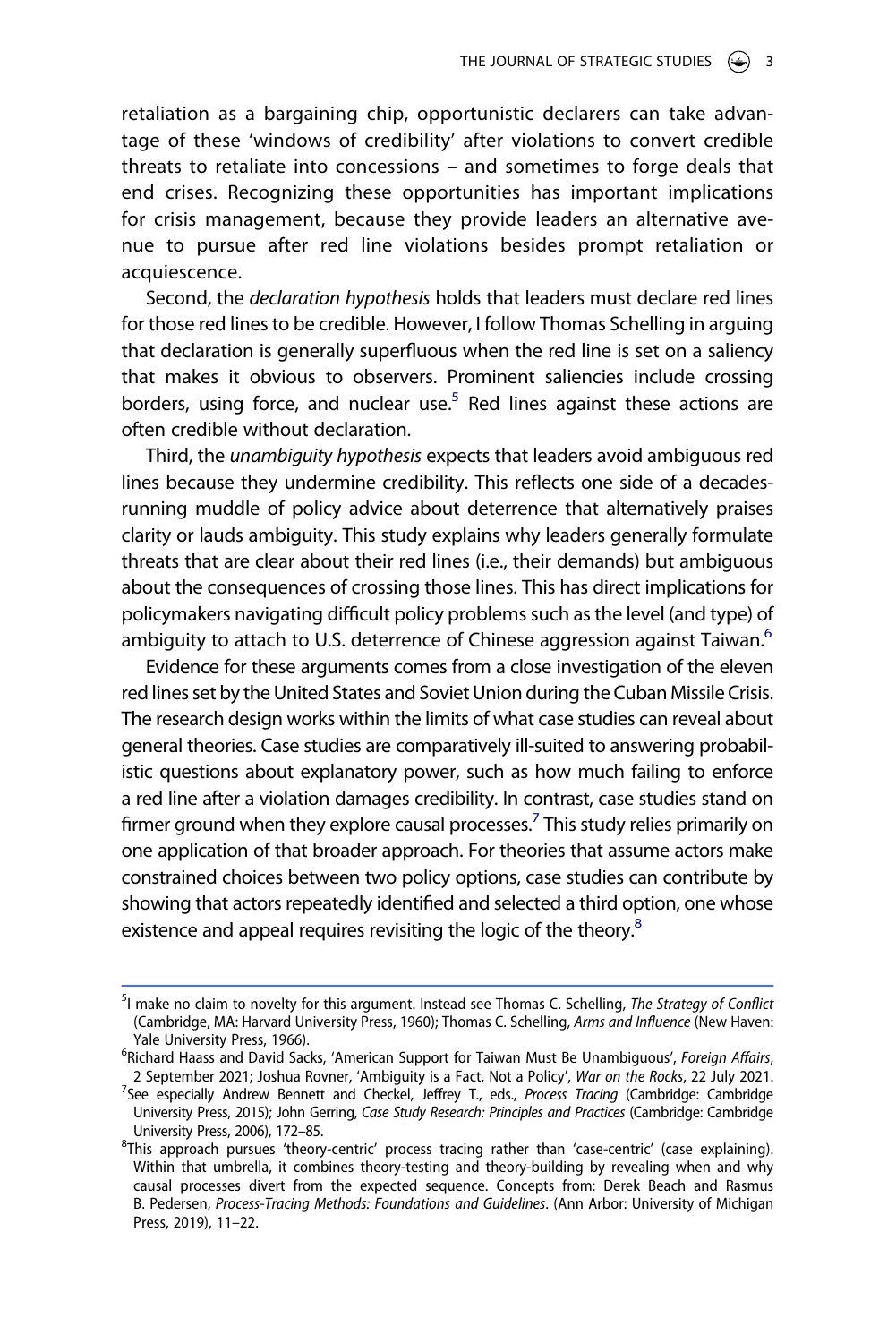The Cuban Missile Crisis furnishes a wealth of evidence in favor of amending the three hypotheses. Rather than immediately enforce his red line against Soviet ballistic missiles in Cuba, President Kennedy held the potential for a military response in abeyance, exploiting Soviet fears to press for concessions. He used this tactic again when the Soviet Union shot down an American U-2 over Cuba. Restraining from a military response became a bargaining chip that helped to forge the deal that ended the crisis. Two of Kennedy's five initial red lines – those against Soviet bases and organized combat forces in Cuba – quickly faded to the background. Further challenging the belief that red lines must be enforced to the letter, Washington allowed certain Soviet-bloc ships and submarines to transgress the blockade line and suffered no apparent credibility loss. The Soviet Union did not declare a crucial red line against attacking Soviet troops in Cuba, whose existence Moscow denied. It was credible to President Kennedy anyway. Washington committed to the Pentagon that it would retaliate if the Soviet Union shot down a U.S. surveillance aircraft, but not to the Soviets. That red line was nonetheless credible to Premier Khrushchev. All but one red line set during the crisis by either side combined clarity about the red line itself with ambiguity about the consequences of crossing it.

The exceptional array of declassified documents available from the United States and, albeit to a lesser extent, the Soviet Union, makes this study possible. The Cuban Missile Crisis falls in the brief historical window before the Watergate scandal in which the White House taped meetings, providing transcripts that more often record the reasoning behind decisions. Nonetheless, caution is always warranted when seeking to generalize from a single case. The exceptionally grave risk of nuclear war in the Cuban Missile Crisis raises legitimate questions about whether this study's conclusions extend to red line with lower stakes.<sup>[9](#page-4-0)</sup> Overall, this study is not an attempt to rewrite the history of the Cuban Missile Crisis. Rather, it seeks to use this important case to shed light on contemporary theoretical controversies and policy debates.

# **The statecraft of red lines**

Leaders confronted with a crisis often cannot swiftly improve the balance of power or forge new alliances, but one policy tool leaders always have immediately available is rhetoric. Decisions about what, if anything, to say stand as a virtually universal feature of conflicts that approach the brink of war. In calmer times, states formulate declaratory policies that set the stage

<span id="page-4-0"></span><sup>9</sup> Speculatively, intense fear of nuclear war could lead policymakers to declare fewer or more ambiguous red lines (to avoid entrapment into escalation), to enforce less aggressively after violations, and to devote more care to crafting the mix of ambiguity and clarity in their red lines. Future research might investigate these possibilities.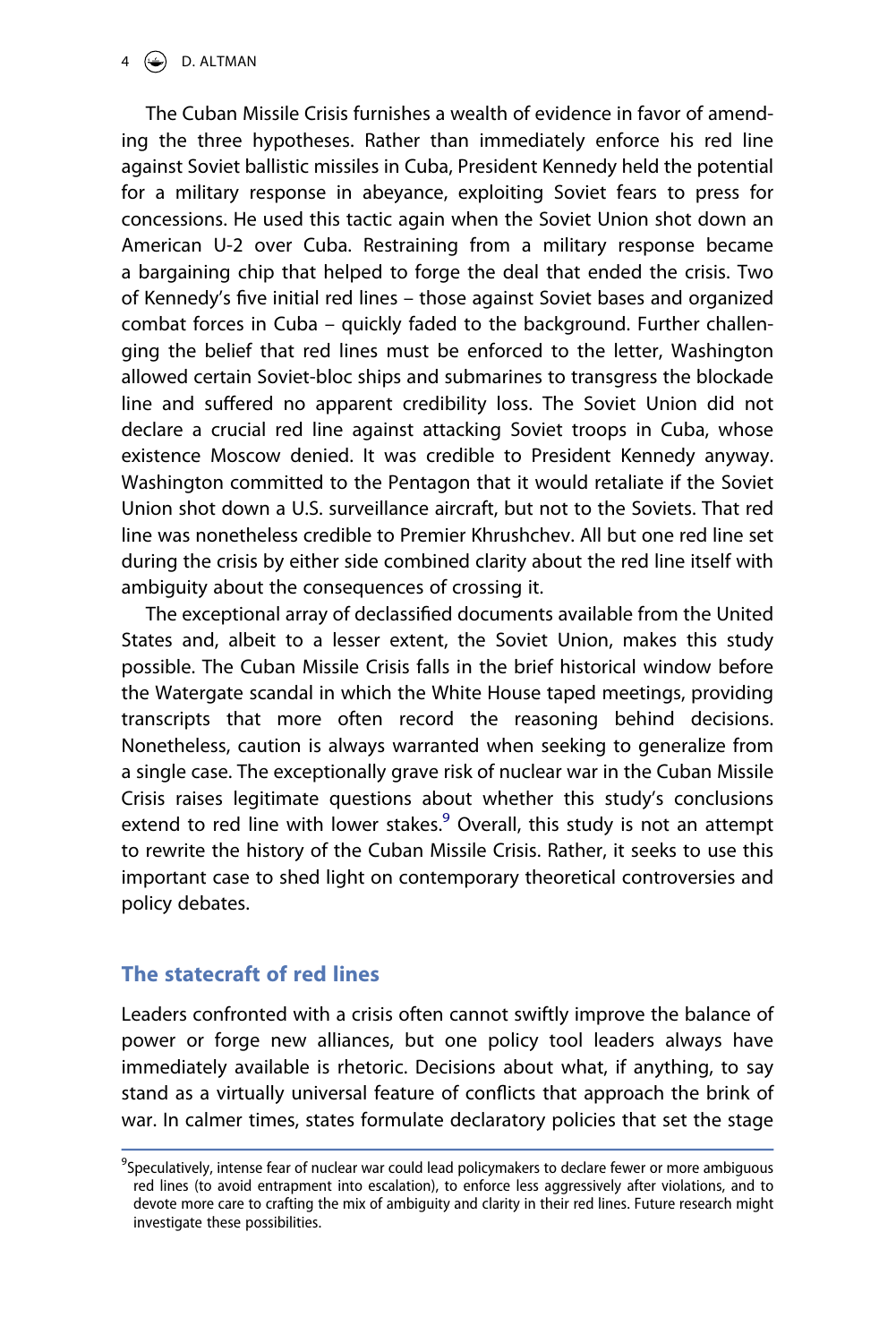for future conflicts, often by establishing verbal and legal commitments to defend an ally or interest. The impact of verbal statements articulating red lines is the subject of question throughout this study, but the time policymakers dedicate to crafting their red lines even on the brink of nuclear war underscores their importance.

Red lines are policy tools meant to influence – usually to constrain – the actions of an adversary. Coercive threats consist of two basic elements: demands and consequences if the demands go unfulfilled.<sup>10</sup> Each demand, in turn, must contain a red line to distinguish what is demanded from what is not. A coercer conveys the intent to carry out its threat for unacceptable actions that cross the red line, but not for acceptable actions that fall short of it.<sup>[11](#page-5-1)</sup>

By this definition, red lines are an inherent part of all coercive demands, both deterrent threats that aim to sustain the status quo and compellent threats that demand changes to it.<sup>12</sup> Using the phrase 'red line' is not necessary for a red line to exist. Leaders found ample language for articulating red lines before the phrase came into vogue. Indeed, the definition does not require that red lines be publicly or verbally declared. Leaders can convey red lines implicitly, tacitly, privately, and ambiguously. These are better understood characteristics of red lines. This allows for the important possibility of undeclared red lines that are nonetheless mutually understood.

Although this study investigates threats and coercion as much as red lines, using the term facilitates discussion of both enforcement and ambiguity. One can more easily speak of limited violations of red lines than of threats, which is important for analyzing decisions concerning enforcement. Discussion of undeclared red lines is also clearer than it would be for undeclared threats, if only because many established definitions of coercive threats define threats by requiring explicit declaration.<sup>13</sup> The term 'red line' also draws needed attention to the question of which part of a threat is ambiguous: where the line is drawn versus what happens if it gets crossed.

Practitioners and scholars typically approach red lines through two related propositions. 1) If a leader fails to impose the threatened consequences after a violation, that leader loses credibility for subsequent encounters and domestic political standing. Leaders worry about the perceptions of allies, adversaries, neutrals, and their own publics. These reputational concerns and audience costs render verbal statements such as red

<span id="page-5-1"></span>

<span id="page-5-0"></span><sup>&</sup>lt;sup>10</sup>Of course, threatened consequences are not always imposed; bluffs qualify as coercion.<br><sup>11</sup>For more on this definition, see Dan Altman and Nicholas Miller, 'Red Lines in Nuclear Nonproliferation', *The Nonproliferation Review* 24/3-4 (2017), 315–42. For similar definitions, see Yoel Guzansky, 'Thin Red Lines: The Syrian and Iranian Contexts', *Strategic Assessment* 16/2 (2013), 23–24; Bruno Tertrais, 'Drawing Red Lines Right', *The Washington Quarterly* 37/3 (2014), 8; Bruno Tertrais, *The Diplomacy of*  'Red Lines' (Paris: Fondation pour la Recherche Stratégique, 2016). On the dual roles of threats and<br>assurances in coercion: Schelling, Arms and Influence, 4, 74.

<span id="page-5-3"></span>

<span id="page-5-2"></span><sup>&</sup>lt;sup>12</sup>Schelling, *Arms and Influence*, 69.<br><sup>13</sup>E.g., see the definition of militarized compellent threats. Todd S. Sechser and Matthew Fuhrmann, 'Crisis Bargaining and Nuclear Blackmail', *International Organization* 67/1 (2013), 173–95.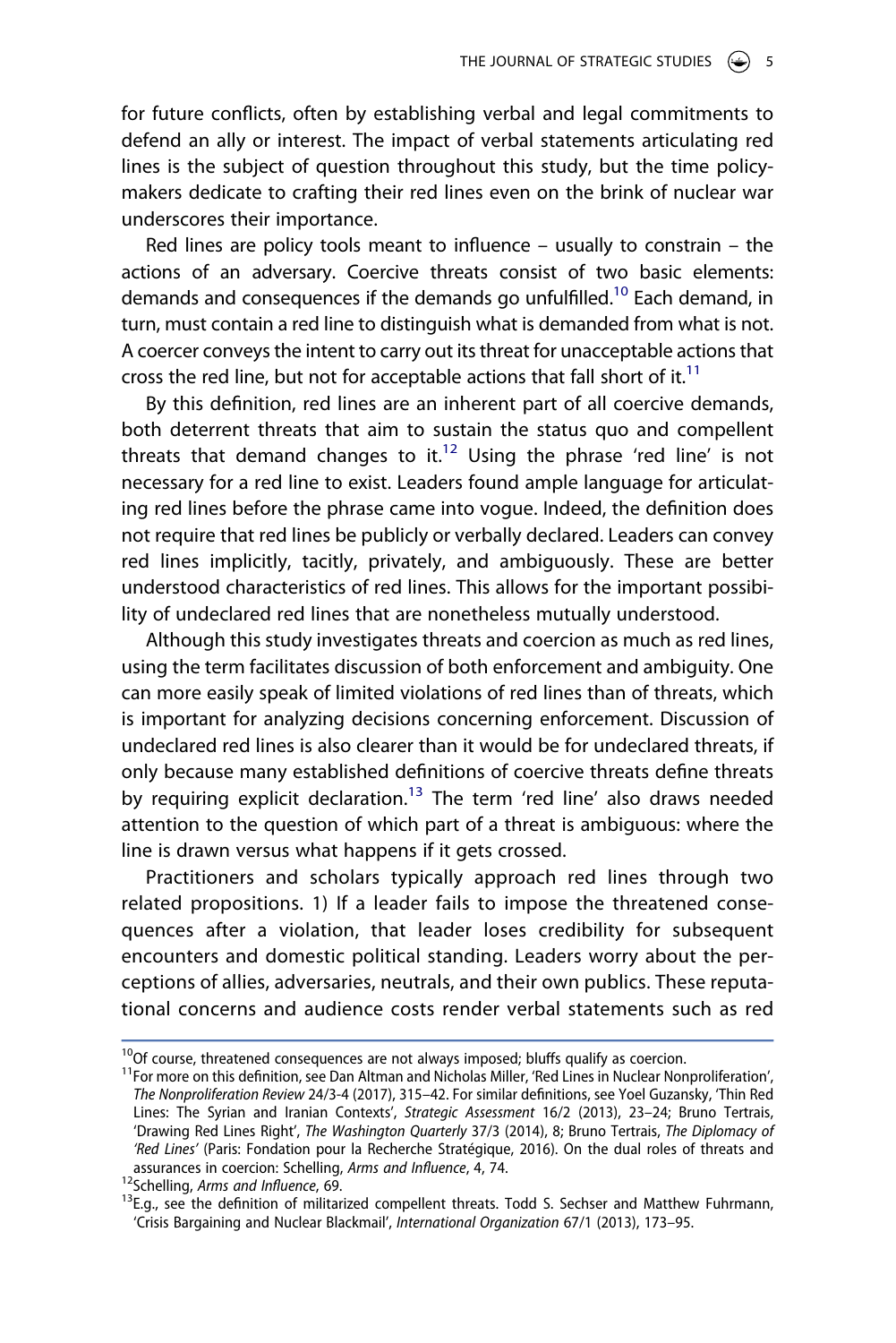lines costly and thus informative.<sup>[14](#page-6-0)</sup> Consequently, 2) when a leader clearly and publicly declares a red line, that red line gains credibility. Clear red lines – as opposed to ambiguous red lines – are thought to magnify both effects.

# **The enforcement hypothesis**

The enforcement hypothesis is the implicit basis for much of the criticism directed at President Obama for his decision not to strike in Syria. It expects that allowing a violation of a declared red line to go unpunished damages the subsequent credibility of that red line. It may further damage the credibility of the leader who declared it and perhaps even the declarer state,<sup>15</sup> but the focus here is on the violated red line itself. In practical terms, this hypothesis counsels policymakers that they must treat their red lines as inviolable, strictly enforcing them after violations lest they erode or collapse.

Suppose a state declares a red line, then fails to enforce it after a first violation. By allowing the first offense to pass, the declarer reveals an unwillingness to enforce the red line. Schelling famously asked how, if the United States failed to resist an invasion of California, could it then credibly deter a subsequent invasion further east?<sup>[16](#page-6-2)</sup> That reasoning underpins the enforcement hypothesis.

Survey experiments consistently find that the American public disapproves of a President who pledges to intervene to stop an aggressor but fails to follow through.<sup>17</sup> Kertzer et al. survey the American public, American scholars of International Relations, the Israeli public, and a sample of current and former Israeli Knesset members. All four audiences believed that President Obama lost credibility (worsened his reputation, in their phrasing) by failing to enforce his red line in Syria and by failing to deter Russia from seizing Crimea in 2014.<sup>[18](#page-6-4)</sup>

<span id="page-6-0"></span><sup>14</sup>James D. Fearon, 'Domestic Political Audiences and the Escalation of International Disputes', *American Political Science Review* 88/3 (1994), 577–92; Kenneth A. Schultz, *Democracy and Coercive Diplomacy* 

<span id="page-6-1"></span><sup>(</sup>Cambridge: Cambridge University Press, 2001). 15On the distinction between state-specific and leader-specific credibility: Danielle L. Lupton, *Reputation for Resolve: How Leaders Signal Determination in International Politics* (Ithaca: Cornell University Press, 2020); Jonathan Renshon, Allan Dafoe, and Paul Huth, 'Leader Influence and Reputation Formation in World Politics', *American Journal of Political Science* 62/2 (2018), 325–39; Joshua D. Kertzer, *Resolve in* 

<span id="page-6-3"></span>

<span id="page-6-2"></span><sup>&</sup>lt;sup>16</sup>Schelling, *Arms and Influence*, 35.<br><sup>17</sup>Michael Tomz, 'Domestic Audience Costs in International Relations: An Experimental Approach.' *International Organization* 61/4 (2007), 821–40; Robert F. Trager and Lynn Vavreck, 'The Political Costs of Crisis Bargaining: Presidential Rhetoric and the Role of Party', *American Journal of Political* 

<span id="page-6-4"></span>*Science* 55/3 (2011), 526–45.<br><sup>18</sup>Joshua D. Kertzer, Jonathan Renshon, and Keren Yarhi-Milo, 'Are Red Lines Red Herrings?', Working Paper, 2018.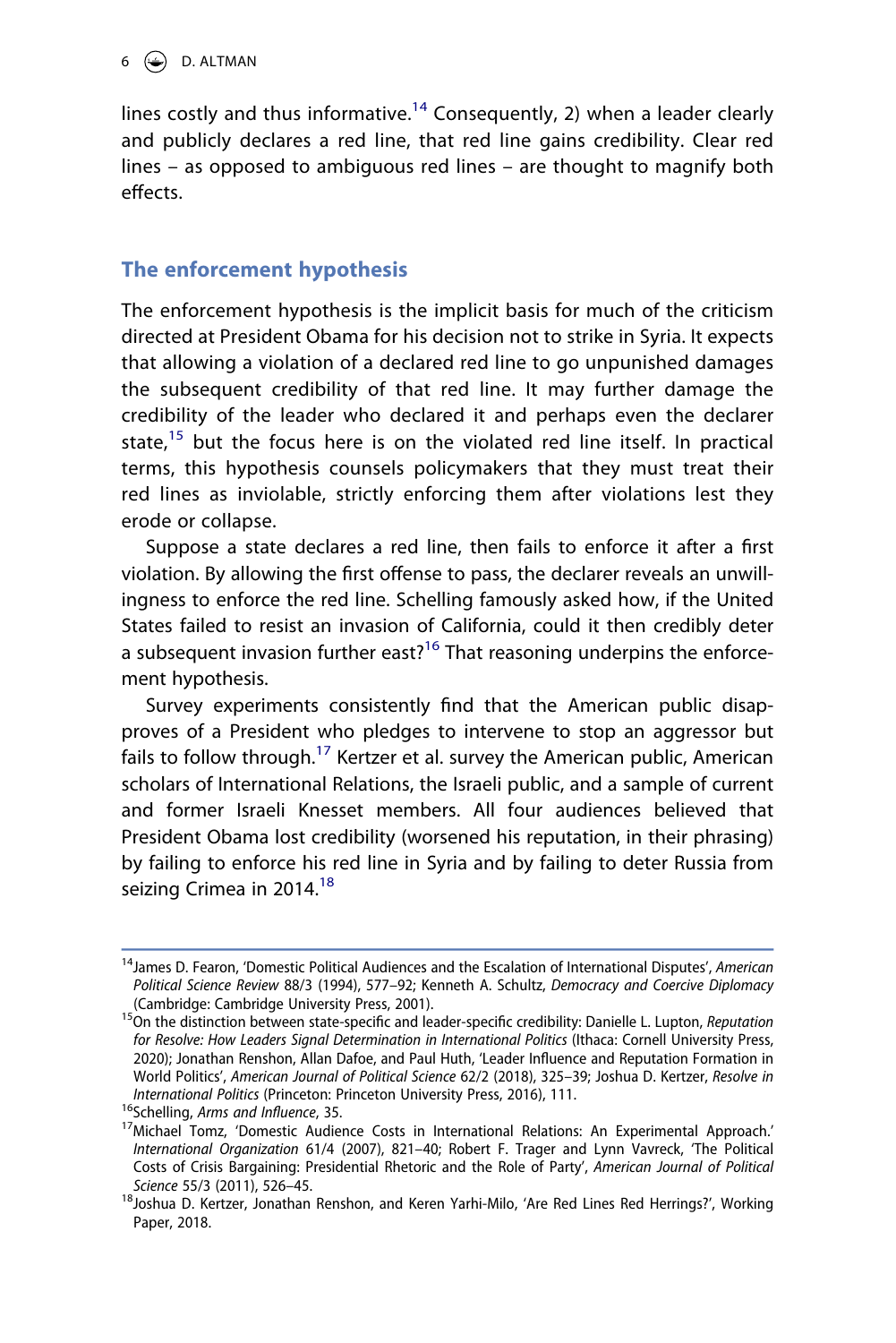Case studies, by contrast, have yielded mixed conclusions. Examining a variety of cases after 1945, Snyder and Borghard conclude that the 'cost of empty threats' is 'a penny, not a pound'. They argue that publics judge leaders based on policies and policy outcomes regardless of the content of their verbal statements.<sup>19</sup> Early studies of reputation concluded that backing down in crises did not critically damage leaders or states' credibility in future encounters.<sup>20</sup> More recent studies have challenged these conclusions. $21$  Even reputation skeptics might concede that failing to enforce a specific red line after a first violation would undercut the credibility of threats to enforce that same red line upon the next violation.

After President Obama decided not to enforce his 2012 red line by striking the Assad regime, Senator John McCain remarked, 'Our friends and enemies alike, both in the Middle East and across the world, are questioning whether America has the will and the capacity to do what it says'.<sup>22</sup> McCain later attributed Russia's invasion of Crimea to the weakness President Obama revealed in Syria.<sup>[23](#page-7-4)</sup> Even many Democrats agreed that President Obama damaged his own – and perhaps the nation's – credibility by deciding against airstrikes. Jim Jones, Obama's National Security Advisor until 2010, later called the Syria red line a 'colossal mistake'. $24$ 

#### *Windows of credibility*

Let us stipulate that unpunished violations undermine credibility *eventually*. [25](#page-7-6) Nonetheless, in the immediate aftermath of a violation before a response crystallizes, violators fear punishment. After all, a child most fears her parents' wrath immediately after they glimpse her hand in the cookie jar.

<span id="page-7-0"></span><sup>19</sup>Jack Snyder and Erica D. Borghard, 'The Cost of Empty Threats: A Penny, Not a Pound.' *American Political Science Review* 105/3 (2011), 437–456; Marc Trachtenberg. 'Audience Costs: An Historical Analysis', *Security Studies* 21/1 (2012), 3–42; William G. Nomikos and Nicholas Sambanis, 'What Is the Mechanism Underlying Audience Costs? Incompetence, Belligerence, and Inconsistency', *Journal of* 

<span id="page-7-7"></span><span id="page-7-1"></span><sup>&</sup>lt;sup>20</sup>Daryl G. Press, *Calculating Credibility: How Leaders Assess Military Threats* (Ithaca: Cornell University Press, [2005\)](#page-32-0); Jonathan Mercer, *Reputation and International Politics* (Ithaca: Cornell University Press,

<span id="page-7-2"></span><sup>1996).</sup> 21Lupton, *Reputation for Resolve*; Frank P. Harvey, and John Mitton, *Fighting for Credibility: US Reputation and International Politics* (Toronto: University of Toronto Press, 2016); Alex Weisiger and Keren Yarhi-Milo, 'Revisiting Reputation: How Past Actions Matter in International Politics', *International*  Organization 69/2 (2015), 473–95.<br><sup>22</sup>Mark Mandell, 'Obama's Thick Red Line on Syria', BBC News, 22 August 2013.<br><sup>23</sup>Jake Miller, 'John McCain blames Obama's "Feckless" Foreign Policy for Ukraine Crisis', *CBS News*,

<span id="page-7-3"></span>

<span id="page-7-4"></span>

<span id="page-7-5"></span><sup>3</sup> March 2014.<br><sup>24</sup>Olivia Beavers, 'Former Obama National Security Adviser Blasts Decisions in Syria as a "Colossal

<span id="page-7-6"></span>Mistake"', *The Hill*, 19 February 2017.<br><sup>25</sup>This stipulation is why I refer to my argument about windows of credibility as amending the enforcement hypothesis rather than falsifying it.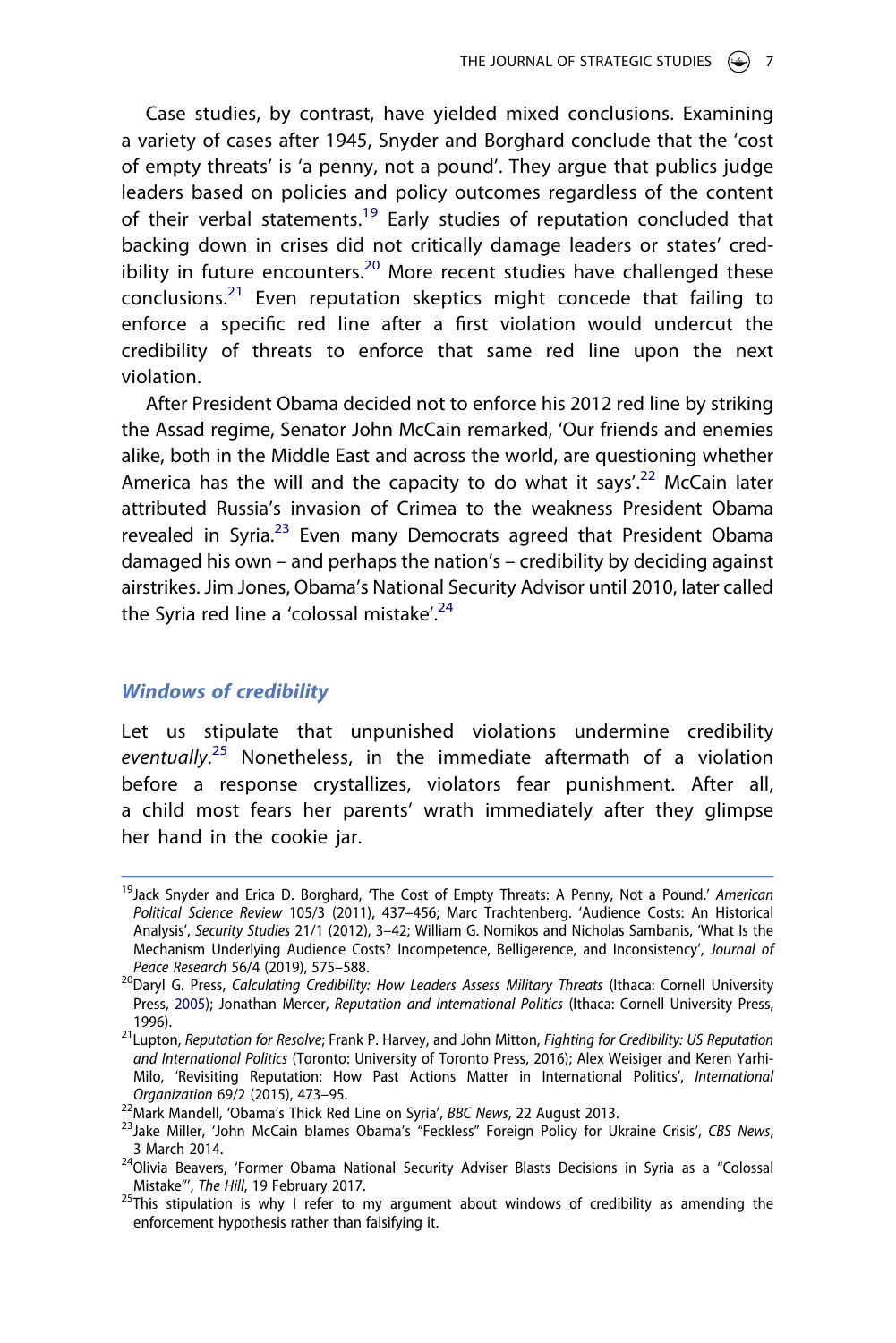After violations of their red lines, declarers enter a short *window of credibility* before it becomes clear that they will not retaliate.<sup>26</sup> The absence of immediate enforcement is consistent with acquiescence but, crucially, also with preparing to retaliate. Leaders can use that time to attempt other policy options besides immediate retaliation. In this period, the violator keenly understands that the declarer now confronts significant incentives to punish them and/or to attempt to reverse the violation.<sup>27</sup> These post-violation incentives emerge from the harm done by the violation, concerns about international reputation, domestic audience costs, and the strategic logic of tit-for-tat reciprocity.<sup>28</sup>

The length of each window of credibility depends on the circumstances – specifically, the length of time needed to fully prepare (militarily, diplomatically, and politically) to enforce the red line. Once the violator perceives that preparations have stalled or reached completion without enforcement occurring, credibility loss begins. Because violators cannot exactly know the length of time required to prepare an enforcement response, this credibility loss is typically incremental.

Although some declarers simply react to violations by retaliating, others harness the aftermath of a violation as a window of opportunity to press the violator for concessions. Implicitly or explicitly, they convert restraining from enforcement into a bargaining chip, then trade it for something of value.

Describing President Obama's Syria policy as a decision not to enforce his red line is an oversimplification. Obama did not immediately reveal his intention not to strike. After the U.S. Congress declined to back the use of force, he instead leveraged what remained of his post-violation credibility to pressure the Assad regime into a Russian-brokered deal.<sup>[29](#page-8-3)</sup> The regime ostensibly gave up its chemical weapons in return for U.S. non-retaliation for their violation. Assad's decision to take this deal reflected the residual credibility of the U.S. threat to punish Syria.<sup>[30](#page-8-4)</sup> Tragically, Assad relinquished only a substantial part of his chemical weapons arsenal, later using chemical

<span id="page-8-0"></span><sup>&</sup>lt;sup>26</sup>Credibility is the target's perception of the probability that the coercer will carry out the threat after a violation. Temporally, I focus on immediate (within-crisis) credibility. Reputation encompasses longer-term views about an actor with implications for the credibility of all of that actor's threats. The discussion focuses on immediate credibility for simplicity's sake and for consistency with the

<span id="page-8-1"></span>analysis of a single crisis.<br><sup>27</sup>The fact that violators will often anticipate and 'price in' the potential for retaliation does not negate windows of credibility. In effect, the violator accepts creating incentives to retaliate as the price for reaping the benefits of the violation. The violator may hope that the declarer's response will be eventual non-enforcement, but opportunistic pressure by the declarer shortly after the violation may

<span id="page-8-3"></span><span id="page-8-2"></span>

nonetheless lead the violator to grant concessions.<br><sup>28</sup>Robert Axelrod, *The Evolution of Cooperation* (New York: Basic Books, 1984).<br><sup>29</sup>I take no position on the relative importance of U.S. credibility with Assad versus account that emphasizes Russia, see Bowen, Knopf, and Moran, 'The Obama Administration and Syrian Chemical Weapons', 820–27. 30Harvey, *Fighting for Credibility*, 27.

<span id="page-8-4"></span>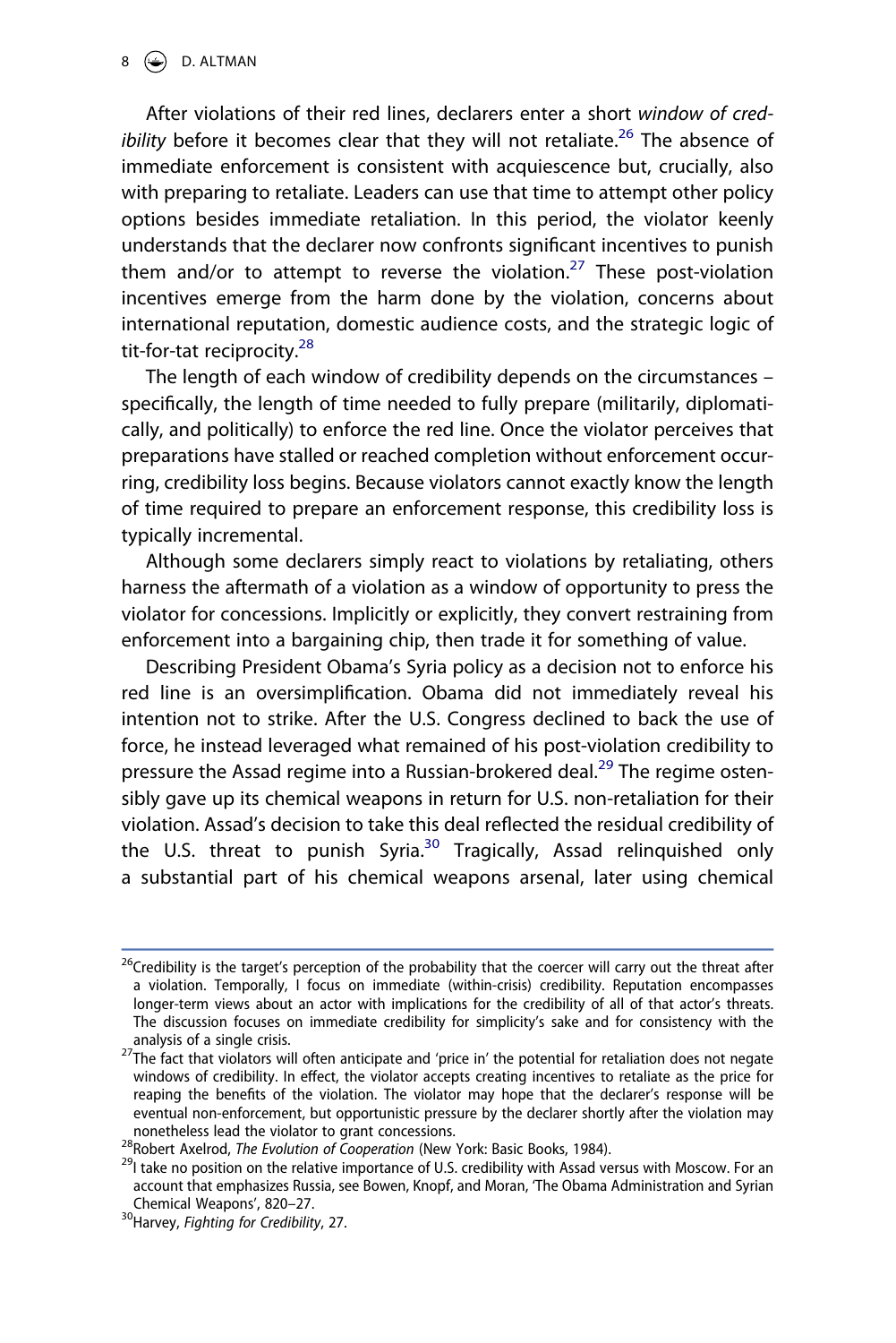weapons many more times. $31$  Nonetheless, the destruction of significant quantities of Syrian weapons of mass destruction was a substantive concession, quite possibly more than airstrikes could have achieved.

Leveraging a window of credibility to forge a coercive bargain is not a guarantee against credibility loss, as the prolonged criticism of President Obama over non-enforcement in Syria suggests. Perceptions will depend on the value of the concessions received in return for non-enforcement, among other factors. And indeed, the Assad regime's subsequent use of chemical weapons revealed the limits of the concessions it made. Nonetheless, it is reasonable to postulate that observers will typically judge non-enforcement with meaningful concessions more favorably than non-enforcement without them. As will be discussed, President Kennedy used similar tactics with greater success. Like in the Syrian case, exploiting a window of credibility achieved concessions while avoiding escalation.

# **The declaration hypothesis**

The declaration hypothesis proposes that publicly declaring a red line is necessary for that red line to be credible in the eyes of the adversary. The distinction is between publicly declared red lines and those left unsaid, either because no threat was made at all or because the threat was conveyed implicitly or tacitly.<sup>32</sup> States have a clear incentive to appear resolute so that the adversary will back down. Confessing low resolve by declining to declare a red line gives away the game without playing. If leaders will not even say aloud that they are willing to fight for something, the declaration hypothesis doubts that adversaries will believe that they are truly willing to do so. Consistent with this hypothesis, McManus analyses large collections of U.S. government statements and finds that statements of resolve affect diplomatic outcomes, particularly in the absence of military and domestic political constraints against following through on those threats.<sup>[33](#page-9-2)</sup>

<span id="page-9-0"></span><sup>31</sup>Tobias Schneider and Theresa Lütkefend, *Nowhere to Hide: The Logic of Chemical Weapons Use in Syria*  (Global Public Policy Institute, 2019); Hisham Melhem, 'How Obama's Syrian Chemical Weapons Deal<br>Fell Apart', The Atlantic, 10 April 2017.

<span id="page-9-1"></span><sup>&</sup>lt;sup>32</sup>As discussed previously, important new scholarship has addressed a related distinction not studied here: public versus private declarations.

<span id="page-9-2"></span><sup>33</sup> Roseanne W. McManus, Statements of Resolve: Achieving Coercive Credibility in International Conflict (Cambridge: Cambridge University Press, 2017). However, two studies find that private communications more often affect perceptions than public statements. This study does not examine that question. Robert F. Trager, *Diplomacy: Communication and the Origins of International Order* (Cambridge: Cambridge University Press, 2017); Azusa Katagiri and Eric Min, 'The Credibility of Public and Private Signals: A Document-Based Approach', *American Political Science Review* 113/11 (2019), 156–72. Also see Shuhei Kurizaki, 'Efficient Secrecy: Public versus Private Threats in Crisis Diplomacy', *American Political Science Review* 101/3 (2007), 543–58; Matthew A. Baum, 'Going Private: Public Opinion, Presidential Rhetoric, and the Domestic Politics of Audience Costs in US Foreign Policy Crises', *Journal of Conflict Resolution* 48/5 (2004), 603–31.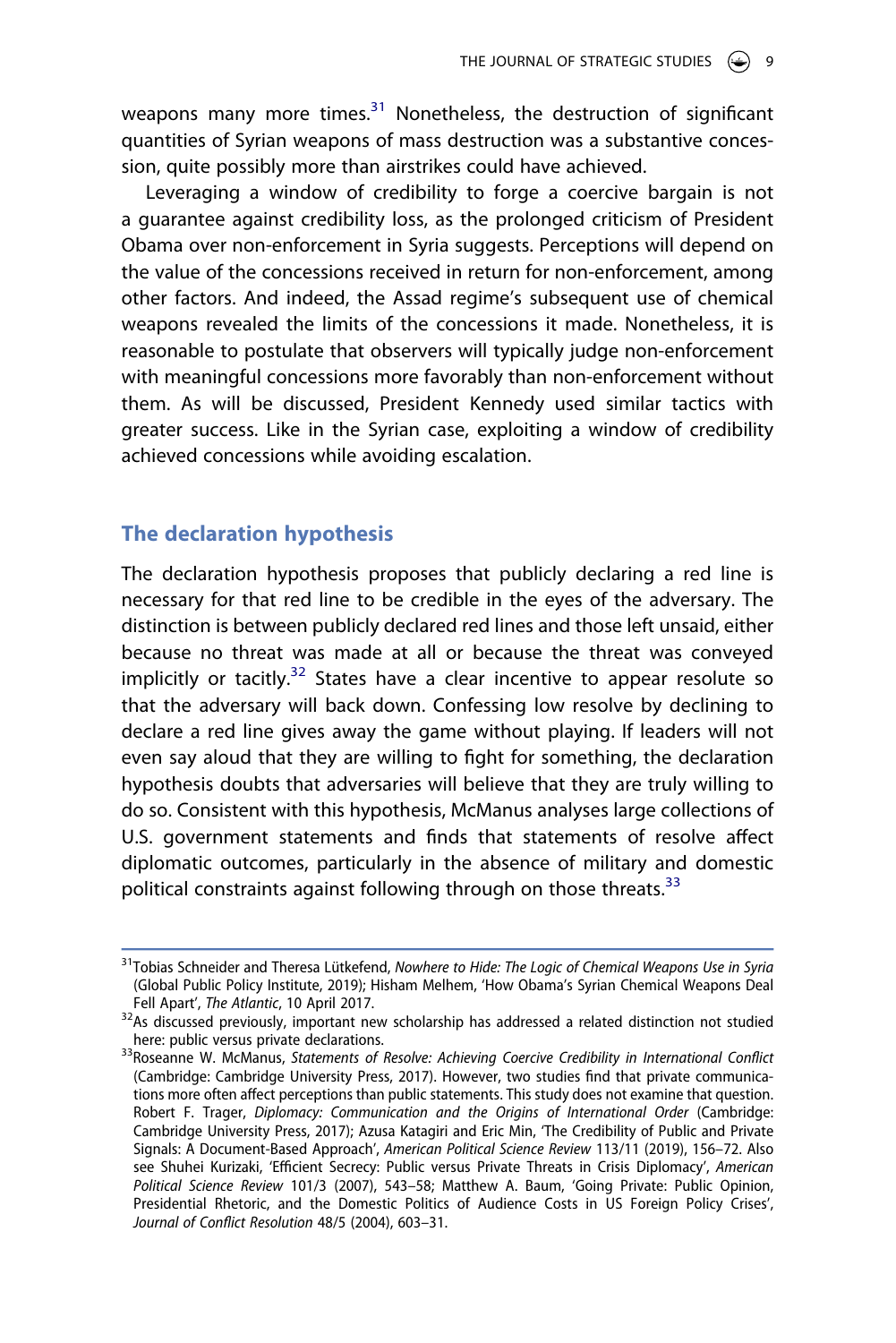The Korean and Gulf Wars contributed to the belief in the need to declare red lines, yet both featured states willing to fight after violations of red lines that they did not clearly declare. Moreover, historians have raised doubts about the significance of those non-declarations. Pyongyang began requesting Moscow's support for an invasion before Dean Acheson's speech leaving South Korea outside the U.S. 'defensive perimeter', so the speech did not cause the intention to invade. Stalin's support came several months after the speech. Soviet documents rarely mention it. Well-placed Soviet spies furnished more reliable sources of information to Moscow. Stalin remained con-cerned about potential U.S. intervention despite the speech.<sup>[34](#page-10-0)</sup>

U.S. Ambassador to Iraq April Glaspie stated only that the United States had 'no opinion' on Iraq's 'border disagreement with Kuwait' in her July 1990 conversation with Saddam Hussein. She meant that the U.S. sought a peaceful settlement but was agnostic about the content of that deal. Hussein clearly stated his intention to pursue multi-round negotiations with Kuwait. He gave Glaspie no indication of war that would have prompted her to scuttle the meeting by overtly threatening him.<sup>35</sup> Iragi documents suggest that – far from perceiving a green light – Baghdad perceived the United States as implacably hostile and expected a U.S. response.<sup>36</sup>

# *Saliencies and undeclared red lines*

Both the Korean and Gulf War precedents seem to underscore the damage that non-declaration inflicts on credibility. However, the evidence presented below will show that undeclared red lines can be surprisingly credible. I follow Schelling in arguing that red lines are obvious to adversaries without needing declaration when a violation would transgress established saliencies, especially those against using force, crossing borders, and using nuclear weapons.<sup>37</sup> That is, South Korea need not communicate to North Korea that it must not invade across the Demilitarized Zone for Pyongyang to appreciate the credibility of that red line. These saliencies can render declaration irrelevant by making implicit red lines apparent to adversaries. I argue that declaration is often superfluous when a red line is set on one of these saliencies.

<span id="page-10-1"></span>

<span id="page-10-0"></span><sup>&</sup>lt;sup>34</sup>Matray, 'Dean Acheson's Press Club Speech Reexamined.'<br><sup>35</sup>New York Times, 'Confrontation in the Gulf: Excerpts from Iraqi Document on Meeting with U.S. Envoy',<br>N*ew York Times*, 23 September 1990.

<span id="page-10-3"></span>

<span id="page-10-2"></span><sup>&</sup>lt;sup>36</sup>Brands and Palkki, 'Conspiring Bastards', 657.<br><sup>37</sup>Schelling, *The Strategy of Conflict*; Schelling, *Arms and Influence*. On crossing borders (though couched in constructivist terms): Mark W. Zacher, 'The Territorial Integrity Norm: International Boundaries and the Use of Force', *International Organization* 55/2 (2001), 215–250. On using force: Dan Altman, 'Advancing without Attacking: The Strategic Game around the Use of Force', *Security Studies* 27/1 (2018), 58–88. On nuclear firebreaks: Herman Kahn, *On Escalation: Metaphors and Scenarios*  (Transaction Publishers, 2009).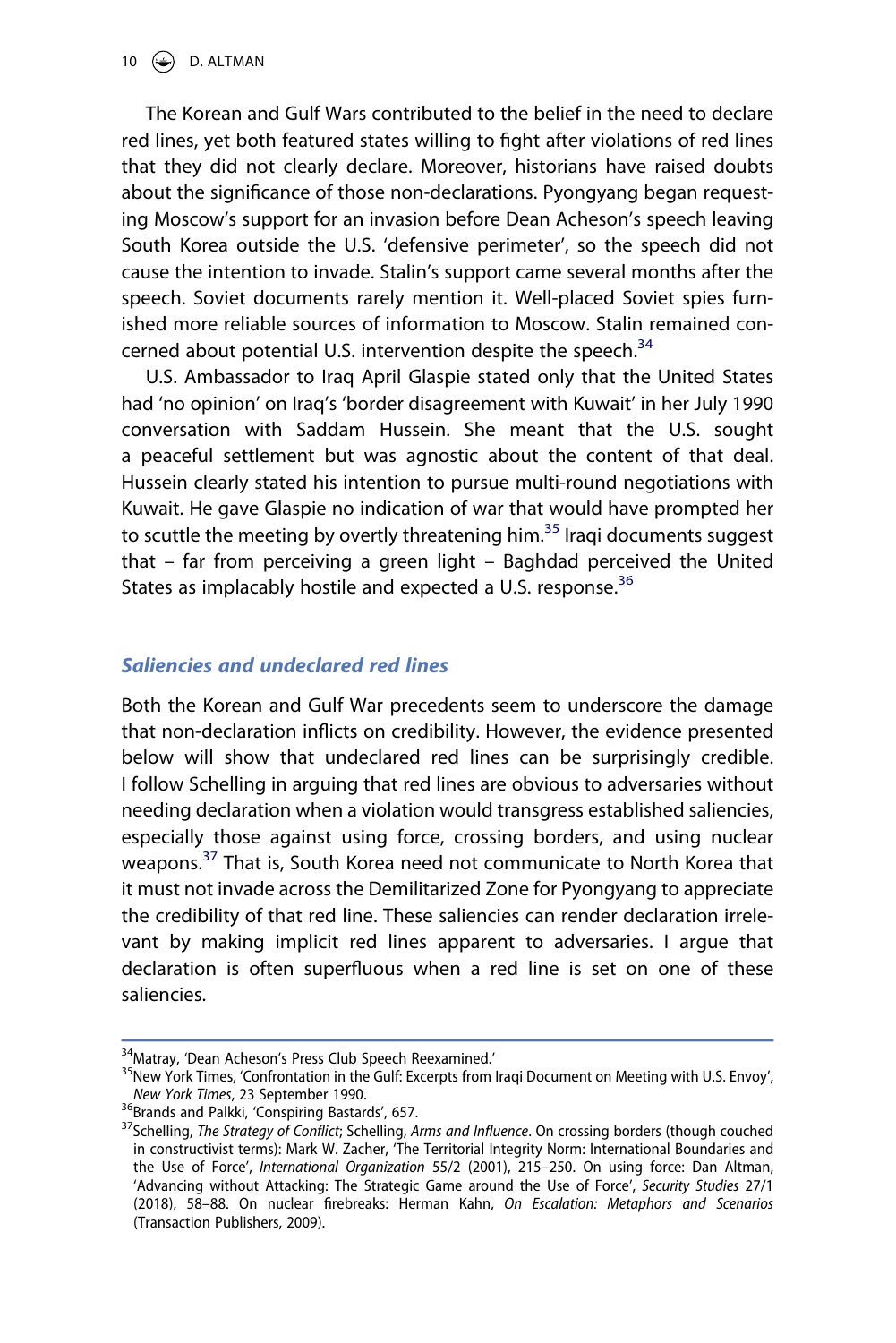To illustrate why this matters, the Korea example is again useful. Suppose that the United States were to approach deterrence in Korea as follows: Sign an alliance with South Korea but conceal it from the world. Station tens of thousands of American soldiers in South Korea, obscure their numbers, and refer to them only as advisors. Deploy nuclear missiles to South Korea while denying their presence. Demand that North Korea not invade but fail to specify clear consequences. This deterrent posture would fall outside the boundaries of current policy debates in Washington. It is inimical to common assumptions about the importance of declaratory policy for deterrence. Yet, strange as it may seem, this is essentially what the Soviet Union did in Cuba. And, in a sense, it succeeded. The undeclared Soviet red line against attacking their troops in Cuba was credible to President Kennedy.

# **The unambiguity hypothesis**

The unambiguity hypothesis expects that leaders avoid ambiguous red lines because they undermine credibility. Precise red lines are thought to increase the reputational and audience costs of not enforcing them, tying leaders' hands and lending their threats greater credibility.<sup>38</sup> By calibrating the level of ambiguity, leaders can attempt to optimize the degree to which they tie their hands.

Audience cost critics reject this hypothesis and conclude that leaders consistently opt for ambiguity to preserve their freedom of action in order to reduce the risk of unwanted escalation.<sup>[39](#page-11-1)</sup> Both sides of this ambiguity debate share the same premise: a credibility-entrapment tradeoff.<sup>[40](#page-11-2)</sup> They differ on which side of that tradeoff tends to outweigh the other and thus which option leaders generally select.

# *Combining clarity about demands with ambiguity about consequences*

However, a more nuanced picture emerges from asking the question: ambiguity about what? Coercive threats consist of two main parts: demands, including red lines, and consequences. I posit that ambiguity about where the line is drawn (the demand) damages credibility more than ambiguity about what happens if the line is crossed (the threatened consequences for violations).<sup>[41](#page-11-3)</sup> Resultantly, ambiguity about consequences occurs more

<span id="page-11-1"></span>

<span id="page-11-0"></span><sup>&</sup>lt;sup>38</sup>E.g., Schelling, *Arms and Influence*.<br><sup>39</sup>Snyder and Borghard, 'The Cost of Empty Threats'; Trachtenberg, 'Audience Costs'; Glenn H. Snyder and Paul Diesing, *Conflict among Nations: Bargaining, Decision Making, and System Structure in International* 

<span id="page-11-2"></span>*Crises* (Princeton: Princeton University Press, 2017). 40Snyder and Diesing, *Conflict among Nations*, 216–217; Scott D. Sagan, 'The Commitment Trap: Why the United States Should Not Use Nuclear Threats to Deter Biological and Chemical Weapons Attacks',

<span id="page-11-3"></span>*International Security* 24/4 (2000), 85–115. 41This argument about clear demands is specific to red lines that do not fall on saliencies that make them obvious without need for declaration.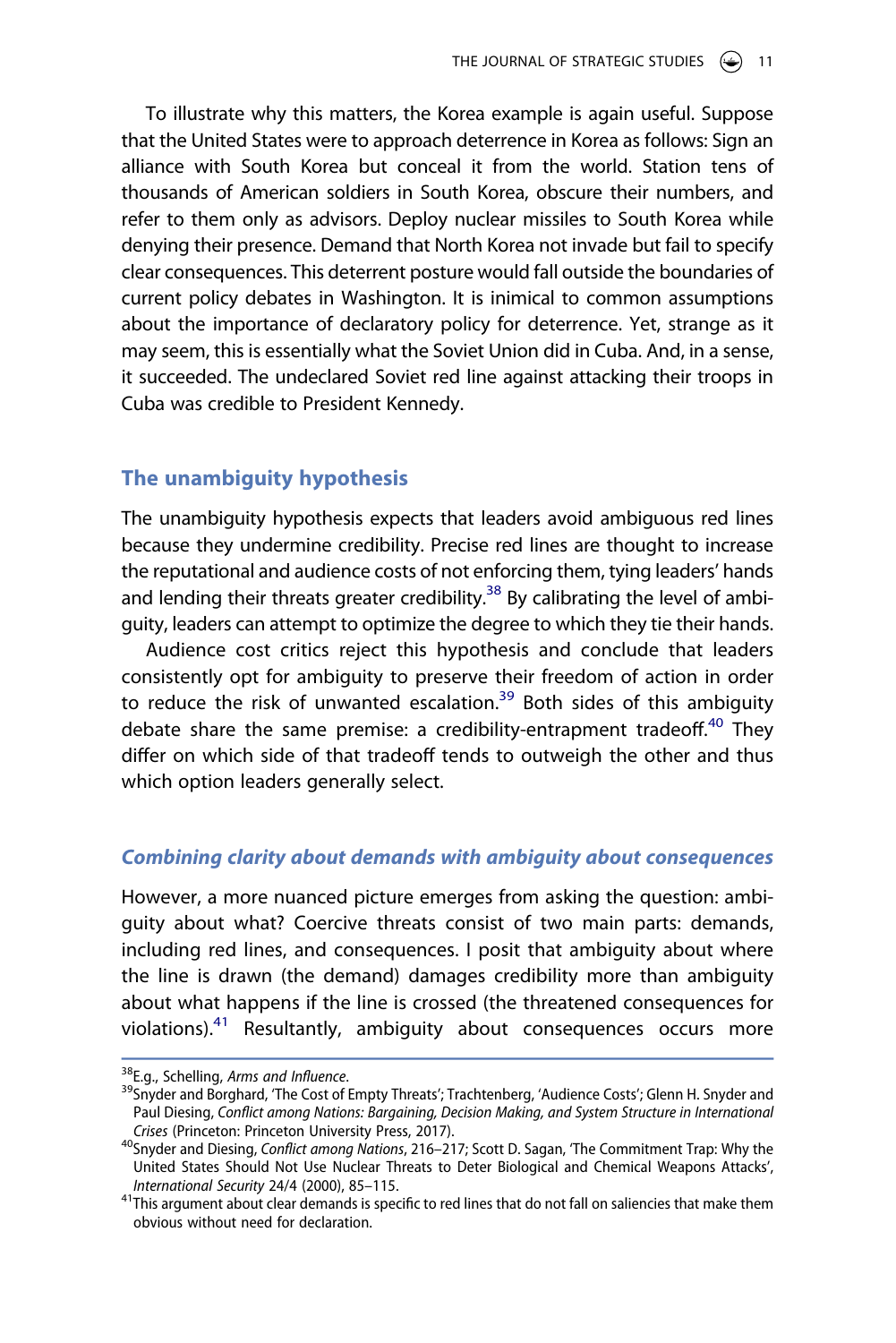frequently than ambiguity about demands. Because the two function differently, no blanket claim about ambiguity being beneficial, detrimental, common, or rare can capture the full picture. $42$ 

In 2014, for example, U.S. President Barack Obama declared, 'There will be costs' for a Russian military intervention in the Crimean Peninsula.<sup>43</sup> Obama was relatively clear about the red line – what action was prohibited – but considerably more ambiguous about the punishment for a violation. President Obama's Syrian red line took a similar form, 'We have communicated in no uncertain terms with every player in the region that that's a red line for us and that there would be enormous consequences if we start seeing movement on the chemical weapons front or the use of chemical weapons.<sup>[44](#page-12-2)</sup> The phrase 'enormous consequences', while more ominous than 'costs', is hardly specific; unlike the demand to refrain from chemical weapons use. Even the language of the North Atlantic Treaty Association (NATO) charter is surprisingly vague about consequences. It commits members to defend any attacked member by 'taking forthwith, individually and in concert with the other Parties, such action as it deems necessary, including the use of armed force  $\dots$   $^{45}$  $^{45}$  $^{45}$ 

Red lines tend toward clarity about demands but ambiguity about consequences for at least three reasons. First, telegraphing the exact form of a punitive strike allows the adversary to take countermeasures to defeat it, blunt its impact, or prepare a riposte.

Second, threats that specify exact consequences for violations are often at odds with the strategic and policy processes with which states respond to violations.[46](#page-12-4) These responses tend to be complex, contingent, and unpredictable. The nature, extent, and context of the violation influence the response. The windows of credibility discussed previously happen amid this period of flux immediately after violations. In the case of Syria, the size of any punishment might have depended on the quantity of chemical weapons used, the number of people killed, and the responses of other states, among other considerations. Under such circumstances, threatening a specific, fixed response to a violation is impractical.

<span id="page-12-0"></span><sup>42</sup>For a brief but similar discussion, see Schelling, *Arms and Influence*, 48; Michael Quinlan, 'Deterrence and Deterrability', *Contemporary Security Policy* 25/1 (2004), 12–13. Tertrais distinguishes these two types of ambiguity but argues only that it is best to avoid both at once. Tertrais, 'Drawing Red Lines Right', 7, 23. McManus classifies statements of resolve that refer to consequences as stronger by a tier than statements that merely articulate demands. McManus, *Statements of Resolve*, 51. Snyder and Borghard discuss both types of ambiguity together and make the same claims about both. Snyder and Borghard, The Cost of Empty Threats', 439. 43David Beard, '"There Will Be Costs" – The Text of Obama's Statement on Ukraine', *Washington Post*,

<span id="page-12-1"></span>

<span id="page-12-2"></span><sup>28</sup> February 2014.<br><sup>44</sup>White House Office of the Press Secretary, 'Remarks by the President to the White House Press Corps',

<span id="page-12-3"></span><sup>20</sup> August 2012. <sup>45</sup>*The North Atlantic Treaty*, 4 April 1949. 46Schelling, *Arms and Influence*, 67.

<span id="page-12-4"></span>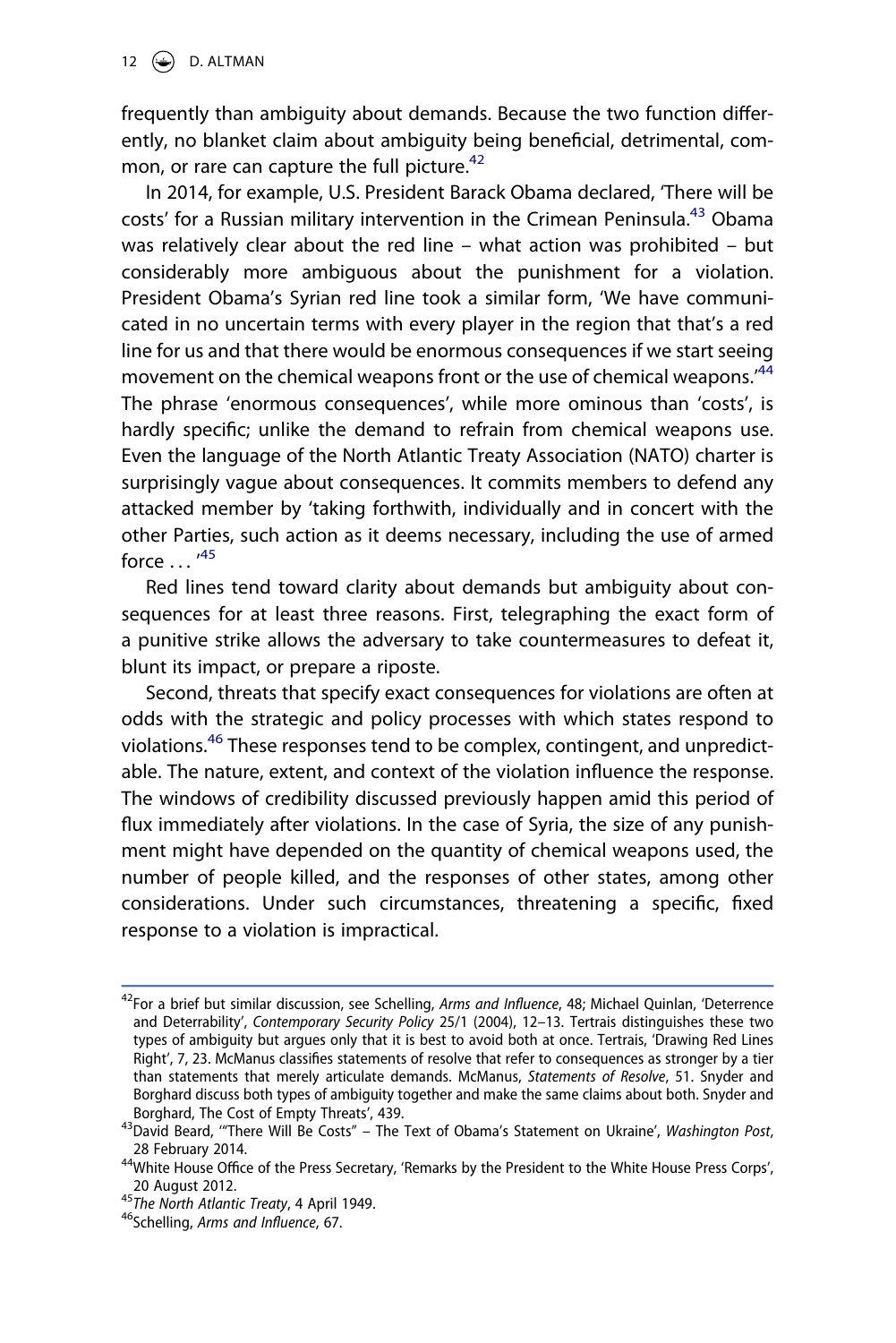Third, only ambiguity about demands creates specific gray areas that provide openings for the adversary to advance with reduced fear of consequences, often via what are sometimes referred to as 'grey zone' tactics. To borrow an example from Schelling, threatening to ground a child for a week if he enters the water will leave the parent in a bind when the initial violation is merely feet in the water (clear punishment; gray area in red line). $47$  In contrast, demanding that the child not put one toe in the water or else face consequences (ambiguous punishment; clear red line) provides no natural opening for limited deterrence failure.

Importantly, my claim that ambiguous red lines function as green lights is antithetical to a popular argument about the virtues of ambiguity. This argument posits that ambiguity engenders uncertainty about exactly what will trigger retribution, thus promoting caution. Correspondingly, clarity is said to function as a green light that encourages the adversary to advance up to the line. $48$ 

That logic seems compelling, but deciding between leaving something outside a red line and leaving it ambiguous is a false choice. By analogy, the argument is that yellow lights better deter drivers from entering intersections than green lights. Ambiguity appears the more constraining of the two only because the third option, a red light, has been excluded. Yet states always retain the option to display a red light, i.e., to draw a clear line such that the adversary cannot advance before reaching it. Voluntarily doing otherwise is hardly a boon for credibility.

In sum, there are good reasons to expect that leaders will gravitate toward clarity about their red lines and ambiguity about the consequences of crossing them. Future studies might better assess whether this combination truly outperforms the alternatives.<sup>49</sup> Because both sides adopted it so consistently, the variation to draw inferences about effectiveness is lacking in the Cuba case. Nonetheless, the fact that both the United States and the Soviet Union – two rather different regimes – shared this predilection provides reason to suppose that leaders frequently settle upon declaring red lines with this configuration.

<span id="page-13-1"></span>

<span id="page-13-0"></span><sup>&</sup>lt;sup>47</sup>Schelling, *Arms and Influence*, 66.<br><sup>48</sup>James H. Lebovic, 'Red Lines and Green Lights: Iran, Nuclear Arms Control, and Nonproliferation', *Strategic Studies Quarterly* 10/1 (2016), 10–42; Tertrais, 'Drawing Red Lines Right', 12–13; Vipin Narang, *Nuclear Strategy in the Modern Era: Regional Powers and International Conflict* (Princeton: Princeton

<span id="page-13-2"></span>University Press, 2014), 93.<br><sup>49</sup>Economic sanctions data suggestively support these conclusions: 74% of sanctions threats were specific about demands, and these threats succeeded more frequently. In comparison, 47% of sanctions threats were specific about consequences. T. Clifton Morgan, Navin Bapat, and Valentin Krustev. 'The Threat and Imposition of Economic Sanctions, 1971–2000.' *Conflict Management and Peace Science* 26/1 (2009), 104.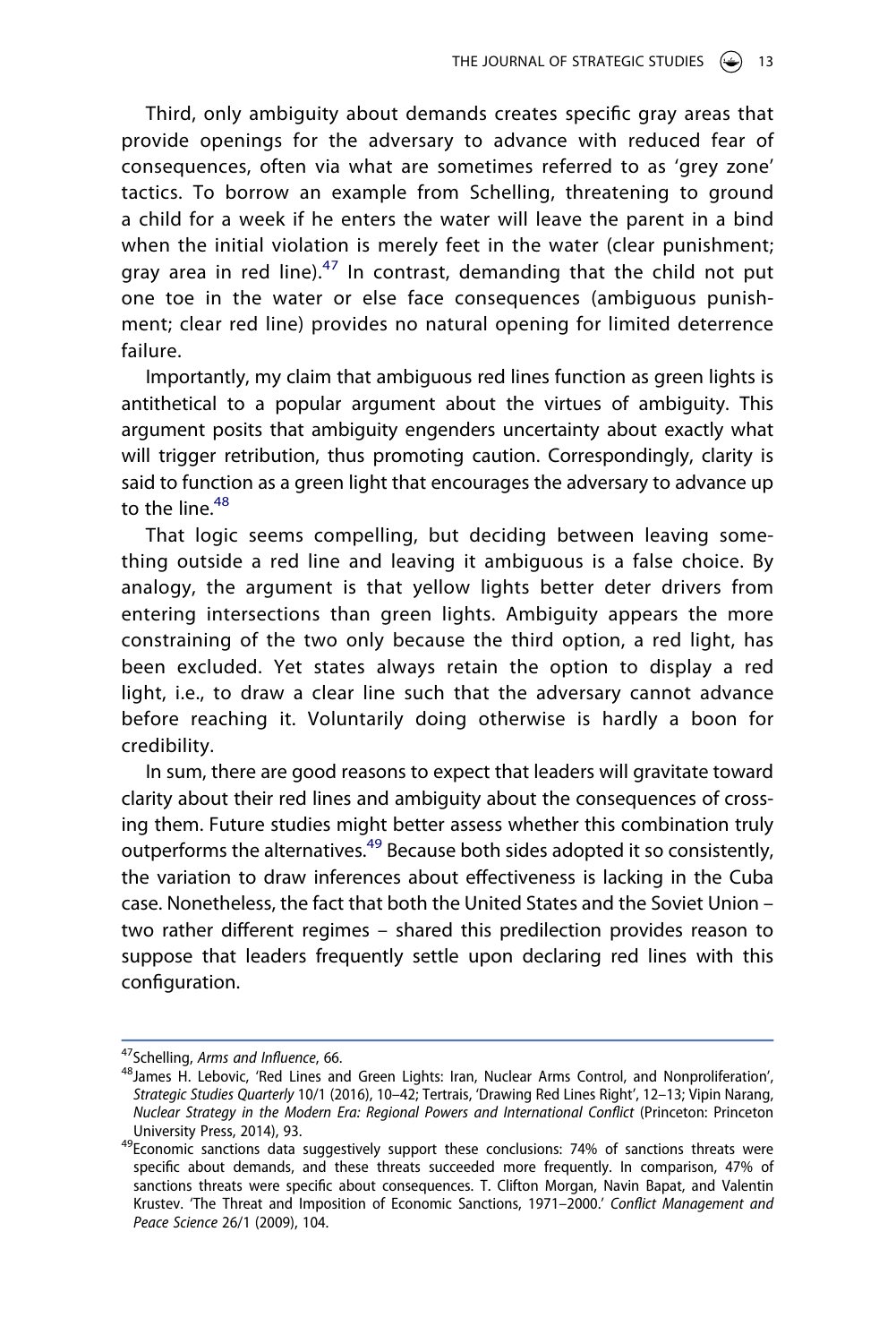# **Red lines in the Cuban Missile Crisis**

A close examination of the eleven red lines set during the Cuban Missile Crisis of October 1962 reveals important deviations from each hypothesis's expectations. With respect to the enforcement hypothesis, the evidence will show that President Kennedy let smaller Soviet violations of two of his five initial red lines as well as his subsequent blockade line pass without enforcement. He suffered no immediate credibility loss for it. Throughout the crisis, he avoided any admission that he would not use force to enforce his red lines in Cuba in order to exploit Soviet fears about his response to their violations. Washington doubled down on this tactic after the shootdown of an American U-2. Rather than retaliate immediately, Attorney General Robert Kennedy leveraged the threat to do so to make the deal that removed Soviet missiles from Cuba – along, of course, with the secret concession to remove missiles from Turkey.

With respect to the declaration hypothesis, each side chose not to declare a vital red line that nonetheless proved credible to the other. Soviet leaders never publicly declared a red line against attacking Soviet forces in Cuba, whose presence they denied. The undeclared Soviet red line against attacking those troops was credible anyway. Washington never declared a red line against firing on its surveillance aircraft over Cuba. Yet Khrushchev rightly reacted with dread upon learning that Soviet forces shot down a U-2 without orders from Moscow.

With respect to the unambiguity hypothesis, all but one red line that either side declared during the crisis combined clarity about demands and ambiguity about consequences. [Tables 1 and 2](#page-15-0) depict this and provide a reference for readers. The subsequent discussion provides the basis for the determinations in the tables. For Kennedy's initial red lines, it is possible to trace how initial language featuring ambiguous demands and clear consequences reversed course on both counts as he and his advisors crafted his statement of 4 September.

#### *Kennedy's initial red lines*

Wary of the continuing flow of Soviet arms to Cuba and seeking to deflect intense Congressional criticism after the failed Bay of Pigs invasion, President Kennedy released a portentous statement declaring a red line against Soviet nuclear missiles in Cuba on 4 September 1962.<sup>50</sup> Or so it is remembered. However, Kennedy set not one red line, but five:

There is no evidence of any organized combat force in Cuba from any Soviet bloc country; of military bases provided to Russia; of a violation of the 1934 treaty relating to Guantanamo; of the presence of offensive ground-to-

<span id="page-14-0"></span><sup>&</sup>lt;sup>50</sup>On the role of U.S. domestic politics, see Jeremy Pressman, 'September Statements, October Missiles, November Elections: Domestic Politics, Foreign Policy Making, and the Cuban Missile Crisis', *Security Studies* 10/3 (2001), 80–114.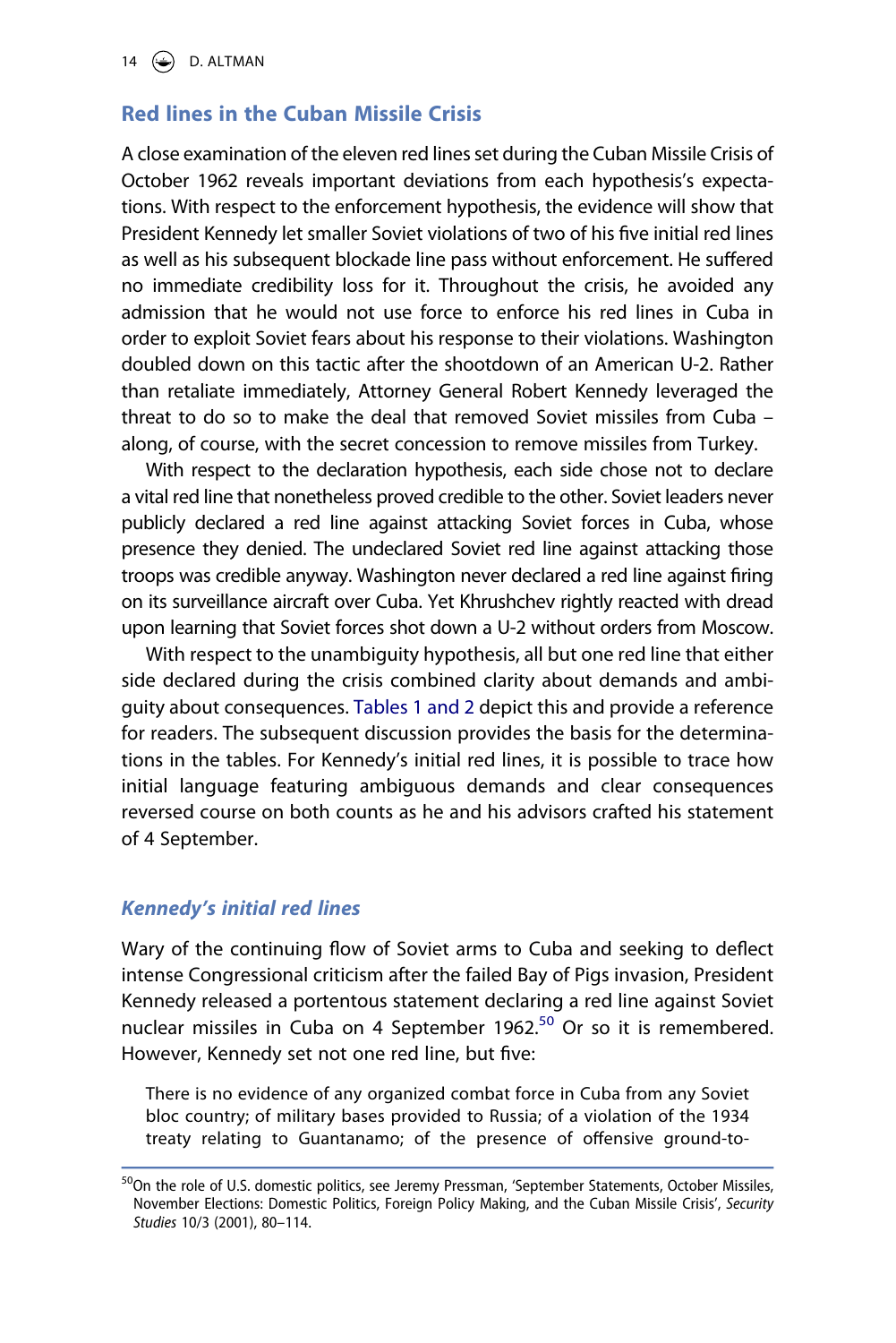| <b>Red Line</b>                                      | Publicly<br>Declared | Ambiguous<br>about | Ambiguous<br>about | Violated              | Enforced<br>after<br>Violation  | Credible                              |
|------------------------------------------------------|----------------------|--------------------|--------------------|-----------------------|---------------------------------|---------------------------------------|
|                                                      |                      | Demands            | Consequences       |                       |                                 |                                       |
| Offensive<br>Ground-to-<br>Ground<br><b>Missiles</b> | Yes                  | No                 | Yes                | Yes                   | <b>No</b><br>(Blockade<br>Only) | No (Initially)<br>Yes<br>(Eventually) |
| Other<br>Offensive<br>Capability<br>(Bombers)        | Yes                  | No                 | Yes                | Yes                   | No<br>(Blockade<br>Only)        | No (Initially)<br>Yes<br>(Eventually) |
| <b>Military Bases</b><br>in Cuba                     | Yes                  | No                 | Yes                | Yes                   | No                              | No                                    |
| Organized<br>Combat<br>Force in<br>Cuba              | Yes                  | No                 | Yes                | Yes                   | No                              | No                                    |
| Guantanamo<br><b>Bay Treaty</b><br>Violation         | Yes                  | No                 | Yes                | No                    |                                 | Yes                                   |
| Nuclear Attack<br>from Cuba                          | Yes                  | No                 | No                 | No                    |                                 | Yes                                   |
| Crossing the<br>Blockade<br>Line                     | Yes                  | No                 | Yes                | Yes<br>(Limited)      | No                              | Yes                                   |
| Attacking U.S.<br>Aircraft over<br>Cuba              | No                   |                    |                    | Yes<br>(Unauthorized) | No                              | Yes                                   |

#### <span id="page-15-0"></span>Table 1. U.S. red lines.

#### **Table 2.** Soviet red lines.

| <b>Red Line</b>                         | Publicly<br>Declared | Ambiguous<br>about<br>Demands | Ambiguous about<br>Consequences | Violated | Enforced<br>after<br>Violation | Credible |
|-----------------------------------------|----------------------|-------------------------------|---------------------------------|----------|--------------------------------|----------|
| Attacking Cuba<br>(Cuban<br>Targets)    | Yes                  | No                            | Yes                             | No       |                                | No       |
| Attacking Cuba<br>(Soviet<br>Targets)   | No                   |                               |                                 | No       |                                | Yes      |
| <b>Attacking Soviet</b><br><b>Ships</b> | Yes                  | No                            | Yes                             | No       |                                | Yes      |

The tables omit longstanding red lines (for example, against seizing West Berlin). Enforcement refers to military action in response to a violation. A red line is considered credible if the target of the threat believes that violation will more likely than not lead the coercer to use force. That force might be limited in nature and need not involve nuclear weapons.

ground missiles; or of other significant offensive capability either in Cuban hands or under Soviet direction and guidance. Were it to be otherwise, the gravest issues would arise.<sup>[51](#page-15-1)</sup>

<span id="page-15-1"></span><sup>&</sup>lt;sup>51</sup>John F. Kennedy, 'Statement on Cuba', 4 September 1962. Kennedy personally read this statement to Soviet Foreign Minister Gromyko on 18 October. W[ilson] C[enter Digital Archive], 'Cable on the Conversation between Gromyko and Kennedy', 18 October 1962.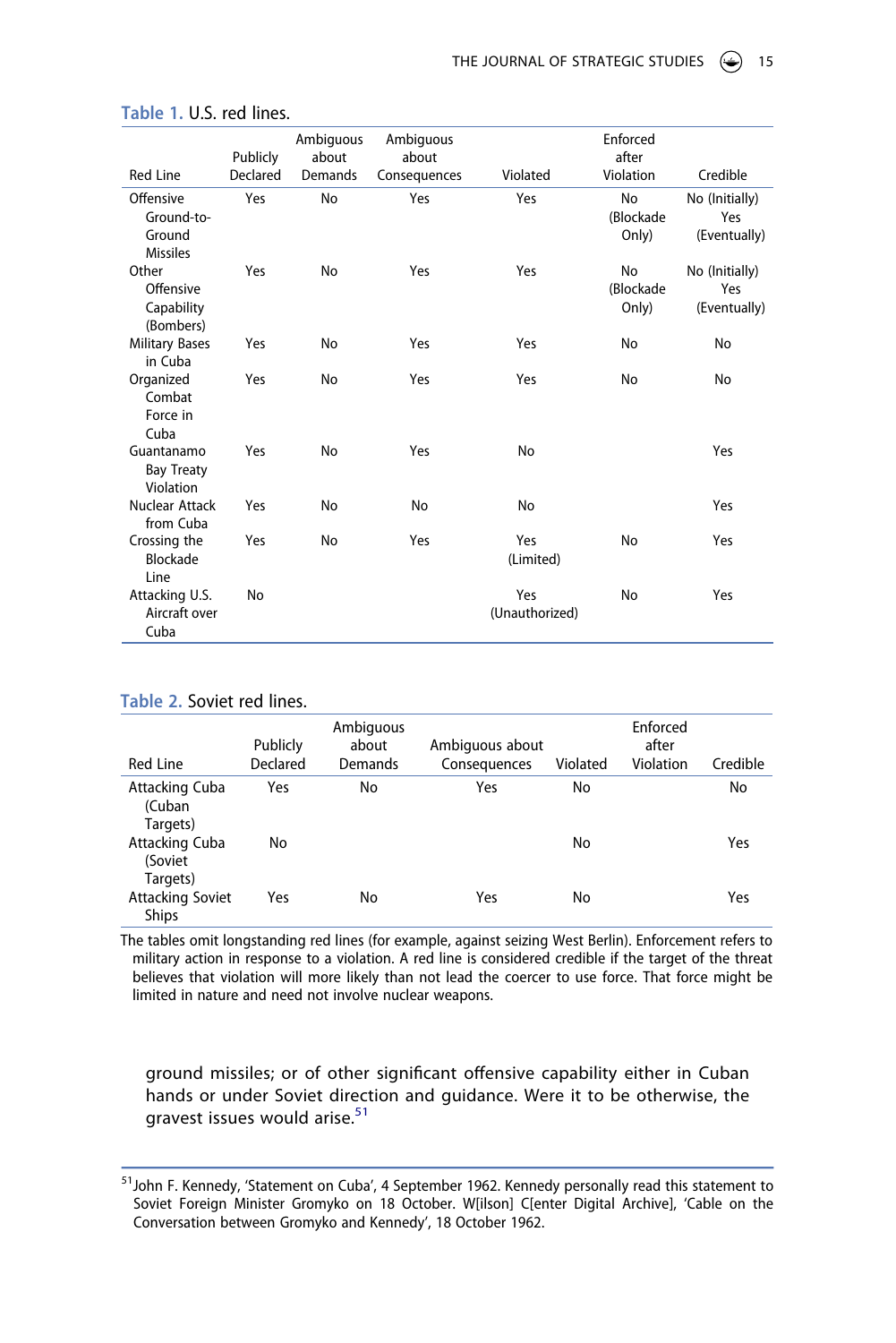16  $\bigodot$  D. ALTMAN

Of the five prohibitions in the statement, the Soviet Union plainly violated four, all save Guantanamo. Alongside the missiles and nuclear-capable IL-28 medium bombers, the Soviets established bases and deployed 41,000 troops, though the full extent of that deployment was unknown at the time. $52$ Nonetheless, the United States did not aggressively pursue demands other than the removal of missiles and, with less vigor, the IL-28s.<sup>[53](#page-16-1)</sup> President Kennedy instead decided to allow the non-nuclear violations in implicit exchange for Soviet compliance with higher-priority demands. Although the greater importance of the nuclear red lines explains public acceptance of that decision, it still notable that Kennedy set aside two of his red lines after their violation without any apparent loss of credibility. Both U.S. and available Soviet documents from the crisis and its aftermath largely fail to mention it, which suggests that this tacit acquiescence did not figure significantly into Soviet perceptions or create concerns about credibility loss in Washington.<sup>[54](#page-16-2)</sup> This conflicts with a rigid belief that red lines must always be enforced to the letter.

For example, a Joint Staff memo written two weeks after the crisis subsided and entitled 'Soviet Military Presence in Cuba' began by asserting, 'No one will record the Cuba episode as a victory of even modest proportions for the United States if the end result is a substantial Soviet military presence in the hemisphere<sup>'.[55](#page-16-3)</sup> This memo reflected the views of hawks who had advocated invading Cuba. It recommended using the blockade as leverage to force out Soviet troops. Curiously, however, the memo failed to mention that President Kennedy had publicly committed to that red line. The 4 September statement not only included the prohibitions against Soviet organized combat forces and bases in Cuba; it began with them. Nonetheless, by 14 November the exact words Kennedy used on 4 September had lost their importance.

The initial draft of the statement contained vague demands that were then revised to become clearer: 'To date Soviet assistance has been limited to defensive weapons with only incidental and marginal offensive capabilities. It will [changed to "It must" in hand-written edits] continue to be so confined<sup>'.[56](#page-16-4)</sup> Concerned about the vagueness of 'offensive

<span id="page-16-0"></span><sup>&</sup>lt;sup>52</sup>The Soviet Union eventually did remove most of its troop presence from Cuba. That withdrawal owed more to the souring of relations with Castro than U.S. threats. For the 41,000 figure: Aleksandr Fursenko and Timothy J. Naftali, *One Hell of a Gamble: Khrushchev, Castro, and Kennedy, 1958–1964* (New York: W. W. Norton & Company, 1997), 242.<br><sup>53</sup>WC, 'Gromyko to Kuznetsov and Zorin', 5 November 1962; [U.S. State Department,] *F[oreign] R[elations]* 

<span id="page-16-1"></span>of the U[nited] S[tates], 1961–1963, Volume XI, Cuban Missile Crisis and Aftermath] 103, 'Tenth Meeting of the Executive Committee', 28 October 1962; WC, 'Khrushchev to Mikoyan', 11 November 1962.

<span id="page-16-2"></span> $54$ It is, however, possible that the Kennedy's Administration's success at fostering an exaggerated narrative of American victory factored into this null effect.

<span id="page-16-3"></span> $^{55}$ [The National Security Archive at] G[eorge] W[ashington University]. 'Smith to Taylor',

<span id="page-16-4"></span><sup>14</sup> November 1962.<br><sup>56</sup>J[ohn] F. K[ennedy Presidential Library], National Security Files, Box 338, Walt Rostow, 'Proposed Presidential Statement on Cuban Policy'.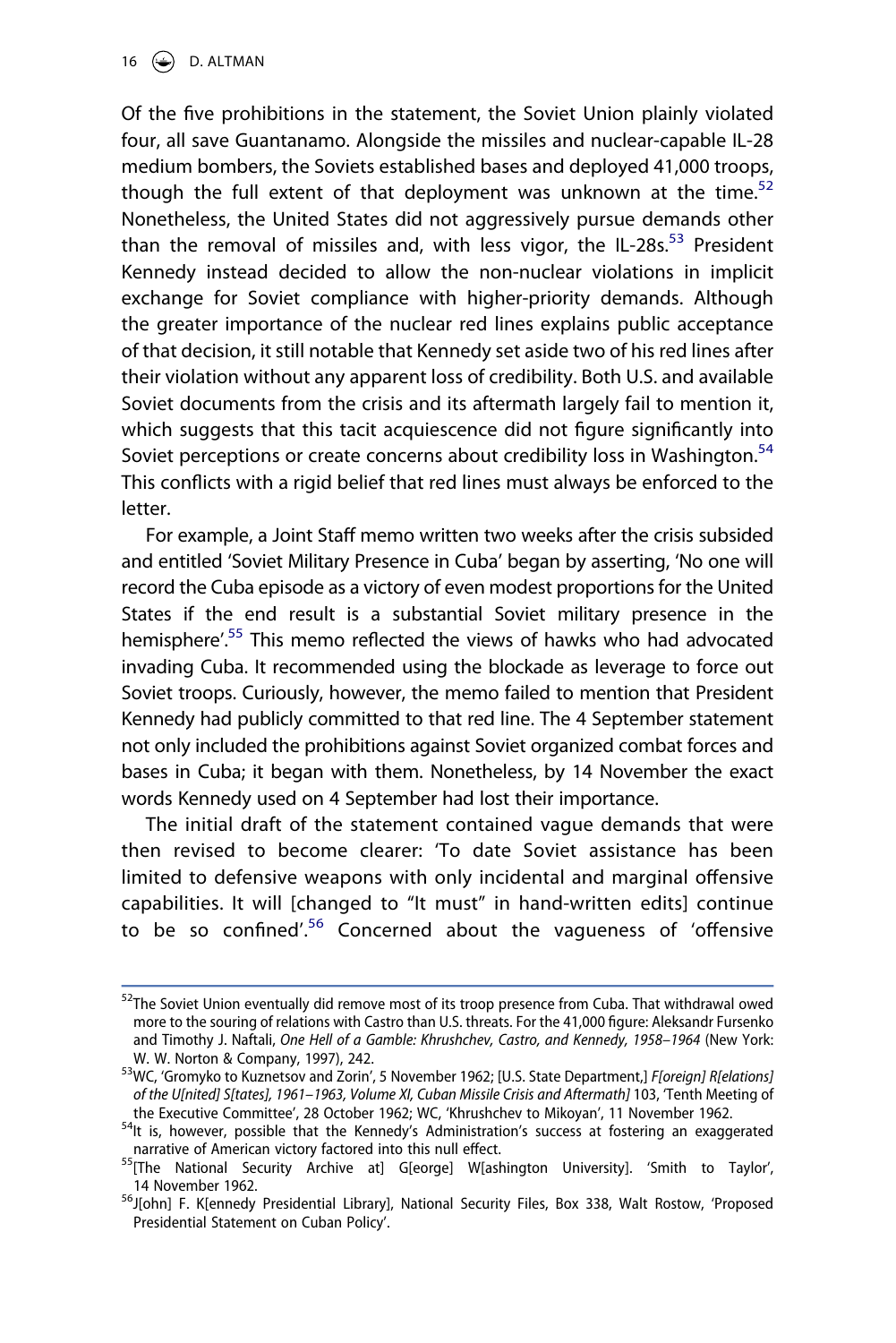capabilities', Kennedy volunteered, 'I could just say ground-to-ground missiles?' An advisor ruminated in reply, 'Just saying offensive weapons . . . I don't know what an offensive weapon is.<sup>'57</sup> Khrushchev later made much the same argument.<sup>[58](#page-17-1)</sup> The decision to specify ground-to-ground missiles left Khrushchev in a weaker position from which to make that argument. This is the difference between ambiguous and unambiguous red lines.

At one point, and consistent with the unambiguity hypothesis, Kennedy suggested, 'We can say that if it's going to happen, we can take action against it.' Yet the drafting meeting drifted away from such direct language. In the words of one advisor, 'You don't want to say you'll go in there.<sup>'[59](#page-17-2)</sup> In the end, the threatened consequences were left vague: 'gravest issues'.

State Department Director of Policy Planning Walt Rostow presaged the 4 September statement in a 3 September memo with a subsection entitled 'Drawing the line' (emphasis in original):

[Soviet arms shipments to Cuba] require not merely that we explain what they are and why – up to a point – we are prepared to regard them as acceptable, but that we also clarify the kinds of installations and capabilities emplaced in Cuba that we would regard as unacceptable. ... it may, therefore, be appropriate to indicate what we would not be prepared to accept without direct military riposte. In general, that line should be drawn at the installation in Cuba or in Cuban Waters of nuclear weapons or delivery vehicles, sea or land based.<sup>[60](#page-17-3)</sup>

This largely describes the resultant statement, except with respect to specifying military consequences. The decision, instead, was for clarity about demands but ambiguity about consequences. Indeed, on 13 September, President Kennedy reiterated the U.S. position. He called rhetoric about military action 'loose talk'. He listed comparatively clear demands but again left the consequences opaque: 'this country will do whatever must be done'.[61](#page-17-4)

One reason for the ambiguity about consequences was, quite simply, that the White House did not know how it would respond. The eventual response developed only after the crisis began. Days of intense deliberation saw an initial inclination toward airstrikes give way to the eventual

<span id="page-17-0"></span><sup>&</sup>lt;sup>57</sup>Even after removing background noise with the software Audacity, I was not certain of my ability to recognize voices besides Kennedy's from the poor-quality tape; hence the lack of specificity about advisors' identities. Miller Center John F. Kennedy Presidential Recordings, 'Drafting Meeting on the

<span id="page-17-1"></span>

<span id="page-17-2"></span>

<span id="page-17-4"></span><span id="page-17-3"></span>

Cuba Press Statement', 4 September 1962.<br><sup>58</sup>FRUS 84, 'Embassy in the Soviet Union to the Department of State', 26 October 1962.<br><sup>59</sup>'Draft Meeting on the Cuba Press Statement.'<br><sup>60</sup>JFK National Security Files, Box 338, W 13 September 1962.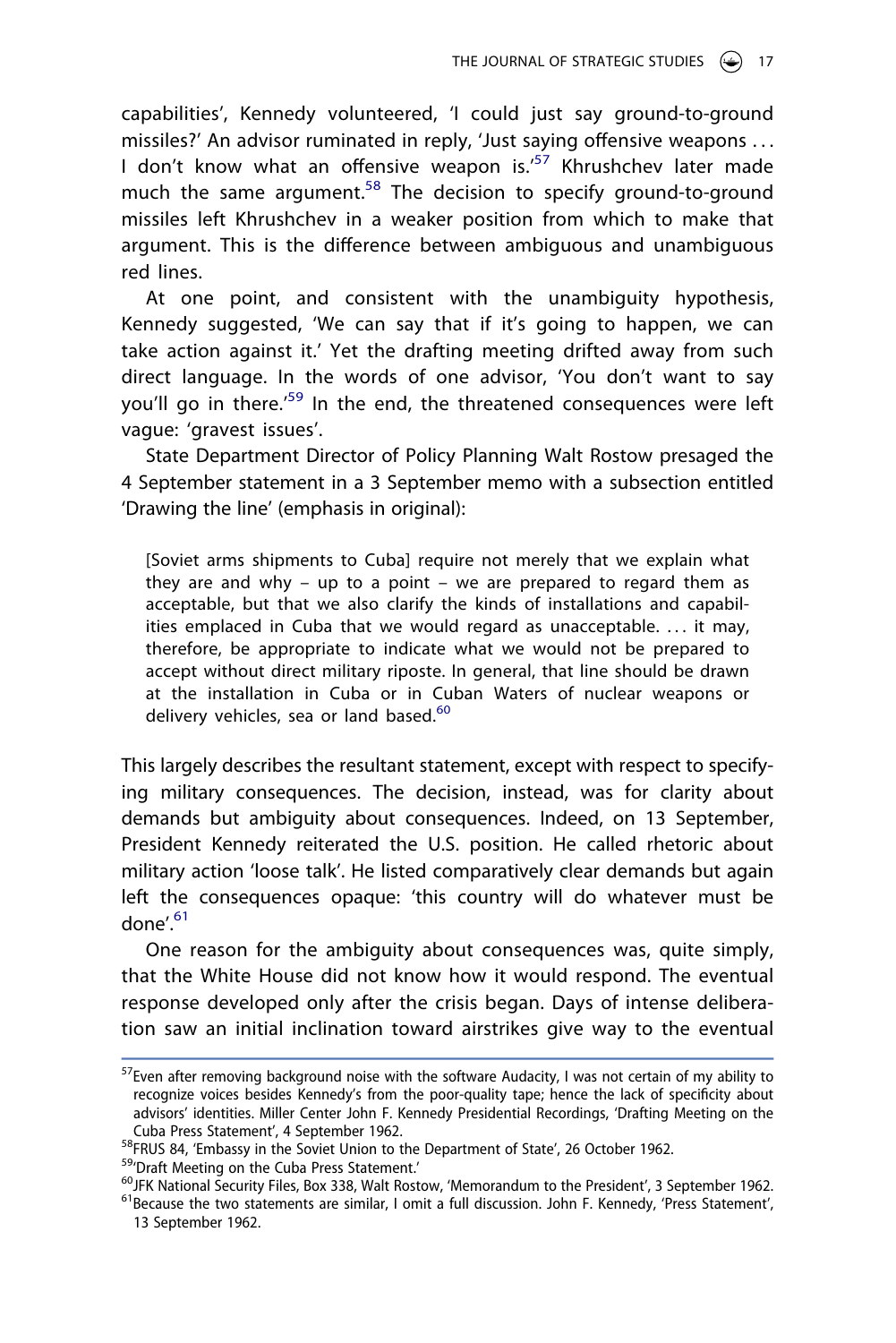18  $\bigodot$  D. ALTMAN

choice for a blockade. $62$  That strategy depended greatly on context that would have been difficult to anticipate. For instance, U.S. policy was shaped by Washington's detection of the missiles in the brief period after they arrived in Cuba but before they became operational. Kennedy's five red lines could have been violated in any of dozens of combinations, each to various extents. When Kennedy announced the decision to blockade Cuba after days of intense planning, he began the critical part of his address by saying, 'I have directed that the following initial steps be taken immediately: ... ' (emphasis in original).<sup>[63](#page-18-1)</sup> Even then he did not know events would unfold.

# *Soviet red lines against attacking Cuba*

Moscow succeeded, at least for thirteen days, at deterring Washington from attacking Cuba. The Soviet Union declared a red line against attacking the Cubans but declined to do so for its own forces in Cuba. Moscow denied their presence altogether. Contrary to the expectations of the declaration hypothesis, however, President Kennedy and most of his advisors perceived the undeclared Soviet red line against attacking Soviet troops as credible and indeed as significantly more credible than the declared red line against attacking Cubans. That is, they did not fear killing Cubans, despite the declared Soviet red line against doing so. But they did fear killing Soviet troops in Cuba, despite the official Soviet position that such troops did not exist and so could not be killed. The physical reality of attacking Soviet soldiers and missiles took precedence over the Soviet rhetorical stance.

Moscow announced a red line against invading Cuba in the midst of an 11 September statement that sought primarily to rebut U.S. insinuations about Soviet forces in Cuba:

We have said and we do repeat that if war is unleashed, if the aggressor makes an attack on one state or another and this state asks for assistance, the Soviet Union has the possibility from its own territory to render assistance to any peace-loving state and not only to Cuba. And let no one doubt that the Soviet Union will render such assistance

Toward its end, the statement restated this oblique threat:

... the Soviet Government would like to draw attention to the fact that one cannot now attack Cuba and expect that the aggressor will be free from punishment for this attack. If this attack is made, this will be the beginning of the unleashing of war. $64$ 

<span id="page-18-2"></span><span id="page-18-1"></span>

<span id="page-18-0"></span><sup>&</sup>lt;sup>62</sup>FRUS 18, 'White House Meeting Transcript', 16 October 1962.<br><sup>63</sup>John F. Kennedy, 'Address to the Nation', 22 October 1962.<br><sup>64</sup>Soviet Statement as of 11 September 1962. Accessed from www.mtholyoke.edu/acad/intrel/precr [htm.](http://www.mtholyoke.edu/acad/intrel/precrisis.htm) Source listed as: *New York Times*, 12 September 1962, 16.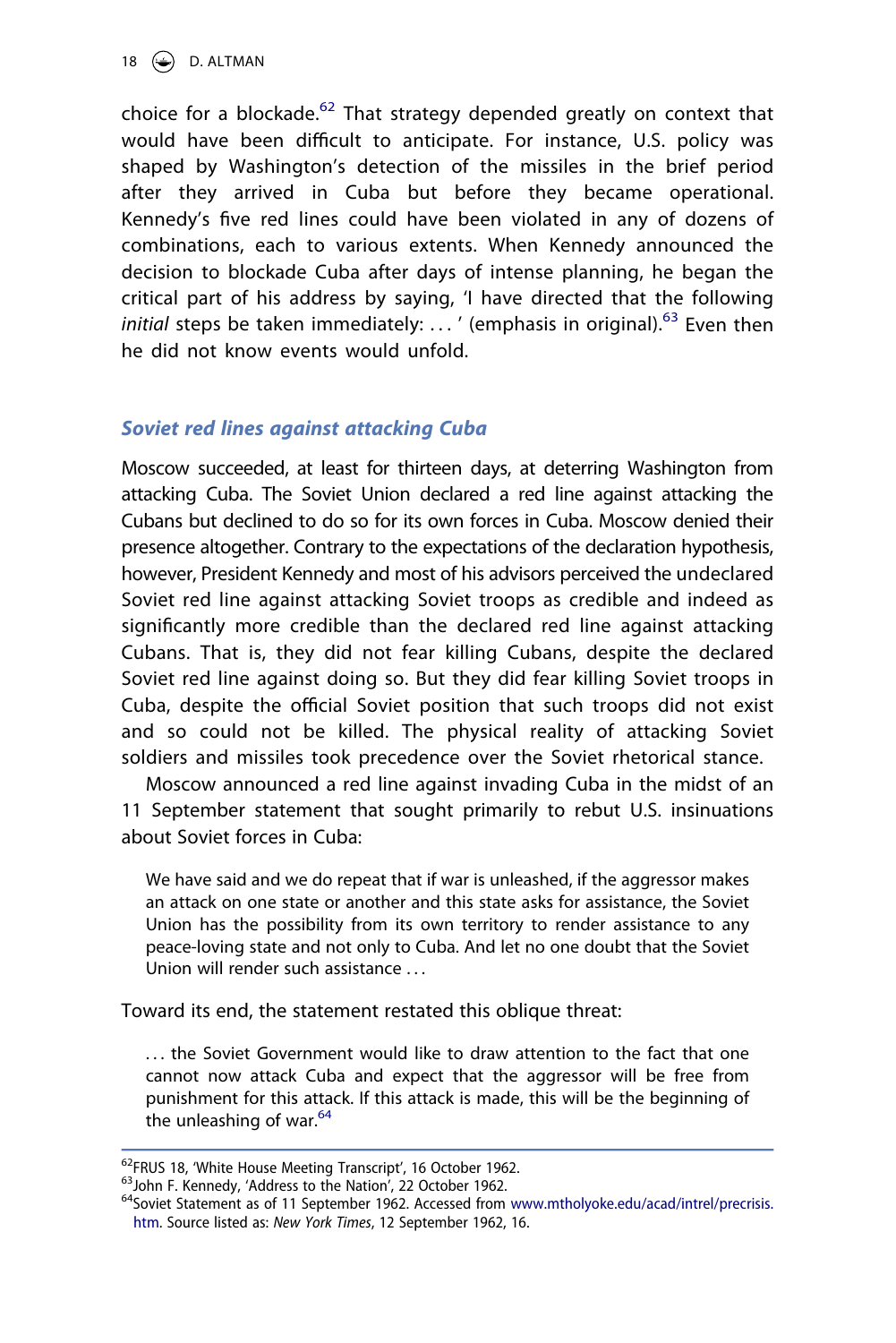Taking both selections together, the Soviet Union declared a red line that made clear the demand not to attack Cuba. However, the convoluted prose never plainly stated that a U.S. attack against Cuba would trigger a Soviet attack, nuclear or otherwise, against the United States. The *New York Times*  characterized the Soviet position as 'a series of tough-sounding but vague commitments to defend Cuba against aggression'.[65](#page-19-0) A CIA analysis of the statement concluded,

Statement does not significantly alter nature of Soviet commitment to defend Castro. Moscow has once again used vague and ambiguous language to avoid clear-cut obligation of military support in event of attack.<sup>[66](#page-19-1)</sup>

The declaration hypothesis expects that the Soviet red line against attacking Soviet troops should lack credibility because it was not declared. However, President Kennedy and most of his advisors feared the consequences of crossing this undeclared line. On 17 October, CIA Director McCone wrote:

Consequences of action by the United States will be the inevitable "spilling of blood" of Soviet military personnel. This will increase tension everywhere and undoubtedly bring retaliation against U.S. foreign military installations  $\ldots$ <sup>[67](#page-19-2)</sup>

By 19 October, Secretary of Defense Robert McNamara was arguing against the airstrike option. He emphasized Soviet casualties, the costs of a Soviet response, and the difficulties of controlling subsequent events.<sup>[68](#page-19-3)</sup>

According to the declaration hypothesis, Soviet non-declaration left a fatal weakness in its deterrent posture. The United States could strike Cuba while denying that it had attacked the Soviet Union. A CIA Special National Intelligence Estimate of 18 October laid this out plainly:

The Soviets have no public treaty with Cuba and have not acknowledged that Soviet bases are on the Island. This situation provides them with a pretext for treating US military action against Cuba as an affair which does not directly involve them, and thereby avoiding the risks of a strong response. $69$ 

Hawks in Washington repeatedly raised this proposal to use Soviet nondeclaration as an opportunity to strike. Kennedy rejected this approach on multiple occasions because he feared that a strike would cause war, Soviet rhetoric notwithstanding.<sup>70</sup>

The protocol from a Central Committee meeting on 23 October makes clear that Khrushchev himself considered this exact possibility:

<span id="page-19-0"></span><sup>65</sup>Max Frankel, 'U.S. Is Prepared for Any Moves Against Its Bases by Russians', *New York Times*,

<span id="page-19-1"></span><sup>22</sup> October 1962. 66'Carter to McCone', 11 September 1962 in Central Intelligence Agency, *CIA Documents on the Cuban* 

<span id="page-19-5"></span><span id="page-19-4"></span><span id="page-19-3"></span>

<span id="page-19-2"></span><sup>&</sup>lt;sup>67</sup>FRUS 26, John McCone, 'Memorandum for Discussion [The Cuban Discussion]', 17 October 1962.<br><sup>68</sup>FRUS 28, John McCone, 'Memorandum for the File', 19 October 1962.<br><sup>69</sup>FRUS 32, 'SNIE 11–18-62: Soviet Reactions to Certain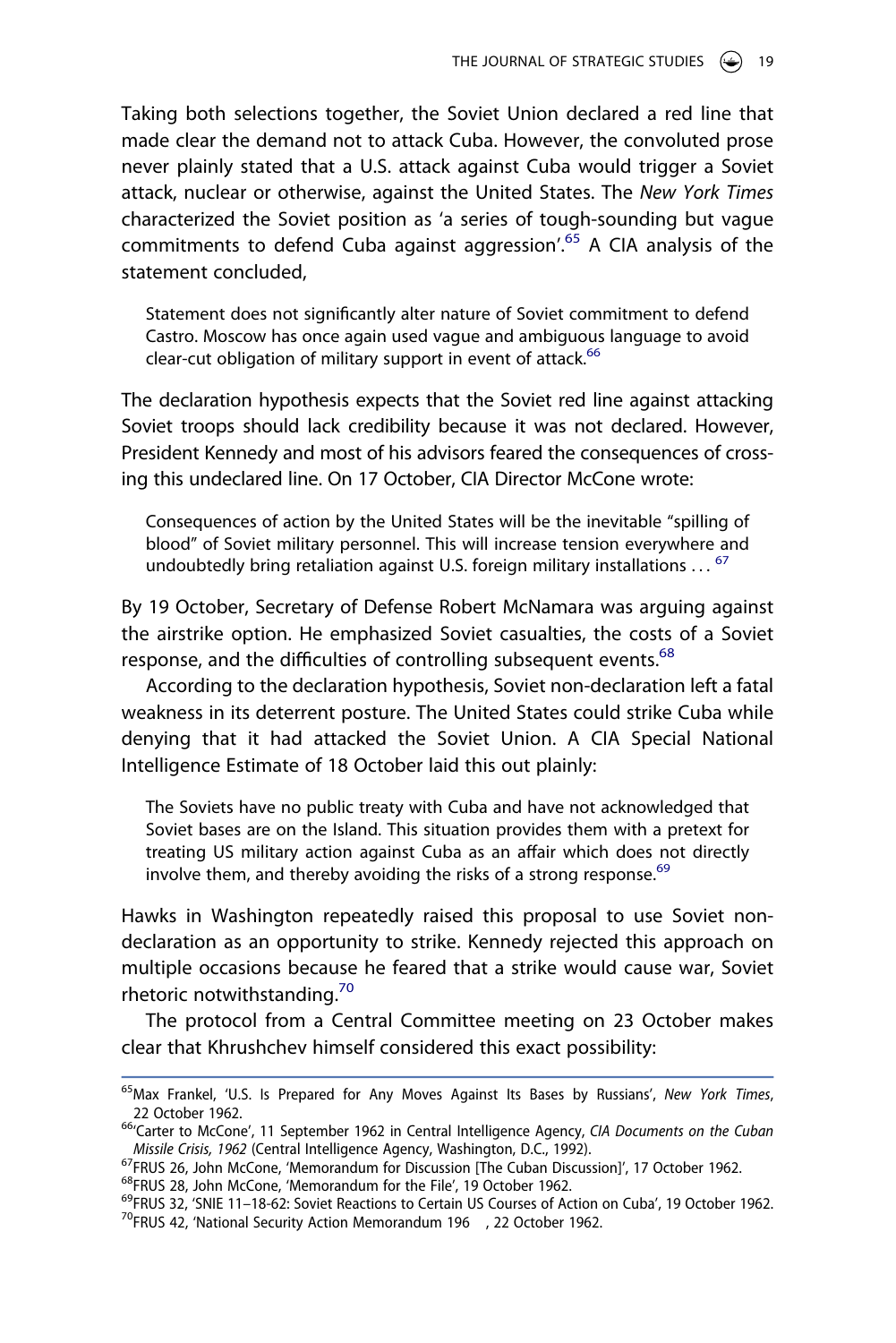The difficult thing is that we did not concentrate everything that we wanted and did not publish the treaty [with Cuba]. The tragic thing — they can attack, and we will respond. This could escalate into a large-scale war. One scenario: they will begin to act against Cuba. One scenario: declare on the radio that there already is an agreement concerning Cuba. They might declare a blockade, or they might take no action. Another scenario: in case of an attack, all the equipment is Cuban, and the Cubans declare that they will respond.<sup>[71](#page-20-0)</sup>

Khrushchev's thinking began with a clear appreciation of the vulnerability he created, in line with the declaration hypothesis's expectations about the dangers of non-declaration. The final sentence follows this possibility to its logical conclusion: the idea that the United States might believe it could strike Cuba while claiming not to have attacked the Soviet Union. Khrushchev anticipated the gambit that hawks in Washington thought they could use to strike without Soviet retaliation. He understood the simple Soviet countermove that would prevent it: publicly declaring the Soviet commitment (and, one suspects, the extent of the Soviet presence). Yet he did not do so. He left the vulnerability in place for several more crucial days rather than release a press statement.

Although such a concise record leaves scope for interpretation, the reason seems evident, ' . . . they can attack, and we will respond. This could escalate into a large-scale war'. Khrushchev concluded that the United States would fear attacking Soviet troops in Cuba despite the lack of a declared Soviet red line. Other Soviet leaders shared his view that declaration was unnecessary for the Soviet Union to be committed to retaliate for an attack on its troops in Cuba. In the words of Soviet Foreign Minister Andrei Gromyko, 'There is no consensus as to how and where this riposte would come, but it would happen – about this there is no doubt'.<sup>72</sup> First Deputy Chairman Anastas Mikoyan thought much the same, 'After all, we have a whole army here [Cuba]. If an invasion on the part of the Americans began, it would have led to a global confrontation'.<sup>73</sup>

Khrushchev's choice not to declare strongly suggests that he saw the deterrence benefit of declaring the troops' presence as smaller than the propaganda value of continuing to deny it. This is difficult for the declaration hypothesis to explain. It is revealing that Soviet denials persisted even after the U.S. discovered and announced the presence of the missiles in Cuba. Forgoing the credibility boost of public declaration is easier to explain away as a Soviet attempt to deploy the missiles secretly as a fait accompli. When

<span id="page-20-0"></span> $71$ WC, 'Central Committee of the Communist Party of the Soviet Union Presidium Protocol 60, 23 October 1962.<br><sup>72</sup>Fursenko and Naftali, *One Hell of a Gamble*, 232.<br><sup>73</sup>In context, he could have said this merely to placate the Cubans. GW, 'Memorandum of Conversation

<span id="page-20-1"></span>

<span id="page-20-2"></span>between Mikoyan, Castro, and Dorticos', 22 November 1962. Also see Sergo A. Mikoyan, *The Soviet Cuban Missile Crisis: Castro, Mikoyan, Kennedy, Khrushchev, and the Missiles of November*. Ed. Svetlana Savranskaya (Washington, D.C.: Woodrow Wilson Center Press, 2012), 114.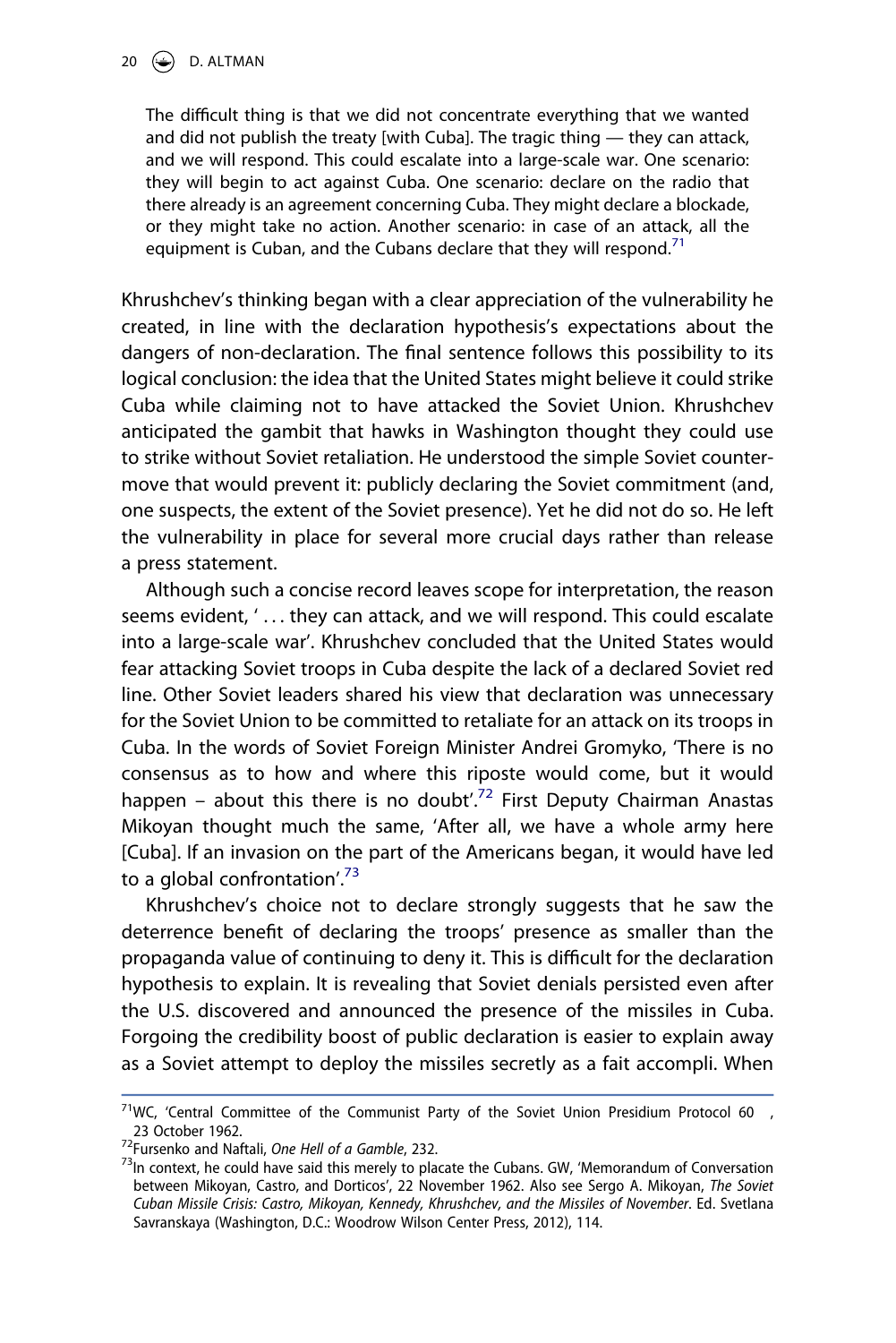Castro proposed that publicizing a treaty of alliance between the Soviet Union and Cuba might suffice to protect Cuba, Khrushchev demurred because he preferred to deploy the missiles in secret.<sup>74</sup> He planned to announce the missiles in November after the U.S. midterm elections.<sup>[75](#page-21-1)</sup>

The persistence of Soviet denials after all hopes for secrecy died on 22 October reveals that the Soviet Union valued the propaganda value of continuing to deny the missiles' existence over the deterrence value of declaring a red line to protect them.<sup>76</sup> Khrushchev could, on 23 October, have announced the large-scale presence of Soviet troops and missiles in Cuba and pledged to defend Cuba as an ally. He did not do so even after U.S. Ambassador Adlai Stevenson unveiled photographs of the missiles at the United Nations on 25 October.

Soviet stonewalling about the presence of missiles only began to wane on 26 October. Khrushchev's letter to Kennedy on that date cryptically acknowledged, 'The weapons which were necessary for the defence of Cuba are already there'. He edged toward articulating a red line against attacking Soviet troops in Cuba, ' . . . [W]e are of sound mind and understand perfectly well that if we attack you, you will respond the same way. But you too will receive the same that you hurl against us. And I think that you also understand this'.<sup>77</sup> That language evinces Khrushchev's assumption that declaration was superfluous. Public perceptions of Soviet denials persisted until the last full day of the crisis.<sup>[78](#page-21-4)</sup> Khrushchev unambiguously acknowledged the presence of the missiles in a 27 October letter to Kennedy, both to facilitate a deal and to reassure Washington that Soviet officers – not Cubans – controlled the missiles.<sup>[79](#page-21-5)</sup>

Overall, Soviet red lines against attacking Cuba paint a two-part picture. Both Khrushchev and hawks in Washington clearly understood the incentives captured in the declaration hypothesis. However, Khrushchev deemed the advantages of declaration less valuable than secrecy and, after that collapsed, propaganda. Correctly believing that the United States would hesitate before attacking Soviet forces regardless, Khrushchev chose to forgo declaring his red line until the last full day of the crisis. It was credible anyway.

#### *The quarantine speech*

After a tense week of deliberations, President Kennedy went public on 22 October with the discovery of Soviet missiles and his decision to 'quarantine' Cuba. Referring to the blockade as a quarantine allowed the United States to maintain a patina of legality over what would otherwise legally constitute an act of war.

<span id="page-21-2"></span><span id="page-21-1"></span>

<span id="page-21-0"></span><sup>&</sup>lt;sup>74</sup>Fursenko and Naftali, *One Hell of a Gamble*, 196.<br><sup>75</sup>Mikoyan, *The Soviet Cuban Missile Crisis*, 101.<br><sup>76</sup>On the use of covert, deniable actions to attempt to avoid escalation: Austin Carson, *Secret Wars: Covert*<br>Co

<span id="page-21-4"></span>

<span id="page-21-3"></span><sup>&</sup>lt;sup>77</sup>FRUS 84, 'Khrushchev to Kennedy', 26 October 1962.<br><sup>78</sup>Associated Press, 'Premier's Letter Avoids Admitting U.S. Charges', New York Times, 27 October 1962.<br><sup>79</sup>FRUS 91, 'Khrushchev to Kennedy', 27 October 1962; Fursenk

<span id="page-21-5"></span>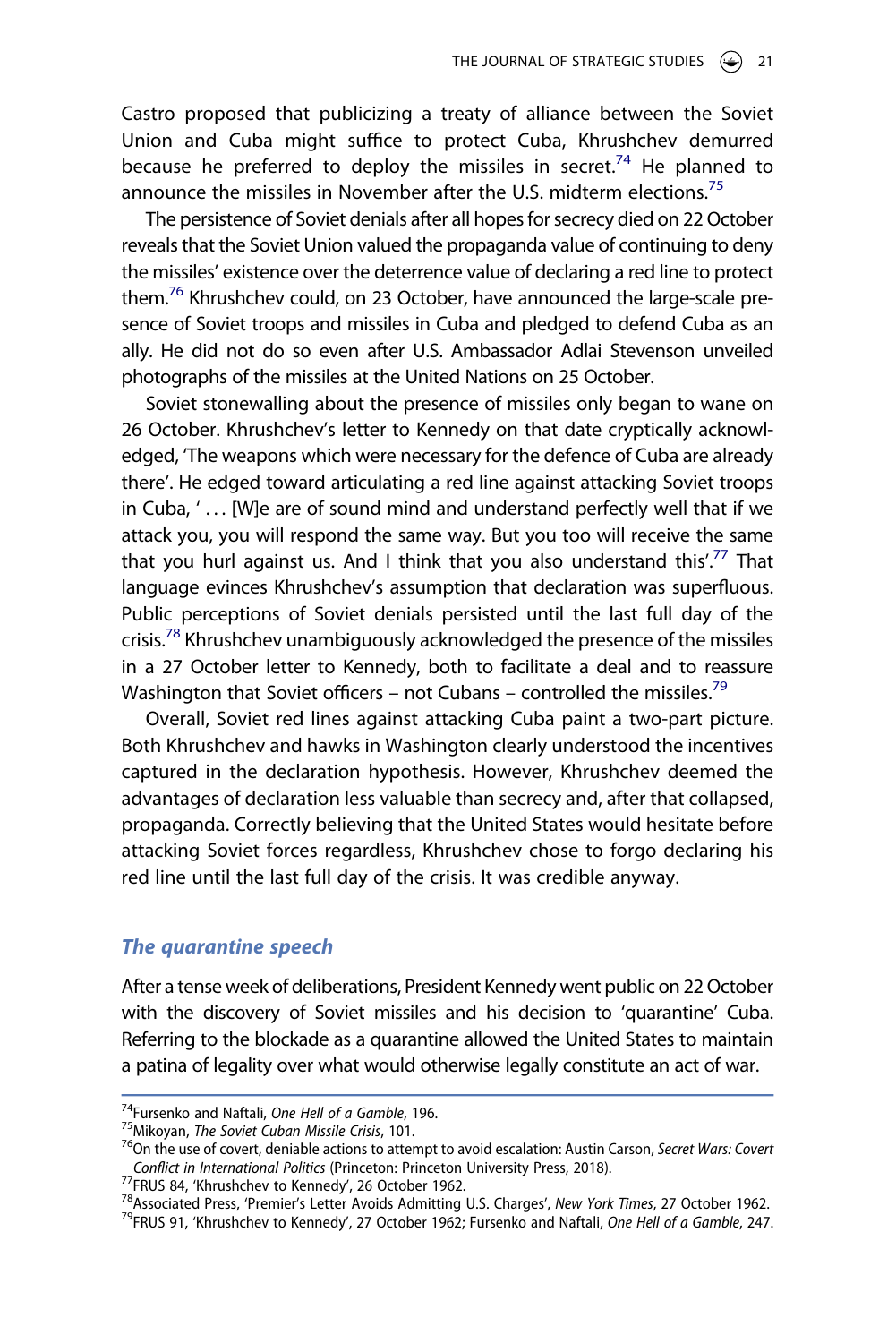The decision for the blockade underscores the need to move beyond the binary of retaliating or relenting after a violation. Instead, Kennedy held the potential use of force in abeyance, using it as coercive leverage during the window of credibility before the Soviet Union gained confidence that he would not strike. The blockade, after all, was only an '*initial* step'. Although a significant signal of resolve, the blockade could not itself remove the missiles. It served a broader strategy of coercion predicated on the possibility that more enforcement was to come, capitalizing on a window of credibility.

The demand to remove the missiles first appears midway through the speech. Note the edit made to the fourth draft: 'Should these offensive military preparations continue, ... further action will be justified<sup>', 80</sup> This change injected greater ambiguity about the consequences of defying the demand. Before this point in the speech, Kennedy had merely stated an objective, not a threat: 'Our unswerving objective, therefore, must be to prevent the use of these missiles against this or any other country, and to secure their withdrawal or elimination from the Western Hemisphere'.

One easily overlooked drawback of the blockade was that it gave Moscow the opportunity to correct its mistake (from the standpoint of the declaration hypothesis) by declaring a clear red line against attacking Soviet forces in Cuba. According to President Kennedy, ' . . . obviously you can't sort of announce that in four days from now you're going to take them out. They may announce within three days they're going to have warheads on 'em; if we come and attack, they're going to fire them. Then what'll, what'll we do?' He then stated his intention to destroy the missiles in an airstrike. $81$  Kennedy reiterated this fear five days later in the lead-up to his speech. $82$  Consistent with the declaration hypothesis, Washington preferred that the Soviet leaders never had a chance to tie their hands with a public red line. Nonetheless, Kennedy accepted that exact risk by selecting the blockade option.

In deciding how to enforce the 4 September red lines, the White House took seriously the domestic and international consequences of inaction.<sup>83</sup> Shortly after learning of the missiles, Kennedy ruminated, 'My press statement was so clear about how we wouldn't do anything under these conditions and under the conditions that we would. He must know that we're going to find out  $\ldots$   $^{84}$  ln a 22 October meeting, Kennedy commented, 'In September we had said we would react if certain actions were taken in Cuba. We have to carry out commitments

<span id="page-22-0"></span><sup>80</sup> JFK Theodore C. Sorenson Papers, Box 48, Theodore Sorenson, 'Fourth Draft of JFK's Address to the Nation', 21 October 1962.<br><sup>81</sup>He later changed his mind. FRUS 18, 'White House Meeting Transcript', 16 October 1962.<br><sup>82</sup>FRUS 38, 'Minutes of the 506th Meeting of the National Security Council', 21 October 1962.<br><sup>83</sup>These

<span id="page-22-1"></span>

<span id="page-22-2"></span>

<span id="page-22-3"></span><sup>&#</sup>x27;September Statements, October Missiles, November Elections.' 84The National Security Advisor then interrupted. FRUS 21, 'Off the Record Meeting on Cuba',

<span id="page-22-4"></span><sup>16</sup> October 1962.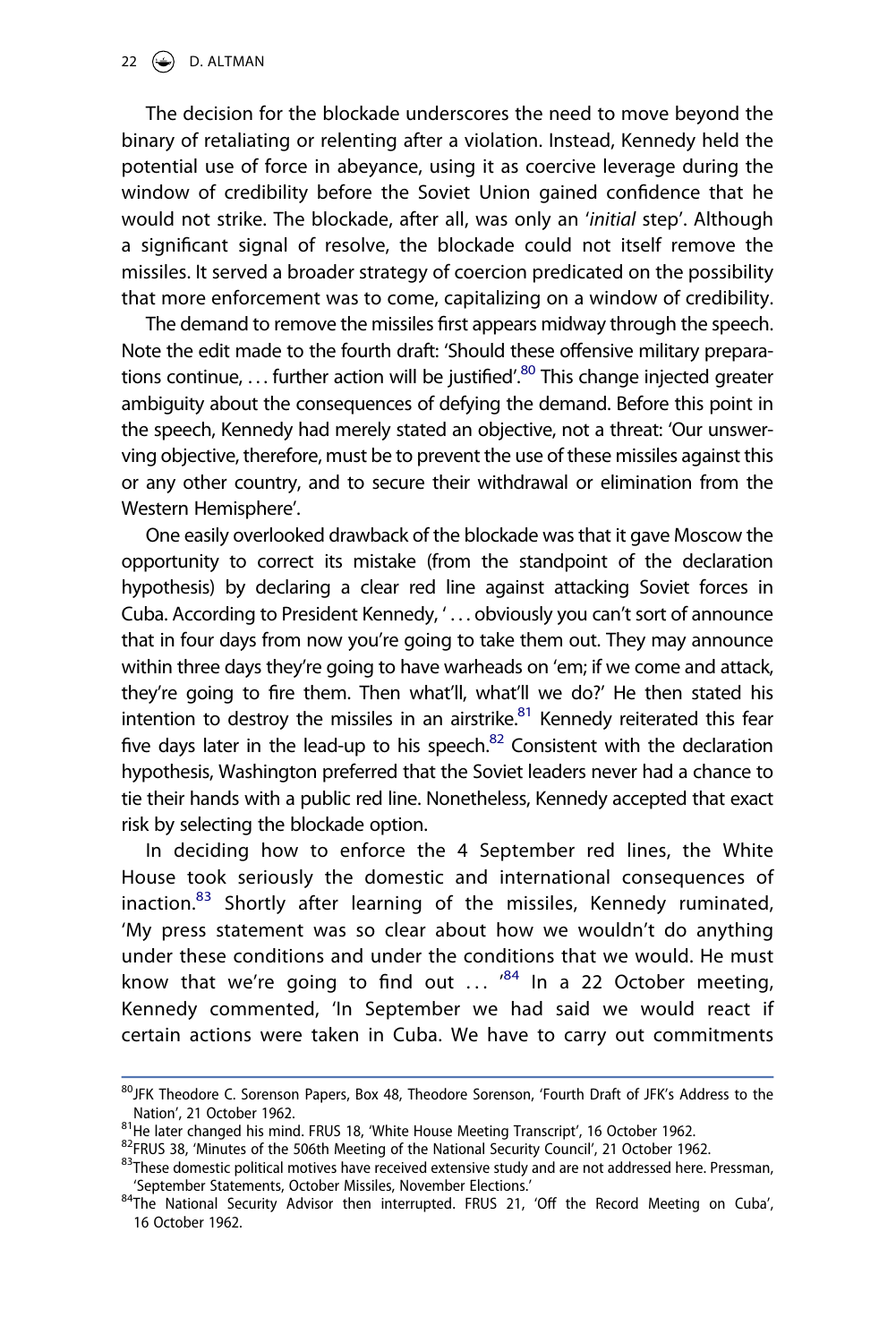which we had made publicly at that time<sup> $25$ </sup> These and other similar remarks confirm that Kennedy took seriously the consequences of failing to enforce a red line.

Soviet leaders also contemplated the possibility that Kennedy's public statements would tie his hands. Ambassador (Washington) Anatoly Dobrynin wrote to Moscow,

A certain danger of the situation is that the President has largely engaged himself before the public opinion of America and not only America. In essence, he, as a hottempered gambler, has put at stake his reputation as a statesman and politician, and thus his prospects for re-election in 1964, what–being an ambitious man–he passionately seeks. This is why it is not possible to exclude completely the possibility that he can, especially taking into consideration his circle, undertake such an adventurist step as an invasion of Cuba.<sup>86</sup>

This remarkable step-by-step explication of audience costs theory provides a measure of support for the declaration hypothesis. Yet, in another cable reacting to the speech Dobrynin reached the opposite conclusion, explaining that the severity of events 'obviously have overtaken the significance of electoral considerations and that these considerations now are moving to the background'.<sup>87</sup>

The atmosphere in the Kremlin grew tense as senior Soviet officials stayed up past midnight to learn what Washington would do. The declaration hypothesis envisions that a public statement such as Kennedy's generates credibility by tying hands. Interestingly, the immediate reaction of Soviet leaders to Kennedy's speech was a sense of relief.<sup>[88](#page-23-3)</sup> The choice for coercive diplomacy and blockade was a choice not to bomb or invade Cuba, at least not initially. War would not begin that night. Declaration signaled weakness as much as strength. Whereas Soviet fears spiked with the discovery of the missiles, which revealed the violation of Kennedy's red lines, those fears eased with the announcement of Kennedy's brinkmanship policy.

The speech also delivered the crisis's most bluntly-worded nuclear threat: 'It shall be the policy of this nation to regard any nuclear missile launched from Cuba against any nation in the Western Hemisphere as an attack by the Soviet Union on the United States, requiring a full retaliatory response upon the Soviet Union'.<sup>89</sup> This was the sole red line set by either side with clearly specified consequences for a violation. However, I found no evidence that the Kennedy Administration agonized over this line of the speech or perceived it as vital to

<span id="page-23-0"></span><sup>&</sup>lt;sup>85</sup>FRUS 41, 'Minutes of the 507th Meeting of the National Security Council', 22 October 1962.<br><sup>86</sup>WC, 'Dobrynin to Soviet Foreign Ministry', 25 October 1962.<br><sup>87</sup>WC, 'Dobrynin to Soviet Foreign Ministry', 23 October 1962

<span id="page-23-1"></span>

<span id="page-23-2"></span>

<span id="page-23-3"></span>

<span id="page-23-4"></span>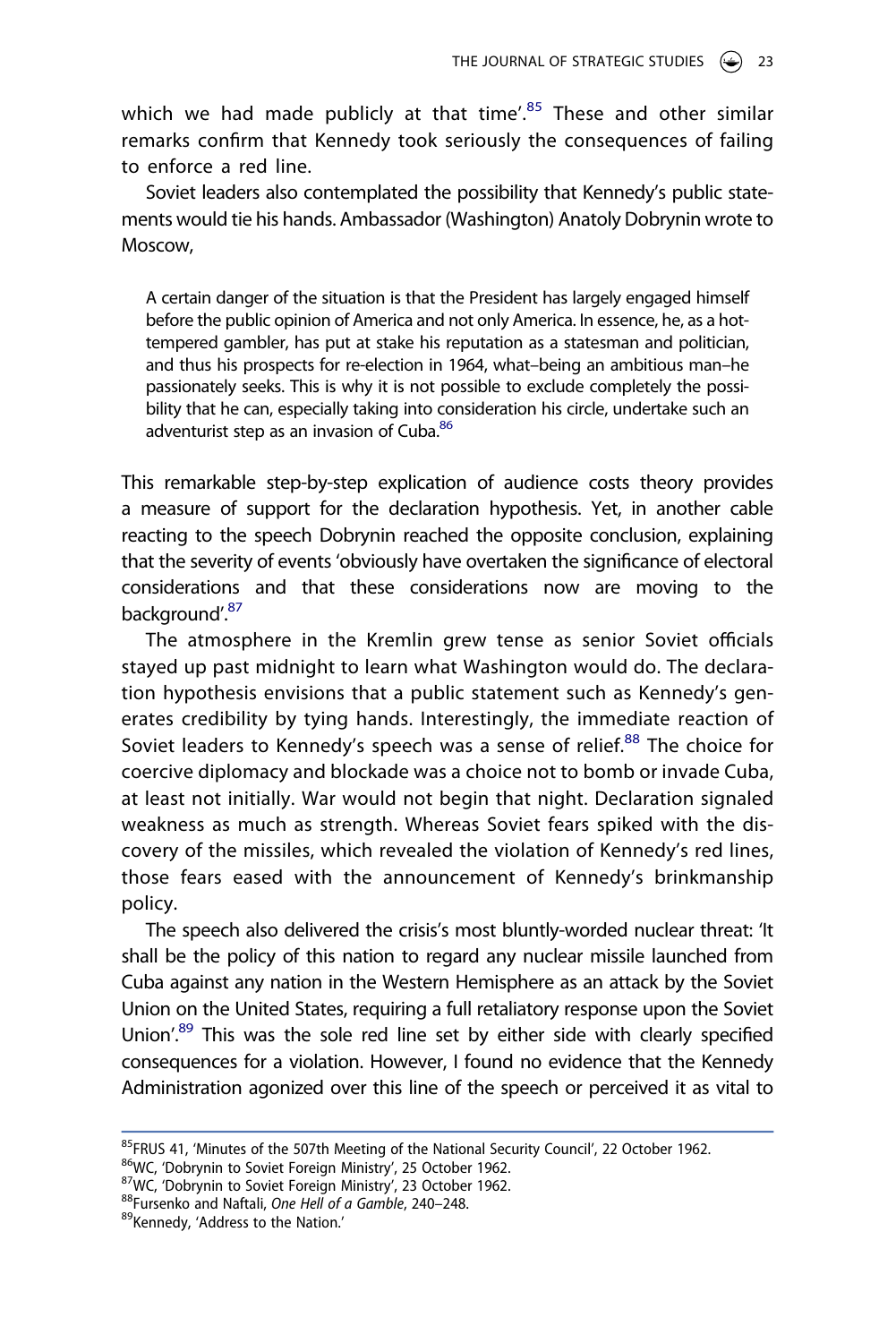U.S. strategy. The basic threat itself – that the United States would retaliate after a Soviet first strike with nuclear weapons – merely reprised the logic of Cold War deterrence.

The Soviet press statement challenging the blockade responded in similar terms, albeit with less bellicose language that opted for ambiguity about consequences, 'The Soviet Government is taking all necessary measures for preventing our country from being taken unawares and to enable it to offer a condign reply to the aggressor<sup>'.90</sup> In contrast, Kennedy's red lines with respect to the blockade and the removal of the missiles required rapid resolutions to avert escalation. Seen in that light, Washington and Moscow's focus on those red lines becomes easier to understand.

# *The blockade line as a red line*

'We're eyeball to eyeball, and I think the other fellow just blinked.' Secretary of State Dean Rusk's reaction to Soviet ships halting short of the blockade line remains a signature phrase in the public memory of the crisis. Yet the blockade line was not a total success, but rather merely mostly successful.

The 22 October address declared, 'To halt this offensive buildup, a strict quarantine on all offensive military equipment under shipment to Cuba is being initiated. All ships of any kind bound for Cuba from whatever nation or port will, if found to contain cargoes of offensive weapons, be turned back<sup>', 91</sup> In contrast to this clear demand, Washington never detailed how it would handle a Soviet ship crossing the blockade line. The U.S. Navy's lengthy rules of engagement provided speak to the difficultly of accounting for the wide range of eventualities that could have arisen.<sup>92</sup>

The Soviet Union did not unconditionally respect the blockade line. The *Bucharest*, a tanker unlikely to carry sensitive cargo, was allowed to proceed without physical inspection[.93](#page-24-3) The East German passenger ship *Voelker Fruendschaft* too was permitted through the line. Its lack of weaponry provided the public excuse for a decision motivated by the desire to avoid confronting a ship full of civilians.<sup>[94](#page-24-4)</sup>

<span id="page-24-0"></span><sup>90&#</sup>x27;Text of Soviet Statement Challenging the U.S. Naval Quarantine of Cuba', *New York Times*, 24 October 1962.<br><sup>91</sup>Kennedy, 'Address to the Nation.'<br><sup>92</sup>GW, 'Houser to Taylor', 19 October 1962; GW, 'Riley to the Deputy Secretary of Defense ["Rules of

<span id="page-24-1"></span>

<span id="page-24-2"></span>Engagement"]', 22 October 1962.<br><sup>93</sup>FRUS 70, John McCone, 'Memorandum for the Files', 25 October 1962; FRUS 76, 'Hilsman to Rusk',

<span id="page-24-3"></span><sup>25</sup> October 1962. 94FRUS 73, 'Fifth Meeting of the Executive Committee', 25 October 1962; FRUS 79, 'Sixth Meeting of the

<span id="page-24-4"></span>Executive Committee', 26 October 1962; FRUS 97, 'Ninth Meeting of the Executive Committee', 27 October 1962; FRUS 70, John McCone, 'Memorandum for the Files', 25 October 1962.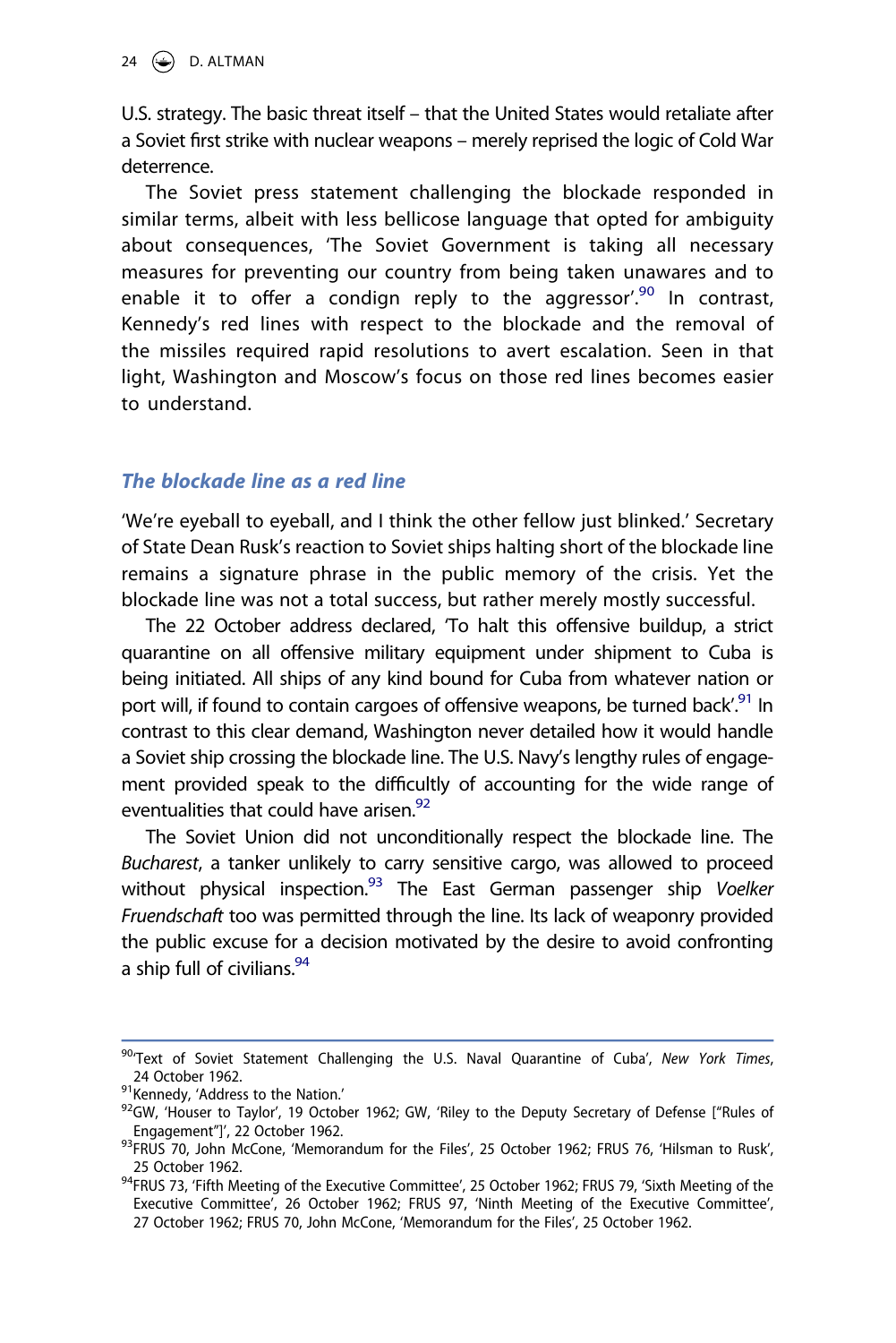Soviet submarines successfully violated the blockade line. Although an unlikely way to move cargo, American officials did worry that submarines could deliver sensitive materials such as nuclear warheads.<sup>95</sup> The U.S. Navy's encounters with these submarines produced some of the tensest moments of the crisis, but the blockade never stopped them.<sup>[96](#page-25-1)</sup> The same Central Committee meeting where the decision was made to turn back the freighters ordered, 'Keep the submarines on their approaches'.<sup>97</sup>

Washington tolerated specific Eastern Bloc ships and submarines to pass through the blockade line rather than confronting them under unfavorable circumstances. This suggests that U.S. credibility did not require a sacrosanct line that brooked no violations. Contrary to the enforcement hypothesis, those violations did not cripple the broader red line or Kennedy's credibility moving forward.

Responding to Kennedy's announcement of the blockade, Khrushchev wrote to him on 24 October,

Our instructions to Soviet sailors are to observe strictly the generally accepted standards of navigation in international waters and not retreat one step from them. And, if the American side violates these rights, it must be aware of the responsibility it will bear for this act. To be sure, we will not remain mere observers of pirate actions by American ships in the open sea. We will then be forced on our part to take those measures we deem necessary and sufficient to defend our rights.<sup>[98](#page-25-3)</sup>

Khrushchev almost immediately backed off from this implied commitment to run the blockade. Presumably he prioritized rejecting the legitimacy of the blockade over that inconsistency. His red line against attacking Soviet ships came with the ambiguity about consequences: 'measures we deem necessary and sufficient'.

#### *The undeclared red line against firing on surveillance aircraft*

On the morning of 27 October, Moscow had reason to hope that a favorable stalemate had emerged. The United States had successfully blockaded Cuba but also increasingly demonstrated its reluctance to attack. The window of credibility was closing. Assembly of the missiles began to reach completion. Then, however, a Soviet surface-to-air missile (SAM) site opened fire, downing an American U-2 over Cuba and killing Major Rudolf Anderson, Jr.

<span id="page-25-0"></span> $95$ FRUS 18, 'White House Meeting Transcript', 16 October 1962; FRUS 54, 'Smith to McCone [Soviet Challenge to the Quarantine]', 23 October 1962.

<span id="page-25-1"></span><sup>&</sup>lt;sup>96</sup>GW, Vadim Orlov, 'Recollections', 2002; GW, Soviet Northern Fleet Headquarters, 'About Participation of Submarines 'B-4', 'B-36', 'B-59', 'B-130' of the 69th Submarine Brigade of the Northern Fleet in the Operation 'Anadyr' during the Period of October-December, 1962 , December 1962.<br><sup>97</sup>WC, 'Central Committee of the Communist Party of the Soviet Union Presidium Protocol 60 ,

<span id="page-25-2"></span><sup>23</sup> October 1962.<br><sup>98</sup>WC, 'Khrushchev to Kennedy', 24 October 1962.

<span id="page-25-3"></span>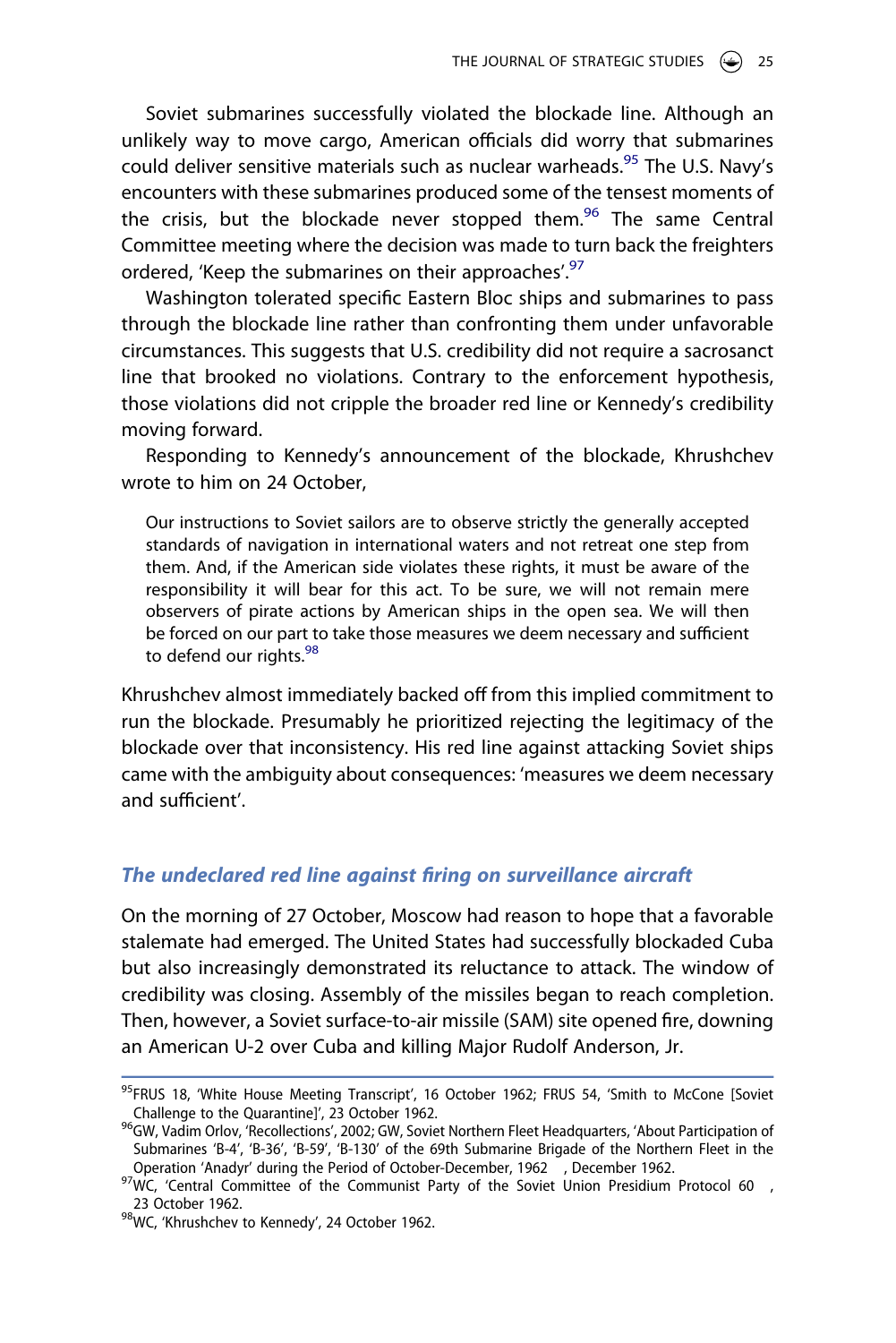Washington repeatedly fretted about what would happen when the Soviets fired on surveillance aircraft and yet did not declare a red line against it.<sup>99</sup> There does not appear to have been extensive discussion of making such a declaration before Major Anderson's death. For instance, would such a demand – over sovereign Cuban airspace – be legal under international law? President Kennedy did once state, 'If they fire on us, tell them we'll take them out,' but it appears that nothing came of it.<sup>100</sup> White House press statements on 26 and 27 October did not mention the issue – this despite the fact that the former devoted all four of its paragraphs to the topic of aerial surveillance over Cuba.<sup>101</sup>

Unbeknownst to Washington, two Soviet generals in Cuba ordered the missiles fired on their own initiative.<sup>102</sup> In Moscow, fears of imminent escalation peaked. According to Sergei Khrushchev, son and biographer of Nikita Khrushchev, 'It was at that very moment – not before or after – that Father felt the situation slipping out of his control'.<sup>103</sup> Nikita Khrushchev was furious that the SAMs fired without his orders. He feared how the United States would respond and the possibility that further firing, perhaps by Cubans, would lead to disaster. Sergei Khrushchev describes this moment as the tipping point for Soviet policy.[104](#page-26-5)

U.S. contingency planning on 23 October called for a proportional response to the downing of a surveillance aircraft: the destruction of the responsible SAM site.<sup>105</sup> Briefings to NATO allies described this as American policy.<sup>106</sup> McNamara advocated this policy shortly before learning of Major Anderson's death. General Taylor's report of the shootdown came with a recommendation for an airstrike on that SAM site the next day. Like McNamara, he expected this strike to escalate to a larger bombing campaign and – most likely – invasion.<sup>107</sup> Remarkably, Kennedy committed to retaliate after a shoot-down to the Pentagon but not the Soviets. That combination is difficult to reconcile with the declaration hypothesis.

<span id="page-26-0"></span><sup>&</sup>lt;sup>99</sup>Casey Sherman and Michael J. Tougias. *Above and Beyond: John F. Kennedy and America's Most*<br>Danaerous Cold War Spy Mission (New York: PublicAffairs, 2018), 169–170, 186–187.

<span id="page-26-1"></span><sup>&</sup>lt;sup>100</sup> Transcript of Conversation between President Kennedy and McNamara', 27 October 1962 in Ted Widmer and Kennedy, Caroline, *Listening In: The Secret White House Recordings of John F. Kennedy*  (London: Hachette UK, 2012). On another occasion, McNamara suggested that the U.S. declare a red line against shooting down U-2s after the first was shot down. Sherman and Tougias, *Above and* 

<span id="page-26-2"></span>*Beyond,* 187.<br><sup>101</sup>General Services Administration, *Public Papers of the Presidents of the United States: John F. Kennedy*<br>(Washington, D.C.: U.S. Government Print Office, 1964).

<span id="page-26-4"></span>

<span id="page-26-3"></span>University Comparent Dealth Office, 1975 Sherman and Tougias, *Above and Beyond*, 248.<br>
103<sub>Sergei</sub> N. Khrushchev, *Nikita Khrushchev and the Creation of a Superpower* (University Park: Penn State<br>
103Sergei N. Khrushchev,

<span id="page-26-5"></span><sup>&</sup>lt;sup>104</sup>Nikita Khrushchev's memoirs (edited by Sergei Khrushchev) place less emphasis on the shootdown. Sergei N. Khrushchev, *Memoirs of Nikita Khrushchev, Volume 3*. Trans. George Shriver (University Park:

<span id="page-26-6"></span>The Pennsylvania State University Press, 2004), 338.<br><sup>105</sup>FRUS 47, 'Minutes of Meeting of the Executive Committee of the National Security Council', 23 October 1962.<br><sup>106</sup>WC, 'Knappstein to the German Foreign Ministry', 24 October 1962.<br><sup>107</sup>FRUS 94, 'Eighth Meeting of the Executive Committee', 27 October 1962.

<span id="page-26-7"></span>

<span id="page-26-8"></span>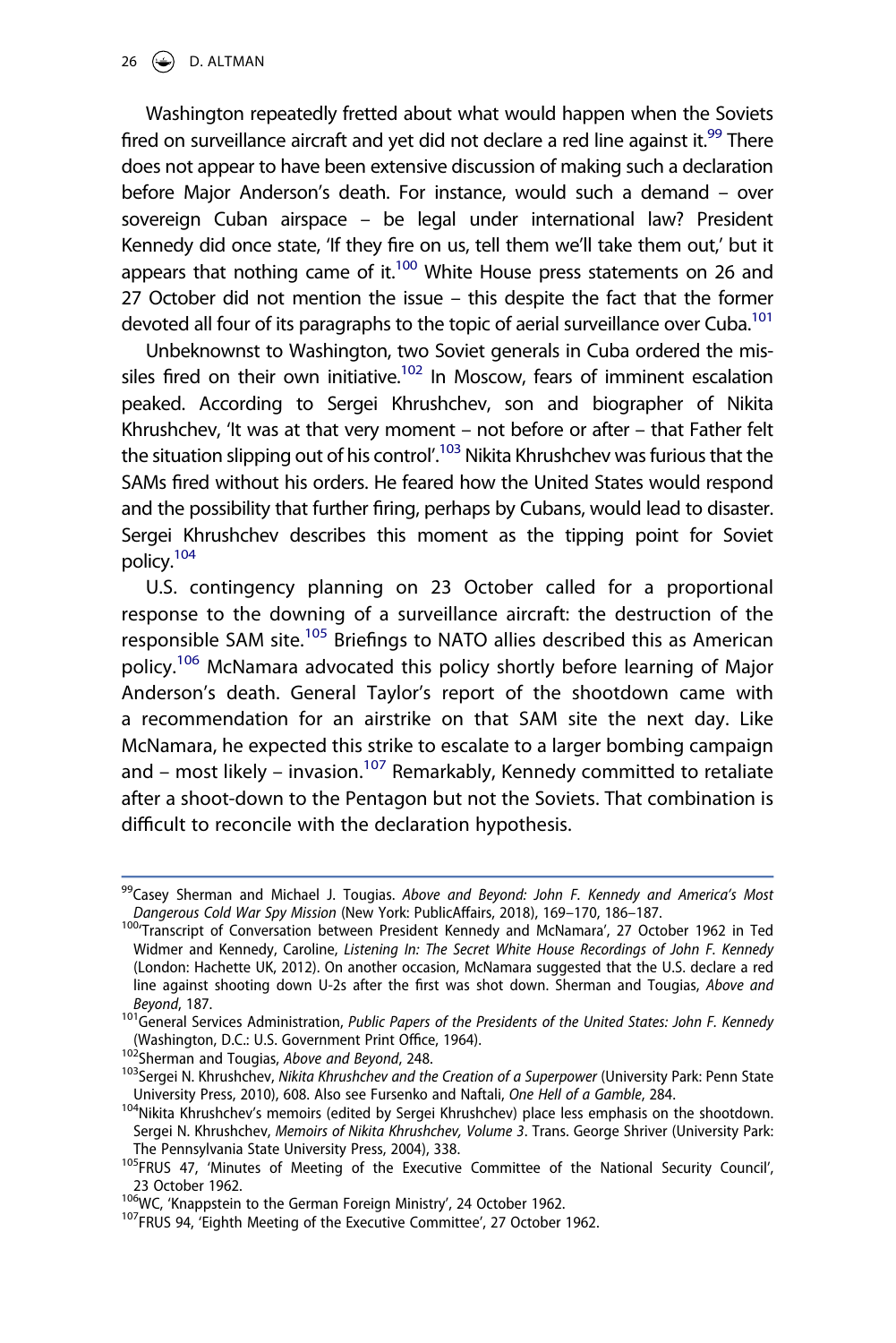President Kennedy seriously contemplated retaliatory attacks on SAM sites firing at American aircraft the next day if diplomatic negotiations did not progress.<sup>108</sup> What he did instead helps to reveal the limitations of the enforcement hypothesis.

Robert Kennedy met with Ambassador Dobrynin late on 27 October. Together they struck a bargain to end the crisis. The secret concession to eventually remove Jupiter missiles from Turkey contributed, but the credible threat of U.S. military action in response to the U-2 shootdown also catalyzed that outcome. Rather than immediately retaliate or reveal an unwillingness to do so, Kennedy used the credible threat of enforcement to as leverage to forge a broader deal to end the crisis. Dobrynin's report makes clear the importance of the U-2 shootdown:

The Cuban crisis, R. Kennedy began, continues to quickly worsen. We have just received a report that an unarmed American plane was shot down while carrying out a reconnaissance flight over Cuba. . . . Because of the plane that was shot down, there is now strong pressure on the president to give an order to respond with fire if fired upon when American reconnaissance planes are flying over Cuba. The USA can't stop these flights, ... [b]ut if we start to fire in response—a chain reaction will quickly start that will be very hard to stop.<sup>[109](#page-27-1)</sup>

Soviet perceptions of U.S. credibility peaked at this moment. Moscow feared that a military strike could occur within hours. The Kremlin broadcasted its decision to remove the missiles on Radio Moscow without waiting for normal diplomatic channels or consulting Castro. Had Kennedy not looked beyond the false choice between enforcing the U.S. red line and appearing weak for not doing so, the crisis might have ended differently.

# **Conclusion**

Conventional thinking counsels policymakers that they must declare clear red lines in order to deter. They must enforce those red lines after violations or else lose credibility. Although popular narratives about the Syrian, Gulf, and Korean Wars support this view, the red lines of the Cuban Missile Crisis tell a different story. Soviet and American leaders consistently evinced an intuitive understanding of what I have referred to as the enforcement, declaration, and unambiguity hypotheses. They understood what policies would enact their proscriptions. However, time and again they chose different policies. In each instance, there is little reason to believe that they paid a price for doing so.

<span id="page-27-0"></span><sup>&</sup>lt;sup>108</sup>FRUS 97, 'Ninth Meeting of the Executive Committee', 27 October 1962.<br><sup>109</sup>WC, 'Dobrynin to the Soviet Foreign Ministry', 27 October 1962.

<span id="page-27-1"></span>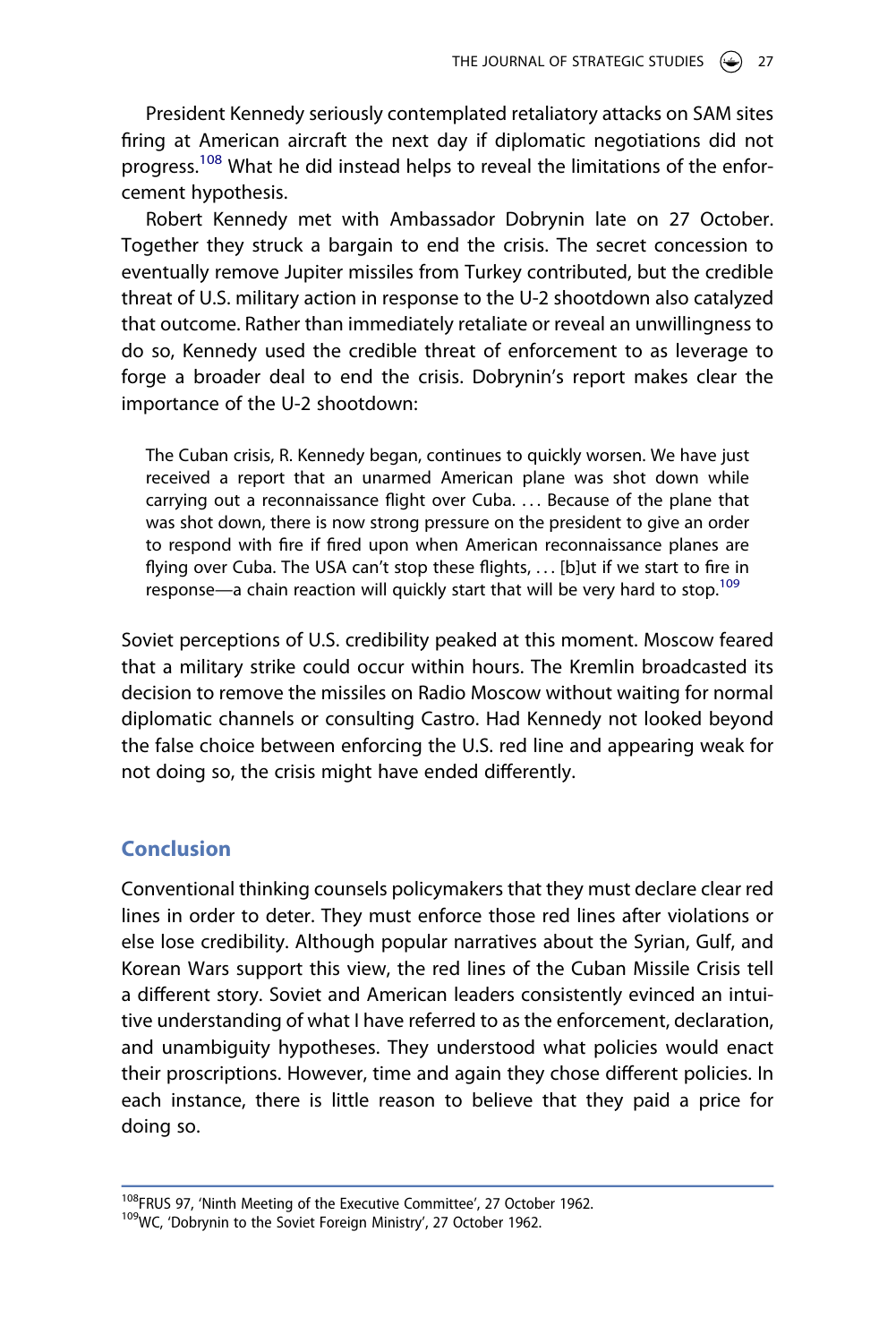The Kremlin waited almost until the last day of the crisis to declare its most important red line: a prohibition against attacking their missiles and soldiers deployed to Cuba. Moscow knowingly left open the possibility that Washington could attack Cuba while denying that the United States had in fact attacked the Soviet Union. Khrushchev's calculated decision not to issue a statement to foreclose this tactic speaks volumes about how little he prioritized the credibility benefits of declaration. Kennedy, meanwhile, made internal commitments to the Pentagon to retaliate after the shootdown of a U.S. surveillance aircraft without publicly conveying the red line to the Soviet Union. Khrushchev perceived the threat as credible nonetheless, the decision of his generals in Cuba to fire notwithstanding. The reluctance to attack the other side took precedence over rhetoric.

This suggests that the lessons of the Korean and Gulf Wars are, perhaps, not what they have seemed. Rather than blame solitary verbal statements for failing to declare clear red lines, the withdrawal of U.S. forces from South Korea in June 1949 and the absence of a tripwire in Kuwait may have mattered more [110](#page-28-0)

Nor does the evidence sustain the view that leaders must aggressively enforce their red lines after small violations lest deterrence crumble. President Kennedy set aside his demands about organized combat units and military bases in Cuba in return for the more important concession to remove the missiles. He tolerated a freighter, a passenger ship, and attack submarines crossing the blockade line as long as the ships more likely to carry weapons shipments turned back.

Indeed, Soviet leaders' fears of U.S. escalation spiked twice during the crisis, once when they learned that Washington had detected the missiles – but before Kennedy revealed his response – and once when Soviet forces shot down Major Anderson. Both resulted from Soviet violations, not U.S. policies. The standard account of the Cuban Missile Crisis credits U.S. brinkmanship, particularly the 22 October address and the blockade, with providing the credibility to coerce the Soviet Union into withdrawing its missiles. However, the Soviet 'blink' notwithstanding, those steps failed to halt Soviet progress toward readying the missiles. The final impetus came from Robert Kennedy's adept leveraging of the potential U.S. response to the Soviet shootdown of a U.S. aircraft. This mirrored and built on President Kennedy's initial decision to hold the potential for a military response to the missiles in abeyance while exploiting Soviet fears of it. Both gambits exploited windows of credibility to help pave the road to eventual success.<sup>111</sup>

<span id="page-28-0"></span><sup>&</sup>lt;sup>110</sup>Although Pyongyang pursued Soviet support for an invasion before the U.S. withdrawal, Stalin did not grant it. Cumings, *The Origins of the Korean War*, 382; Matray, 'Dean Acheson's Press Club Speech

<span id="page-28-1"></span>Reexamined.' 111I seek here to highlight neglected elements, not to rewrite the history of the Cuban Missile Crisis. U.S. brinkmanship contributed to the Soviet withdrawal, as did the Jupiter missiles concession.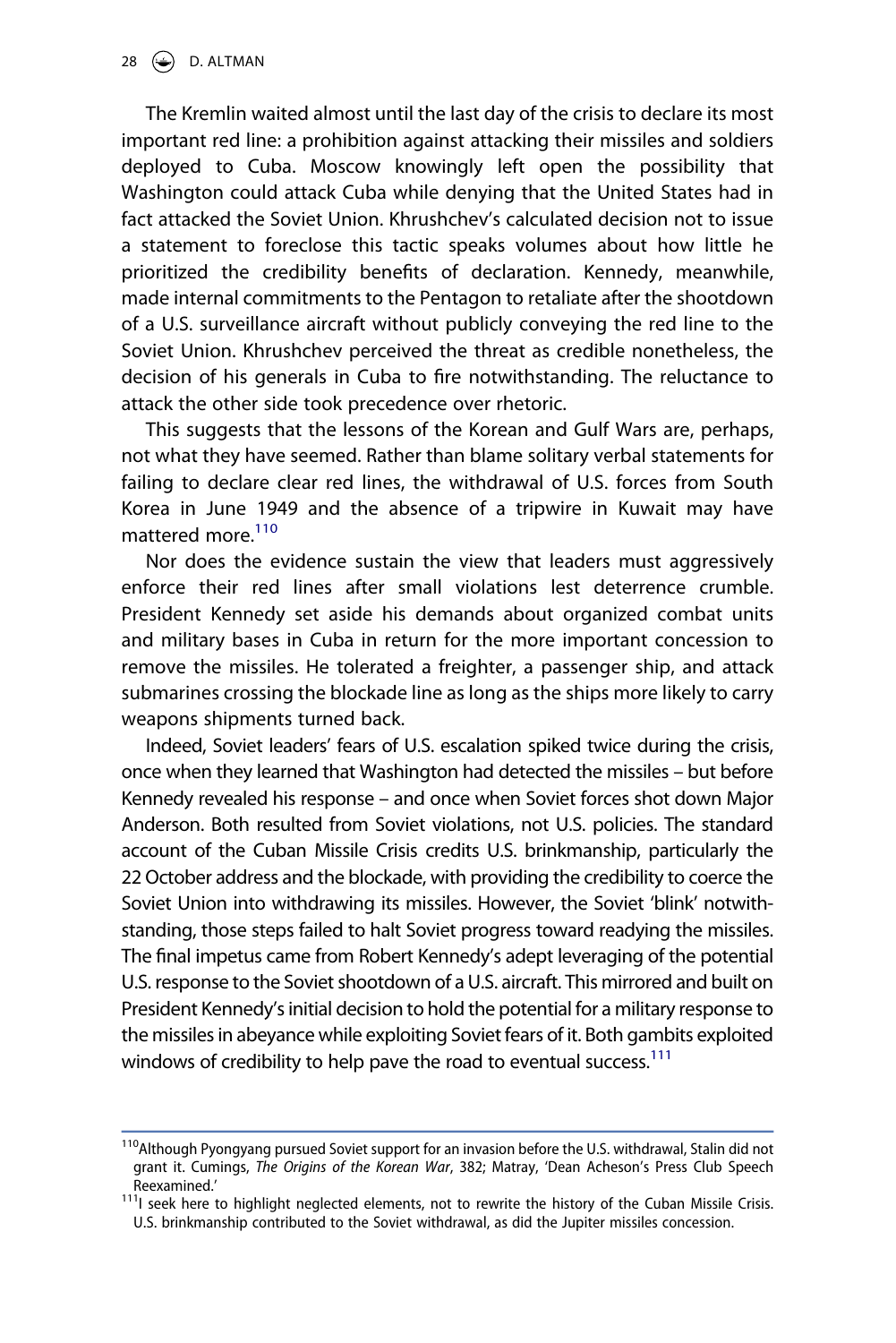This success calls into question the criticism of President Obama's Syria red line, because he used the same approach. Eliminating a substantial fraction of Syria's chemical weapons arsenal was an objective that seemed unachievable until the Russians put it on the table. Only the credible threat to retaliate after the Assad regime crossed his red line made that possible. Is that truly weakness, with strength a circumscribed set of airstrikes with little chance of removing Assad from power or turning the tide of the Syrian Civil War?<sup>[112](#page-29-0)</sup> His successor did just that to little apparent effect. The notion that Syria led to Russia's invasion of Crimea is particularly overwrought.<sup>[113](#page-29-1)</sup>

Finally, current understandings of the role of ambiguity in deterrence and coercion paint a muddled picture for policymakers that mixes praise for clarity with endorsements of strategic ambiguity. The resolution of that contradiction emerges from distinguishing ambiguity about demands from ambiguity about consequences. Leaders can set clear red lines while mitigating entrapment risks and preserving flexibility via ambiguity about the consequences of crossing those lines. Every threat save one made by either side of the crisis settled on this combination.

In short, it would be a mistake to believe that publicly declaring a red line is essential for its credibility. It would be an error to regard either clarity or ambiguity as innately superior. And it could spell disaster to conclude that every small violation of a red line requires a military response.

# **Acknowledgements**

I would like to thank Phil Haun, Michael Joseph, Jeff Kaplow, Roseanne McManus, Nicholas Miller, James Morrow, Vipin Narang, Kenneth Oye, Reid Pauly, Barry Posen, Joshua Rovner, Ken Schultz, the editors, and three anonymous reviewers for their comments and insights at various stages of this project.

#### **Disclosure statement**

No potential conflict of interest was reported by the author(s).

#### **Notes on contributor**

*Dan Altman* is an Assistant Professor of Political Science at Georgia State University. He studies issues of international security including territorial conquest, the fait accompli, red lines, deterrence, coercion, nuclear proliferation, and the causes of war. His research appears in *International Organization, International Studies Quarterly, Security Studies*, and *the Nonproliferation Review*. He was previously a postdoctoral fellow at the Belfer Center (Harvard Kennedy School), a postdoctoral fellow at the

<span id="page-29-0"></span><sup>112</sup>On the ineffectiveness of such airstrikes, see Robert A. Pape, *Bombing to Win: Air Power and Coercion in* 

<span id="page-29-1"></span><sup>&</sup>lt;sup>113</sup> Julia Ioffe, 'How Russia Saw the Red Line Crisis', *The Atlantic*, 11 March 2016.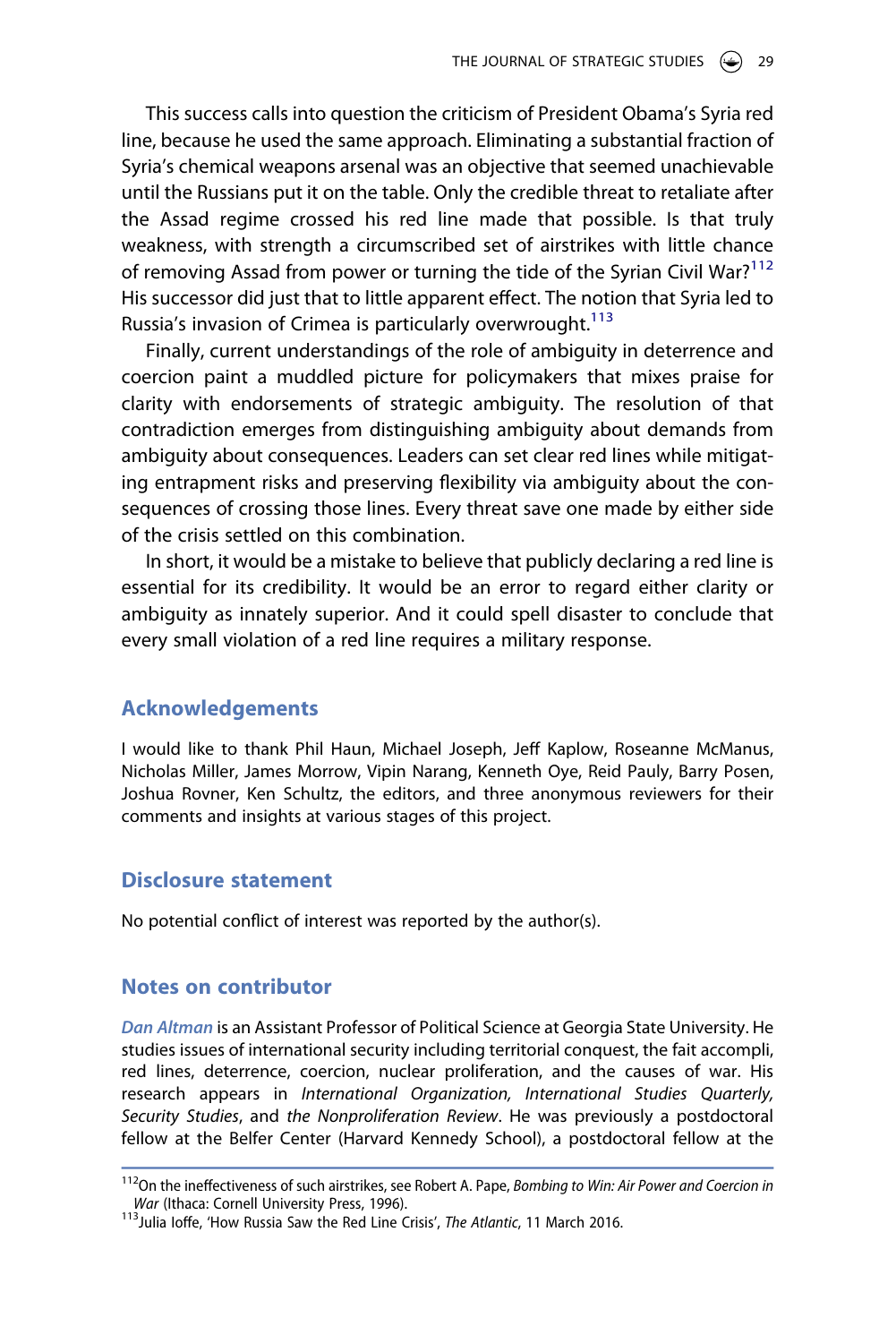30  $\left(\frac{1}{2}\right)$  D. ALTMAN

Dickey Center (Dartmouth), and a predoctoral fellow at the Center for International Security and Cooperation (Stanford). He received his PhD in Political Science from MIT.

# **Bibliography**

- Altman, Dan, 'Advancing without Attacking: The Strategic Game around the Use of Force', *Security Studies* 27/1 (2018), 58–88. doi:[10.1080/09636412.2017.1360074](https://doi.org/10.1080/09636412.2017.1360074)
- Altman, Dan and Nicholas Miller, 'Red Lines in Nuclear Nonproliferation', *The Nonproliferation Review* 24/3–4 (2017), 315–42. doi:[10.1080/](https://doi.org/10.1080/10736700.2018.1433575) [10736700.2018.1433575](https://doi.org/10.1080/10736700.2018.1433575)
- Apple, R. W., Jr., 'Allow Miscalculation, Open the Way to War', *New York Times*, 24 April 1994.
- Associated Press, 'Premier's Letter Avoids Admitting U.S. Charges', *New York Times*, 27 October 1962.
- Axelrod, Robert, *The Evolution of Cooperation* (New York: Basic Books 1984).
- Baum, Matthew A., 'Going Private: Public Opinion, Presidential Rhetoric, and the Domestic Politics of Audience Costs in US Foreign Policy Crises', *Journal of Conflict Resolution* 48/5 (2004), 603–31. doi:[10.1177/0022002704267764](https://doi.org/10.1177/0022002704267764)
- Beach, Derek and Rasmus B. Pedersen, *Process-Tracing Methods: Foundations and Guidelines* (Ann Arbor: University of Michigan Press 2019).
- Beard, David, '"There Will Be Costs" The Text of Obama's Statement on Ukraine', *Washington Post*, 28 February 2014.
- Beavers, Olivia, 'Former Obama National Security Adviser Blasts Decisions in Syria as a "Colossal Mistake"', *The Hill*, 19 February 2017.
- Bennett, Andrew and Jeffrey T. Checkel, eds., *Process Tracing* (Cambridge: Cambridge University Press 2015).
- Bowen, Wyn, Jeffrey W. Knopf, and Matthew Moran, 'The Obama Administration and Syrian Chemical Weapons: Deterrence, Compellence, and the Limits of the "Resolve Plus Bombs" Formula', *Security Studies* 29/5 (2020), 797–831. doi:[10.1080/](https://doi.org/10.1080/09636412.2020.1859130) [09636412.2020.1859130](https://doi.org/10.1080/09636412.2020.1859130)
- Brands, Hal and David Palkki, '"Conspiring Bastards": Saddam Hussein's Strategic View of the United States', *Diplomatic History* 36/3 (2012), 625–59. doi:[10.1111/j.1467-](https://doi.org/10.1111/j.1467-7709.2012.01045.x) [7709.2012.01045.x](https://doi.org/10.1111/j.1467-7709.2012.01045.x)
- Carson, Austin, *Secret Wars: Covert Conflict in International Politics* (Princeton: Princeton University Press 2018).
- Central Intelligence Agency. *CIA Documents on the Cuban Missile Crisis, 1962*  (Washington, DC: Central Intelligence Agency 1992).
- Christensen, Thomas J., 'Threats, Assurances, and the Last Chance for Peace: The Lessons of Mao's Korean War Telegrams', *International Security* 17/1 (1992), 122–54. doi:[10.2307/2539160](https://doi.org/10.2307/2539160)
- Cumings, Bruce, *The Origins of the Korean War, Volume II* (Princeton: Princeton University Press 1990).
- Fearon, James D., 'Domestic Political Audiences and the Escalation of International Disputes', *American Political Science Review* 88/3 (1994), 577–92. doi:[10.2307/](https://doi.org/10.2307/2944796) [2944796](https://doi.org/10.2307/2944796)
- Frankel, Max, 'U.S. Is Prepared for Any Moves against Its Bases by Russians', *New York Times*, 22 October 1962.
- Fursenko, Aleksandr and Timothy J. Naftali, *One Hell of a Gamble: Khrushchev, Castro, and Kennedy, 1958-1964* (New York: W. W. Norton & Company 1997).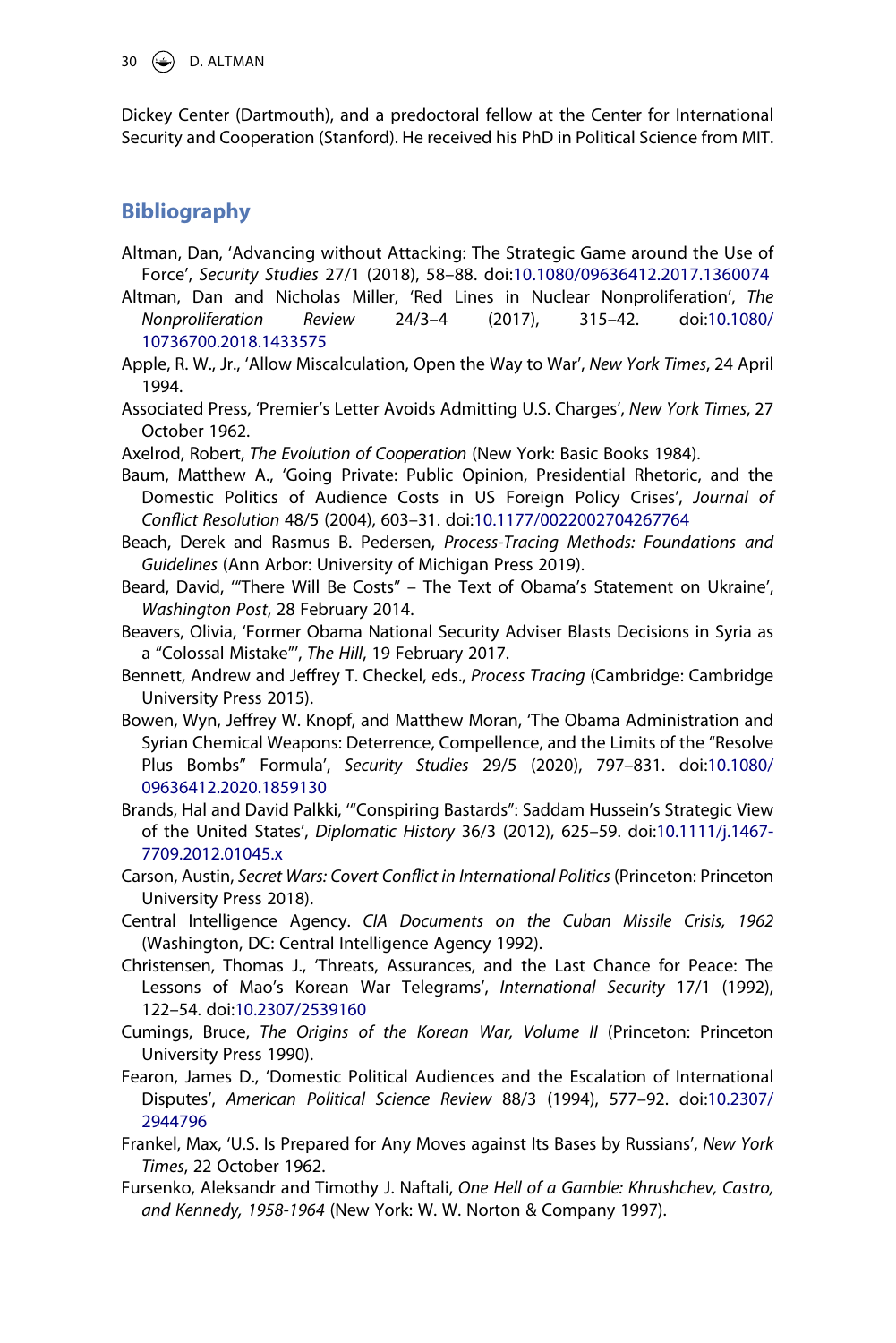- Gerring, John, *Case Study Research: Principles and Practices* (Cambridge: Cambridge University Press 2006).
- Guzansky, Yoel, 'Thin Red Lines: The Syrian and Iranian Contexts', *Strategic Assessment*  16/2 (2013), 23–33.
- Haass, Richard and David Sacks, 'American Support for Taiwan Must Be Unambiguous', *Foreign Affairs*, 2 September 2021.
- Haass, Richard N., *War of Necessity, War of Choice: A Memoir of Two Iraq Wars*  (New York: Simon and Schuster 2009).
- Harvey, Frank P. and John Mitton, *Fighting for Credibility: US Reputation and International Politics* (Toronto: University of Toronto Press 2016).
- Helprin, Mark, 'Hollow Talk in the South China Sea', *Wall Street Journal*, 15 August 2010. Hoagl, Jim, '. . . and the Tale of a Transcript', *Washington Post*, 17 September 1990.
- Ioffe, Julia, 'How Russia Saw the Red Line Crisis', *The Atlantic*, 11 March 2016.
- Kahn, Herman, *On Escalation: Metaphors and Scenarios* (New Brunswick, N.J: Transaction Publishers 2009).
- Katagiri, Azusa and Eric Min, 'The Credibility of Public and Private Signals: A Document-Based Approach', *American Political Science Review* 113/11 (2019), 156–72. doi:[10.1017/S0003055418000643](https://doi.org/10.1017/S0003055418000643)

Kertzer, Joshua D., *Resolve in International Politics* (Princeton: Princeton University Press 2016).

- Kertzer, Joshua D., Jonathan Renshon, and Keren Yarhi-Milo, 'Are Red Lines Red Herrings?', Working Paper, 2018.
- Khrushchev, Sergei N., *Memoirs of Nikita Khrushchev, Volume 3*. Trans. George Shriver (University Park: The Pennsylvania State University Press 2004).
- Khrushchev, Sergei N., *Nikita Khrushchev and the Creation of a Superpower* (University Park: Penn State University Press 2010).
- Kurizaki, Shuhei, 'Efficient Secrecy: Public versus Private Threats in Crisis Diplomacy', *American Political Science Review* 101/3 (2007), 543–58. doi:[10.1017/](https://doi.org/10.1017/S0003055407070396) [S0003055407070396](https://doi.org/10.1017/S0003055407070396)
- Lebovic, James H., 'Red Lines and Green Lights: Iran, Nuclear Arms Control, and Nonproliferation', *Strategic Studies Quarterly* 10/1 (2016), 10–42.
- Lupton, Danielle L., *Reputation for Resolve: How Leaders Signal Determination in International Politics* (Ithaca: Cornell University Press 2020).
- Mandell, Mark, 'Obama's Thick Red Line on Syria', *BBC News*, 22 August 2013.
- Matray, James I., 'Dean Acheson's Press Club Speech Reexamined', *Journal of Conflict Studies* 22/1 (2002), 28–55.
- McManus, Roseanne W., *Statements of Resolve: Achieving Coercive Credibility in International Conflict* (Cambridge: Cambridge University Press 2017).
- Melhem, Hisham, 'How Obama's Syrian Chemical Weapons Deal Fell Apart', *The Atlantic*, 10 April 2017.
- Mercer, Jonathan, *Reputation and International Politics* (Ithaca: Cornell University Press 1996).
- Mikoyan, Sergo A., *The Soviet Cuban Missile Crisis: Castro, Mikoyan, Kennedy, Khrushchev, and the Missiles of November*. Ed. Svetlana Savranskaya (Washington, D.C.: Woodrow Wilson Center Press 2012).
- Miller, Jake, 'John McCain Blames Obama's 'Feckless' Foreign Policy for Ukraine Crisis', *CBS News*, 3 March 2014.
- Morgan, T. Clifton, Navin Bapat, and Valentin Krustev, 'The Threat and Imposition of Economic Sanctions, 1971—2000', *Conflict Management and Peace Science* 26/1 (2009), 92–110. doi:[10.1177/0738894208097668](https://doi.org/10.1177/0738894208097668)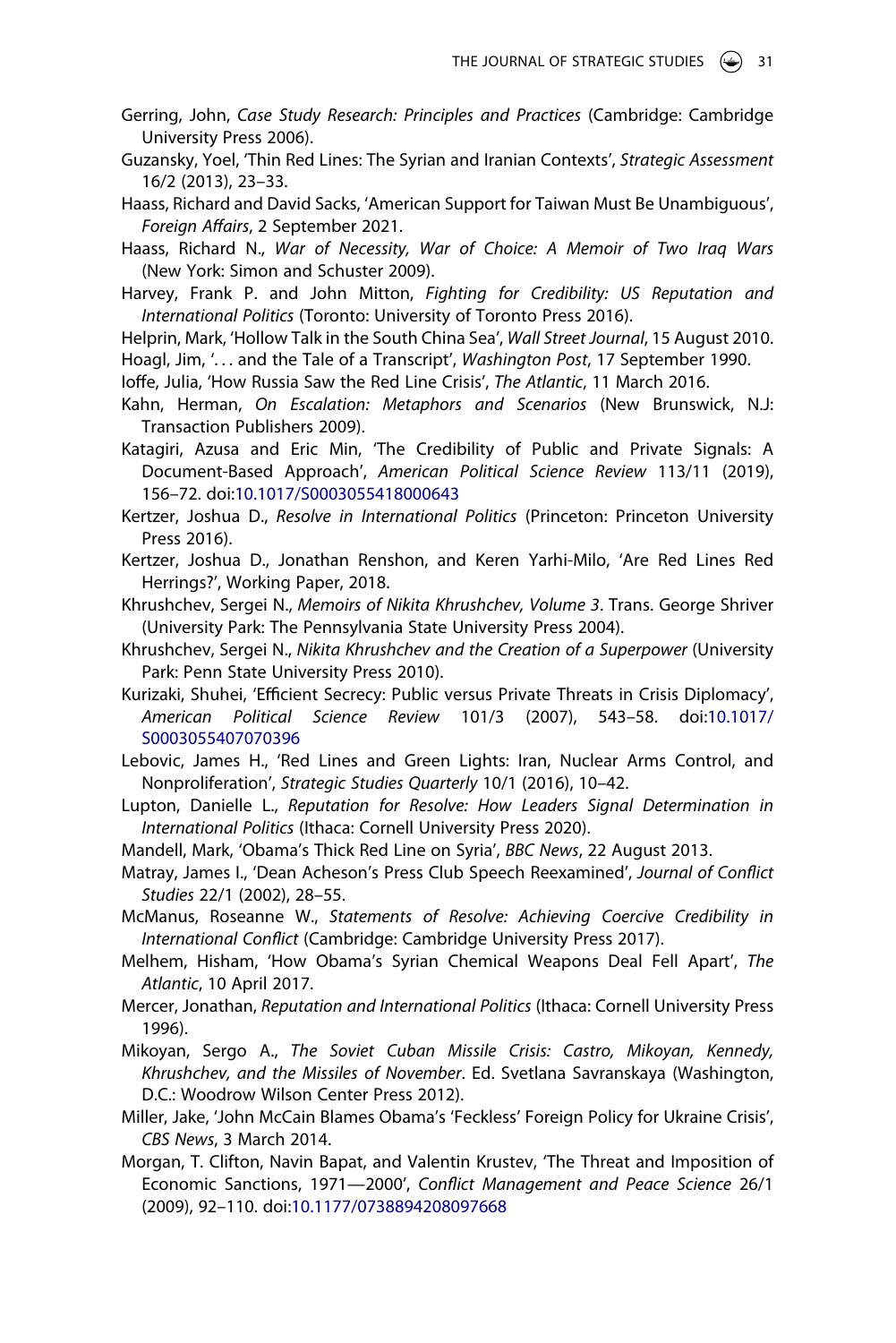$32 \quad \circledast$  D. ALTMAN

- Narang, Vipin, *Nuclear Strategy in the Modern Era: Regional Powers and International Conflict* (Princeton: Princeton University Press 2014).
- Nomikos, William G. and Nicholas Sambanis, 'What Is the Mechanism Underlying Audience Costs? Incompetence, Belligerence, and Inconsistency', *Journal of Peace Research* 56/4 (2019), 575–88. doi:[10.1177/0022343319839456](https://doi.org/10.1177/0022343319839456)
- <span id="page-32-0"></span>Pape, Robert A., *Bombing to Win: Air Power and Coercion in War* (Ithaca: Cornell University Press [1996](#page-7-7)).
- Press, Daryl G., *Calculating Credibility: How Leaders Assess Military Threats* (Ithaca: Cornell University Press 2005).
- Pressman, Jeremy, 'September Statements, October Missiles, November Elections: Domestic Politics, Foreign Policy Making, and the Cuban Missile Crisis', *Security Studies* 10/3 (2001), 80–114. doi:[10.1080/09636410108429438](https://doi.org/10.1080/09636410108429438)
- Quinlan, Michael, 'Deterrence and Deterrability', *Contemporary Security Policy* 25/1 (2004), 11–17. doi:[10.1080/1352326042000290470](https://doi.org/10.1080/1352326042000290470)
- Renshon, Jonathan, Allan Dafoe, and Paul Huth, 'Leader Influence and Reputation Formation in World Politics', *American Journal of Political Science* 62/2 (2018), 325–39. doi:[10.1111/ajps.12335](https://doi.org/10.1111/ajps.12335)
- Rovner, Joshua, 'Ambiguity Is a Fact, Not a Policy', *War on the Rocks*, 22 July 2021.
- Sagan, Scott D., 'The Commitment Trap: Why the United States Should Not Use Nuclear Threats to Deter Biological and Chemical Weapons Attacks', *International Security* 24/4 (2000), 85–115. doi:[10.1162/016228800560318](https://doi.org/10.1162/016228800560318)
- Schelling, Thomas C., *The Strategy of Conflict* (Cambridge, MA: Harvard University Press 1960).
- Schelling, Thomas C., *Arms and Influence* (New Haven: Yale University Press 1966).
- Schneider, Tobias, and Theresa Lütkefend, *Nowhere to Hide: The Logic of Chemical Weapons Use in Syria*. (Berlin: Global Public Policy Institute). (2019). [https://www.](https://www.gppi.net/media/GPPi_Schneider_Luetkefend_2019_Nowhere_to_Hide_Web.pdf) [gppi.net/media/GPPi\\_Schneider\\_Luetkefend\\_2019\\_Nowhere\\_to\\_Hide\\_Web.pdf](https://www.gppi.net/media/GPPi_Schneider_Luetkefend_2019_Nowhere_to_Hide_Web.pdf)
- Schultz, Kenneth A., *Democracy and Coercive Diplomacy* (Cambridge: Cambridge University Press 2001).
- Sechser, Todd S. and Matthew Fuhrmann, 'Crisis Bargaining and Nuclear Blackmail', *International Organization* 67/1 (2013), 173–95. doi:[10.1017/S0020818312000392](https://doi.org/10.1017/S0020818312000392)
- Sherman, Casey and Michael J. Tougias, *Above and Beyond: John F. Kennedy and America's Most Dangerous Cold War Spy Mission* (New York: PublicAffairs 2018).
- Snyder, Glenn H. and Paul Diesing, *Conflict among Nations: Bargaining, Decision Making, and System Structure in International Crises* (Princeton: Princeton University Press 2017).
- Snyder, Jack and Erica D. Borghard, 'The Cost of Empty Threats: A Penny, Not A Pound', *American Political Science Review* 105/3 (2011), 437–56. doi:[10.1017/](https://doi.org/10.1017/S000305541100027X) [S000305541100027X](https://doi.org/10.1017/S000305541100027X)
- Tertrais, Bruno, 'Drawing Red Lines Right', *The Washington Quarterly* 37/3 (2014), 7–24. doi:[10.1080/0163660X.2014.978433](https://doi.org/10.1080/0163660X.2014.978433)
- Tertrais, Bruno, *The Diplomacy of 'Red Lines'* (Paris: Fondation pour la Recherche Stratégique 2016).
- Tomz, Michael, 'Domestic Audience Costs in International Relations: An Experimental Approach', *International Organization* 61/4 (2007), 821–40. doi:[10.1017/](https://doi.org/10.1017/S0020818307070282) [S0020818307070282](https://doi.org/10.1017/S0020818307070282)
- Trachtenberg, Marc, 'Audience Costs: An Historical Analysis', *Security Studies* 21/1 (2012), 3–42. doi:[10.1080/09636412.2012.650590](https://doi.org/10.1080/09636412.2012.650590)
- Trager, Robert F., *Diplomacy: Communication and the Origins of International Order*  (Cambridge: Cambridge University Press 2017).